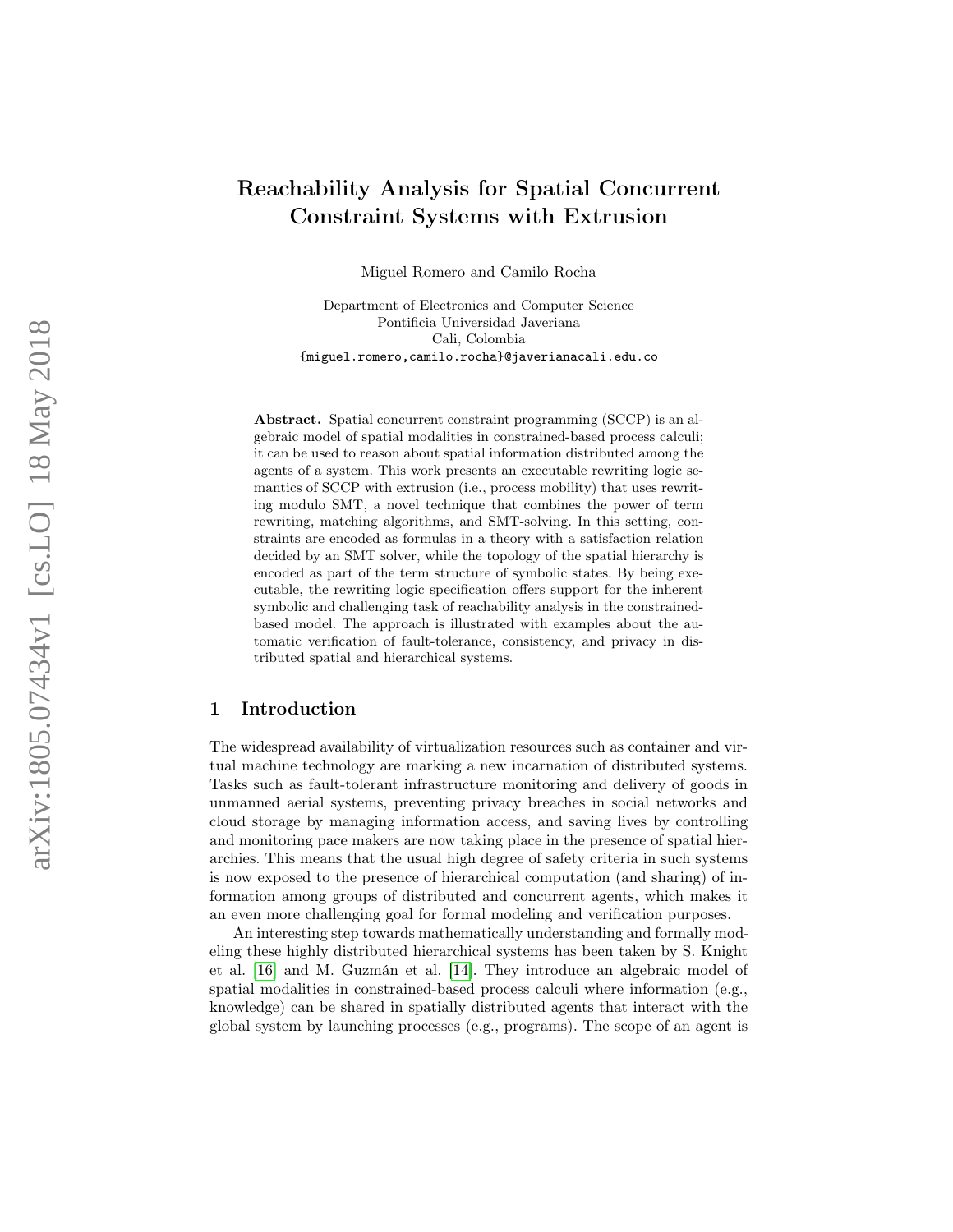given by a spatial operator indicating where a process resides within the space structure, where it queries and posts information in the local store. In the end, their proposal offers an algebraic framework to model and reason about important concepts of safety-critical systems such as fault-tolerance, consistency, and privacy within the setting of distributed hierarchical spaces and process extrusion (i.e., mobility).

This work addresses the key issue of automatically verifying reachability properties of distributed hierarchical systems based on the algebraic model of spatially constrained concurrent process with extrusion in [\[14,](#page-32-1)[16\]](#page-32-0). The approach is based on the formal specification of such a model as a theory in rewriting logic [\[18\]](#page-32-2), a semantic framework unifying a wide range of models of concurrency. The formal specification is executable in Maude [\[6\]](#page-32-3), thus benefiting from formal analysis techniques and tools such as state-space exploration and automatabased LTL model checking. Safety criteria such as fault-tolerance (e.g., when and how does a local store first become inconsistent?), consistency (e.g., does a fault propagate to the global system?, do two stores have the same information?), and privacy (e.g., does a store ever gain enough information as to reveal private information?) can now be automatically queried in these systems.

The rewriting logic theory introduced in this work supports the constructs of constrained-based process calculi presented in in [\[14,](#page-32-1) [16\]](#page-32-0) such as posting and querying information from/to a local store, parallel composition of processes, recursion, and extrusion. The underlying constraint system is materialized with the help of SMT-solving technology. In particular, the constraints are quantifierfree formulas interpreted over the Booleans and integers, and the information entailment in the algebraic model is realized via semantic inference. By following the rewriting modulo SMT approach [\[23\]](#page-33-0), simulation of the rewrite relation induced by the rewriting logic theory can be performed efficiently using matching and SMT-solving. In this setting, existential reachability queries can be automatically and efficiently performed using existing rewrite-based facilities available from Maude.

Continuing with the effort of putting epistemic concepts in the hands of programmers initiated in [\[16\]](#page-32-0), a programming language is introduced in this work. This language provides programmers with the building blocks of a language based on the algebraic model of spatial modalities in constrained-based process calculi, with the executable semantics given by rewrite theory above-mentioned. Such a language is accompanied with an open-source graphical environment in which code can be edited and executed.

Outline. This work is organized as follows. Section [2](#page-2-0) presents some preliminaries on concurrent constraint programming, rewriting logic, and SMT-solving. Section [3](#page-6-0) overviews spatial concurrent constraint systems with extrusion. Section [4](#page-10-0) introduces the rewriting logic semantics of the algebraic model and Section [4](#page-10-0) presents the mechanical proofs obtained for ensuring the correctness of the operational semantics of the rewrite theory w.r.t. to its mathematical one. Section [6](#page-22-0) explains how existential reachability properties can be automatically proved and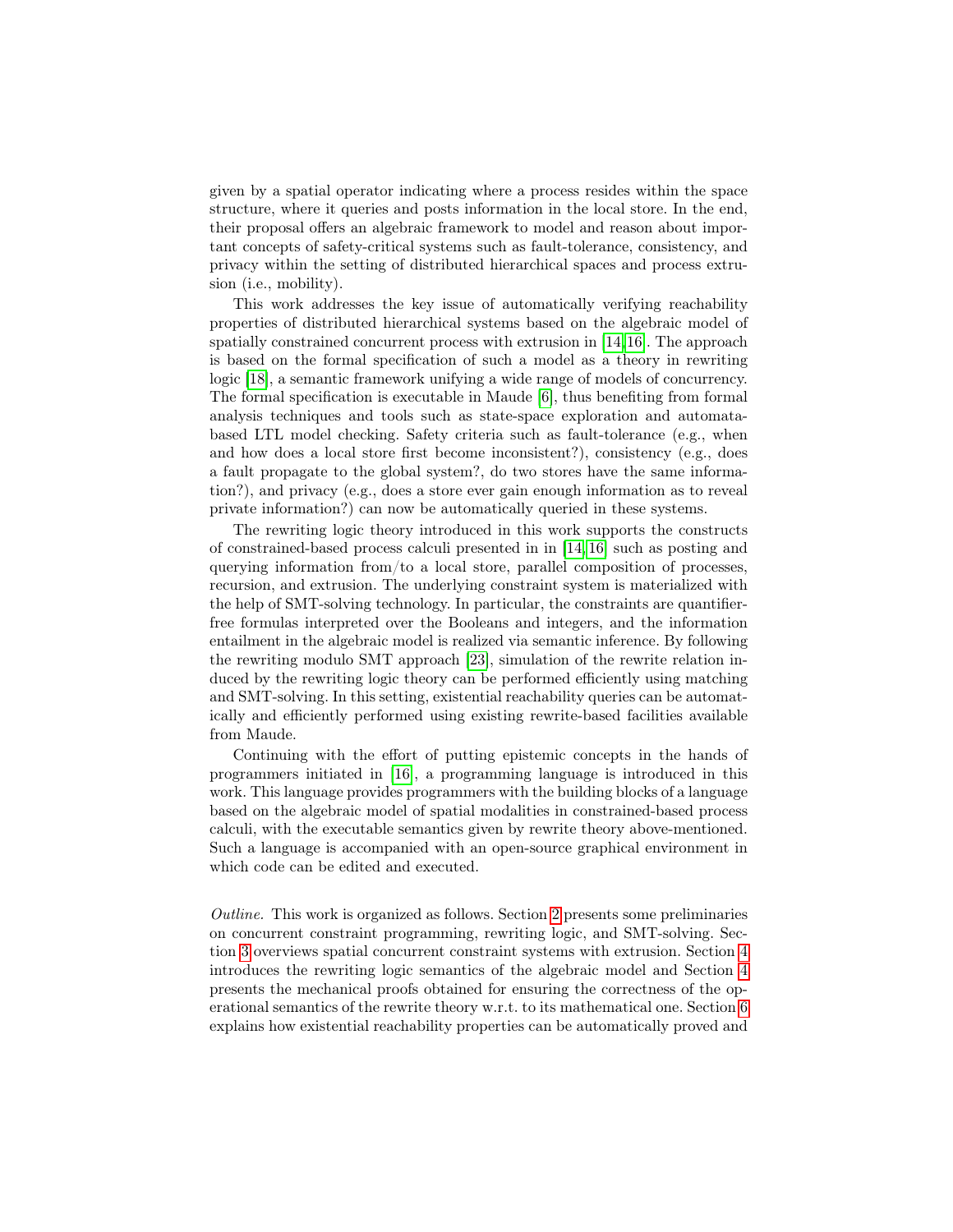examples illustrating such a feature. The language and tool based on the algebraic model are explained in Section [7.](#page-27-0) Finally, Section [8](#page-29-0) concludes the work.

## <span id="page-2-0"></span>2 Preliminaries

#### 2.1 Concurrent Constraint Programming and Constraint Systems

Concurrent Constraint Programming (CCP) [\[26–](#page-33-1)[28\]](#page-33-2) (see a survey in [\[21\]](#page-33-3)) is a model for concurrency that combines the traditional operational view of process calculi with a declarative view based on logic. This allows CCP benefit from the large set of reasoning techniques of both process calculi and logic. Under this paradigm, the conception of store as valuation in the von Neumann model is replaced by the notion of store as constraint and processes are seen as information transducers.

The CCP model of computation makes use of *ask* and *tell* operations instead of the classical read and write. An ask operation tests if a given piece of information (i.e., a constraint as in *temperature*  $> 23$ ) can be deduced from the store. The tell operations post constraints in the store, thus augmenting/refining the information in it. A fundamental issue in CCP is then the specification of systems by means of constraints that represent partial information about certain variables. The state of the system is specified by the store (i.e., a constraint) that is monotonically refined by processes adding new information.

The basic constructs (processes) in CCP are: (1) the  $tell(c)$  agent, which posts the constraint  $c$  to the store, making it available to the other processes. Once a constraint is added, it cannot be removed from the store (i.e., the store grows monotonically). And (2), the ask process  $c \to P$ , which queries if c can be deduced from the information in the current store; if so, the agent behaves like P, otherwise, it remains blocked until more information is added to the store. In this way, ask processes define a reactive synchronization mechanism based on entailment of constraints. A basic CCP process language usually adds *parallel* composition  $(P \parallel Q)$  combining processes concurrently, a hiding operator for local variable definition, and potential infinite computation by means of recursion or replication.

The CCP model is parametric in a constraint system (CS) specifying the structure and interdependencies of the partial information that processes can query  $(ask)$  and post  $(tell)$  in the *shared store*. The notion of constraint system can be given by using first-order logic. Given a signature  $\Sigma$  and a first-order theory  $\Delta$  over  $\Sigma$ , constraints can be thought of as first-order formulae over  $\Sigma$ . The (binary) entailment relation  $\vdash$  over constraints is defined for any pair of constraints c and d by  $c \vdash d$  iff the implication  $c \Rightarrow d$  is valid in  $\Delta$ . As an example, take the finite domain constraint system (FD) [\[29\]](#page-33-4) where variables are assumed to range over finite domains and, in addition to equality, it is possible to have predicates (e.g., " $\leq$ ") that restrict the values of a variable to some finite set.

<span id="page-2-1"></span>An algebraic representation of CS is used in the present work.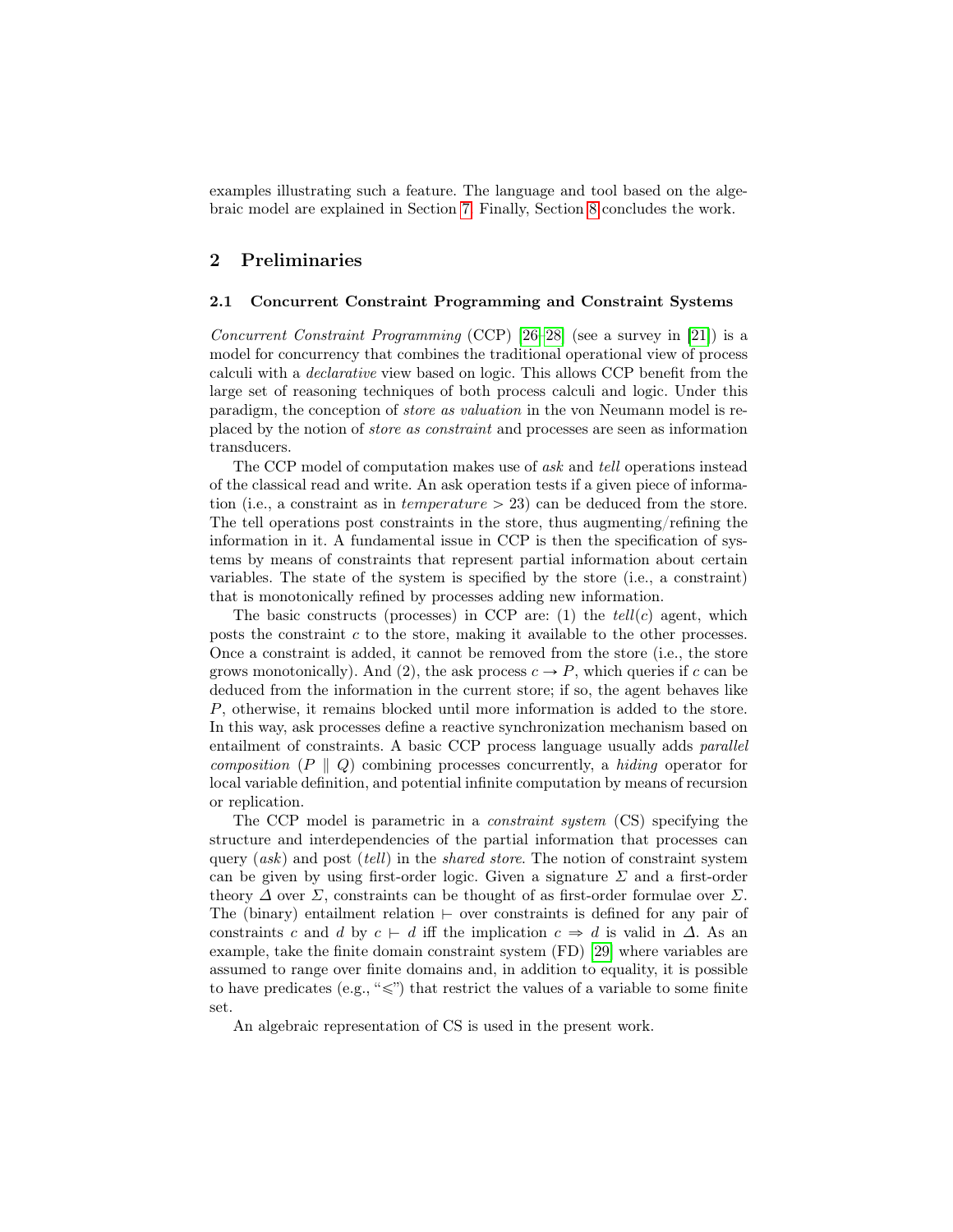**Definition 1 (Constraint Systems).** A constraint system (CS)  $\bf{C}$  is a complete algebraic lattice  $(Con, \subseteq)$ . The elements of Con are called constraints. The symbols  $\sqcup$ , true, and false are used to denote the least upper bound (lub) operation, the bottom, and the top element of  $C$ , respectively.

In Definition [1,](#page-2-1) a CS is characterized as a *complete algebraic lattice*. The elements of the lattice, the *constraints*, represent (partial) information. A constraint  $c$  can be viewed as an *assertion* (or a *proposition*). The lattice order  $\subseteq$  is meant to capture entailment of information:  $d \subseteq c$ , alternatively written  $c \supseteq d$ , means that the assertion c represents as much information as d. Thus  $d \sqsubseteq c$  may be interpreted as saying that  $c \vdash d$  or that d can be derived from c. The least upper bound (lub) operator  $\sqcup$  represents join of information and thus  $c \sqcup d$  is the least element in the underlying lattice above  $c$  and  $d$ , asserting that both c and d hold. The top element represents the lub of all, possibly inconsistent, information, hence it is referred to as *false*. The bottom element *true* represents the empty information.

#### 2.2 Order-sorted Rewriting Logic in a Nutshell

This section presents an overview of rewriting logic and how it can be used to obtain a rewriting logic semantics of a language. The reader is referred to [\[6,](#page-32-3)[18\]](#page-32-2) and [\[20,](#page-33-5) [25\]](#page-33-6), respectively, for an in-depth treatment of these topics.

Rewriting logic [\[18\]](#page-32-2) is a general semantic framework that unifies a wide range of models of concurrency. Language specifications can be executed in Maude [\[6\]](#page-32-3), a high-performance rewriting logic implementation and benefit from a wide set of formal analysis tools available to it, such as an LTL model checker and an inductive theorem prover.

Rewriting Logic. A rewriting logic specification or rewrite theory is a tuple  $\mathcal{R} = (\Sigma, E \oplus B, R)$  where:

- $(\Sigma, E \oplus B)$  is an order-sorted equational theory with  $\Sigma = (S, \leqslant, F)$  a signature with finite poset of sorts  $(S, \leq)$  and a set of function symbols F typed with sorts in  $S$ ; E is a set of  $\Sigma$ -equations, which are universally quantified Horn clauses with atoms that are  $\Sigma$ -equations  $t = u$  with t, u terms of the same sort;  $B$  is a set of structural axioms (e.g., associativity, commutativity, identity) such that there exists a matching algorithm modulo  $B$  producing a finite number of B-matching substitutions or failing otherwise; and
- $R$  a set of universally quantified conditional rewrite rules of the form

$$
t \to u \text{ if } \bigwedge_i \phi_i
$$

where  $t, u$  are  $\Sigma$ -terms of the same sort and each  $\phi_i$  is a  $\Sigma$ -equality.

Given  $X = \{X_s\}_{s \in S}$ , an S-indexed family of disjoint variable sets with each  $X_s$ countably infinite, the set of terms of sort s and the set of ground terms of sort s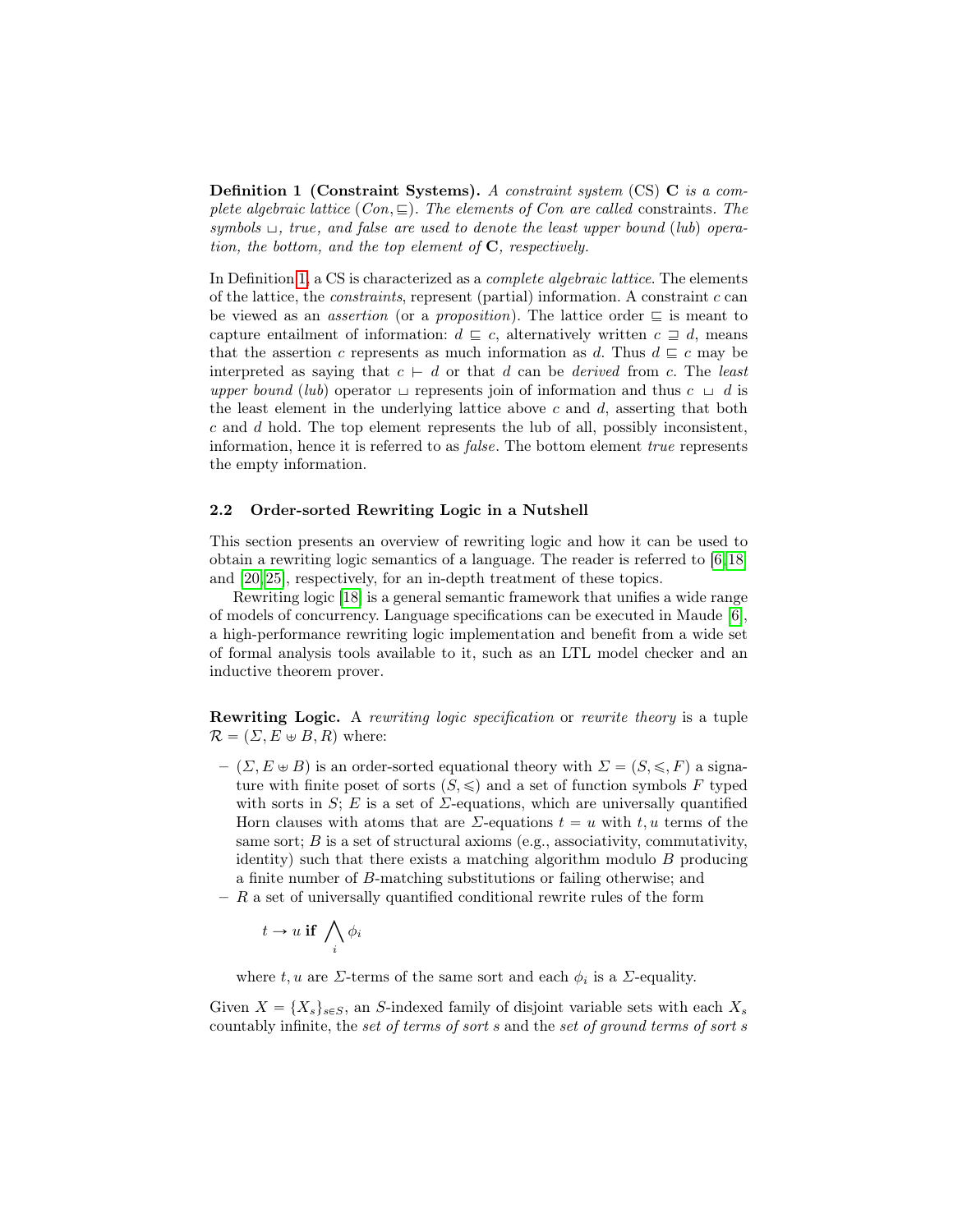are denoted, respectively, by  $T_{\Sigma}(X)$  and  $T_{\Sigma,s}$ ; similarly,  $T_{\Sigma}(X)$  and  $T_{\Sigma}$  denote, respectively, the set of terms and the set of ground terms. The expressions  $\mathcal{T}_{\Sigma}(X)$ and  $\mathcal{T}_{\Sigma}$  denote the corresponding order-sorted  $\Sigma$ -term algebras. All order-sorted signatures are assumed *preregular* [\[12\]](#page-32-4), i.e., each  $\Sigma$ -term t has a unique *least sort*  $ls(t) \in S$  s.t.  $t \in T_{\Sigma}(X)_{ls(t)}$ . It is also assumed that  $\Sigma$  has nonempty sorts, i.e.,  $T_{\Sigma,s} \neq \emptyset$  for each  $s \in \overline{S}$ . Many-sorted equational logic is the special case of order-sorted equational logic when the subsort relation  $\leqslant$  is restricted to be the identity relation over the sorts.

An equational theory  $\mathcal{E} = (\Sigma, E)$  induces the congruence relation  $\epsilon \in \mathcal{E}$  $T_{\Sigma}(X)$  (or simply  $=$  E) defined for  $t, u \in T_{\Sigma}(X)$  by  $t = \varepsilon u$  if and only if  $\mathcal{E} \vdash t = u$ , where  $\mathcal{E} \vdash t = u$  denotes *E*-provability by the deduction rules for order-sorted equational logic in [\[19\]](#page-32-5). For the purpose of this paper, such inference rules, which are analogous to those of many-sorted equational logic, are even simpler thanks to the assumption that  $\Sigma$  has nonempty sorts, which makes unnecessary the explicit treatment of universal quantifiers. The expressions  $\mathcal{T}_{\mathcal{E}}(X)$  and  $\mathcal{T}_{\mathcal{E}}$  (also written  $\mathcal{T}_{\Sigma/E}(X)$  and  $\mathcal{T}_{\Sigma/E}$  denote the quotient algebras induced by  $=\varepsilon$  on the term algebras  $\mathcal{T}_{\Sigma}(X)$  and  $\mathcal{T}_{\Sigma}$ , respectively;  $\mathcal{T}_{\Sigma/E}$  is called the *initial algebra* of  $(\Sigma, E).$ 

A *(topmost) rewrite theory* is a tuple  $\mathcal{R} = (\Sigma, E, R)$  with top sort *State*, i.e., no operator in  $\Sigma$  has *State* as argument sort and each rule  $l \to r$  if  $\phi \in R$  satisfies  $l, r \in T_{\Sigma}(X)_{State}$  and  $l \notin X$ . A rewrite theory R induces a rewrite relation  $\rightarrow_{\mathcal{R}}$ on  $T_{\Sigma}(X)$  defined for every  $t, u \in T_{\Sigma}(X)$  by  $t \to \mathcal{R}$  u if and only if there is a rule  $(l \to r \text{ if } \phi) \in R \text{ and a substitution } \theta : X \to T_{\Sigma}(X) \text{ satisfying } t =_E l\theta, u =_E r\theta,$ and  $E \vdash \phi \theta$ . The tuple  $\mathcal{T}_{\mathcal{R}} = (\mathcal{T}_{\Sigma/E}, \rightarrow_{\mathcal{R}}^*)$  is called the *initial reachability model* of  $\mathcal{R}$  [\[5\]](#page-31-0).

Admissible Rewrite Theories. Appropriate requirements are needed to make an equational theory  $\mathcal E$  admissible, i.e., executable in rewriting languages such as Maude  $[6]$ . In this paper, it is assumed that the equations E can be oriented into a set of (possibly conditional) sort-decreasing, operationally terminating, and confluent rewrite rules  $\vec{E}$  modulo B. The rewrite system  $\vec{E}$  is sort decreasing modulo B if and only if for each  $(t \to u \text{ if } \gamma) \in \overline{E}$  and substitution  $\theta$ ,  $ls(t\theta) \geq$  $ls(u\theta)$  if  $(\Sigma, B, \vec{E}) \vdash \gamma\theta$ . The system  $\vec{E}$  is operationally terminating modulo B [\[8\]](#page-32-6) if and only if there is no infinite well-formed proof tree in  $(\Sigma, B, \overline{E})$  (see [\[17\]](#page-32-7) for terminology and details). Furthermore,  $\overrightarrow{E}$  is *confluent* modulo B if and only if for all  $t, t_1, t_2 \in T_\Sigma(X)$ , if  $t \to_{E/B}^* t_1$  and  $t \to_{E/B}^* t_2$ , then there is  $u \in T_\Sigma(X)$ such that  $t_1 \to_{E/B}^* u$  and  $t_2 \to_{E/B}^* u$ . The term  $t \downarrow_{E/B} \in T_\Sigma(X)$  denotes the E-canonical form of t modulo B so that  $t \to_{E/B}^* t \downarrow_{E/B}$  and  $t \downarrow_{E/B}$  cannot be further reduced by  $\rightarrow_{E/B}$ . Under sort-decreasingness, operational termination, and confluence, the term  $t\downarrow_{E/B}$  is unique up to B-equality.

For a rewrite theory R, the rewrite relation  $\rightarrow_{\mathcal{R}}$  is undecidable in general, even if its underlying equational theory is admissible, unless conditions such as coherence [\[31\]](#page-33-7) are given (i.e, whenever rewriting with  $\rightarrow_{R/E \cup B}$  can be decomposed into rewriting with  $\rightarrow_{E/B}$  and  $\rightarrow_{R/B}$ ). A key goal of [\[23\]](#page-33-0) was to make such a relation both decidable and symbolically executable when  $R$  is topmost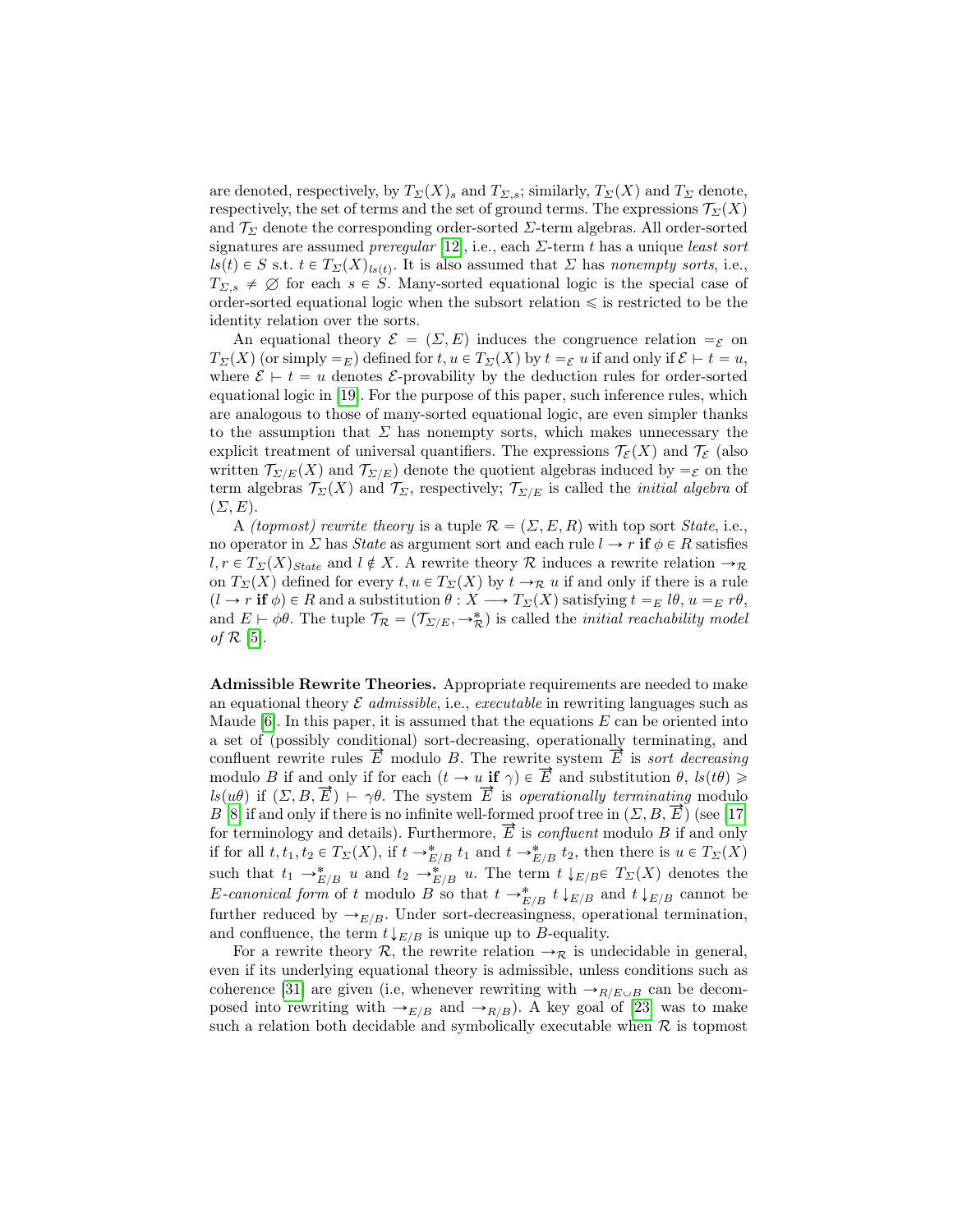and E decomposes as  $E_0 \oplus B_1$ , representing a built-in theory for which formula satisfiability is decidable and  $B_1$  has a matching algorithm.

**Rewriting Logic Semantics.** The rewriting logic semantics of a language  $\mathcal{L}$ is a rewrite theory  $\mathcal{R}_\mathcal{L} = (\Sigma_\mathcal{L}, E_\mathcal{L} \oplus B_\mathcal{L}, R_\mathcal{L})$  where  $\rightarrow_{\mathcal{R}_\mathcal{L}}$  provides a step-by-step formal description of  $\mathcal{L}$ 's *observable* run-to-completion mechanisms. The conceptual distinction between equations and rules in  $\mathcal{R}_\mathcal{L}$  has important consequences that are captured by rewriting logic's abstraction dial [\[20\]](#page-33-5). Setting the level of abstraction in which all the interleaving behavior of evaluations in  $\mathcal L$  is observable, corresponds to the special case in which the dial is turned down to its minimum position by having  $E_{\mathcal{L}} \oplus B_{\mathcal{L}} = \emptyset$ . The abstraction dial can also be turned up to its maximal position as the special case in which  $R_{\mathcal{L}} = \emptyset$ , thus obtaining an equational semantics of  $\mathcal L$  without observable transitions. The rewriting logic semantics presented in this paper is faithful in the sense that such an abstraction dial is set at a position that exactly captures the interleaving behavior of the concurrency model.

Maude. Maude [\[6\]](#page-32-3) is a language and system based on rewriting logic. It supports order-sorted equational and rewrite theory specifications in functional and system modules, respectively. Admissibility of functional and system modules can be checked with the help of the Maude Formal Environment (MFE) [\[9,](#page-32-8) [10\]](#page-32-9), an executable formal specification in Maude with tools to mechanically verify such properties. The MFE includes the Maude Termination Tool, the Maude Sufficient Completeness Checker, the Church-Rosser Checker, the Coherence Checker, and the Maude Inductive Theorem Prover.

## 2.3 SMT-Solving

Satisfiability Modulo Theories (SMT) studies methods for checking satisfiability of first-order formulas in specific models. The SMT problem is a decision problem for logical formulas with respect to combinations of background theories expressed in classical first-order logic with equality. An SMT instance is a formula  $\phi$  (typically quantifier free, but not necessarily) in first-order logic and a model  $\mathcal T$ , with the goal of determining if  $\phi$  is satisfiable in  $\mathcal T$ .

In this work, the representation of the constraint system is based on SMT solving technology. Given an many-sorted equational theory  $\mathcal{E}_0 = (\Sigma_0, E_0)$  and a set of variables  $X_0 \subseteq X$  over the sorts in  $\Sigma_0$ , the formulas under consideration are in the set  $QF_{\Sigma_0}(X_0)$  of quantifier-free  $\Sigma_0$ -formulas: each formula being a Boolean combination of  $\Sigma_0$ -equation with variables in  $X_0$  (i.e., atoms). The terms in  $T_{\mathcal{E}_0}$ are called built-ins and represent the portion of the specification that will be handled by the SMT solver (i.e., semantic data types). In this setting, an SMT instance is a formula  $\phi \in QF_{\Sigma_0}(X_0)$  and the initial algebra  $\mathcal{T}_{\mathcal{E}_0^+}$ , where  $\mathcal{E}_0^+$  is a decidable extension of  $\mathcal{E}_0$  such that

 $\phi$  is satisfiable in  $\mathcal{T}_{\mathcal{E}_0^+}$  iff  $(\exists \sigma : X_0 \longrightarrow T_{\Sigma_0}) \mathcal{T}_{\mathcal{E}_0} \models \phi \sigma$ .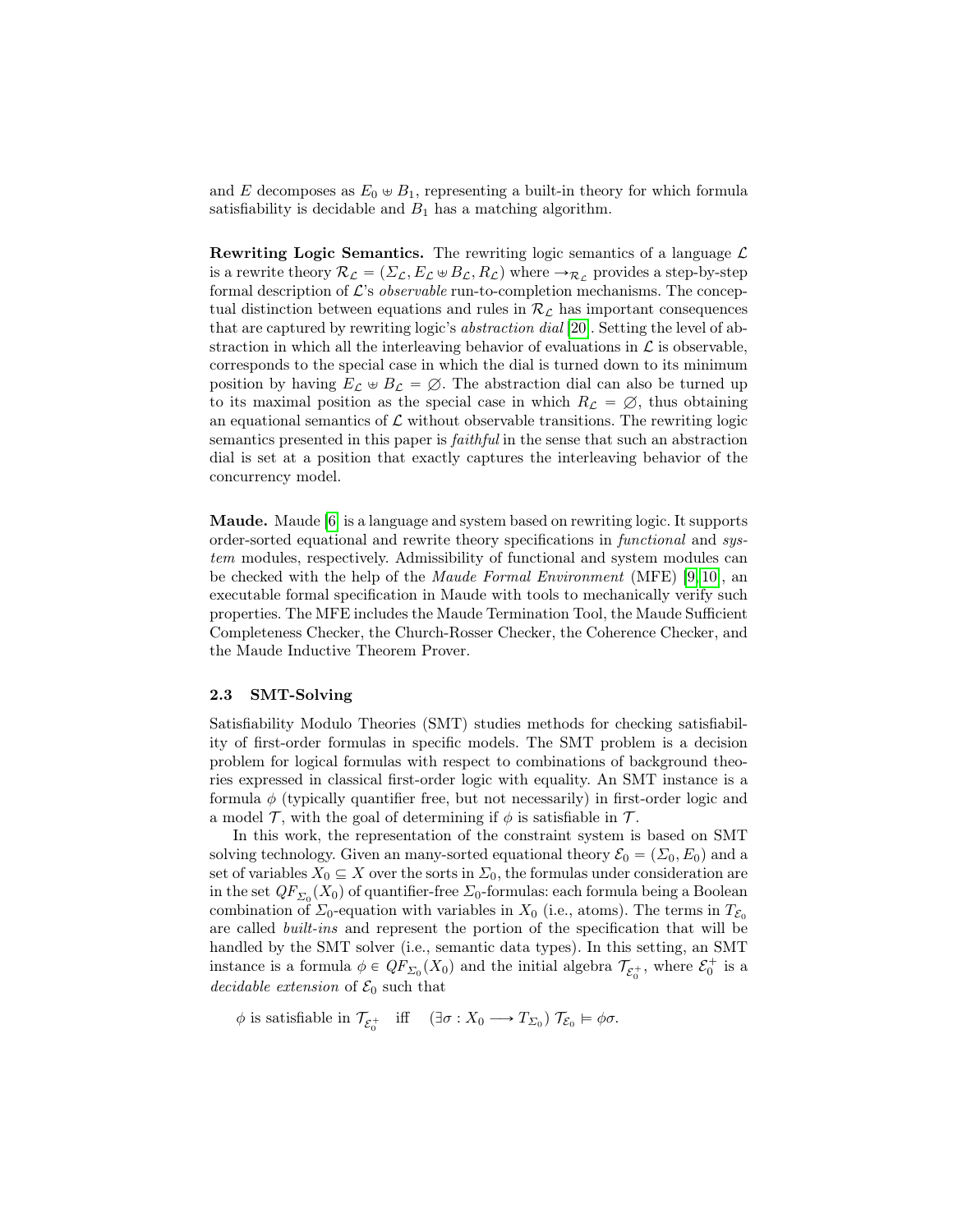Many decidable theories  $\mathcal{E}_0^+$  of interest are supported by SMT solvers satisfying this requirement (see [\[23\]](#page-33-0) for details). In this work, the latest alpha release of Maude that integrates Yices2 [\[11\]](#page-32-10) and CVC4 [\[3\]](#page-31-1) is used for reachability analysis.

## <span id="page-6-0"></span>3 Spatial Concurrent Constraint Systems with Extrusion

This section presents the syntax and the structural operational semantics of spatial concurrent constraints systems with extrusion, which is based mainly on [\[16\]](#page-32-0). This section also introduces an example to illustrate the main features of the language.

### 3.1 Spatial Constraint Systems

The authors of [\[16\]](#page-32-0) extended the notion of CS to account for distributed and multi-agent scenarios where agents have their own space for local information and computation.

Locality and Nested Spaces. Each agent i has a space function  $[\cdot]_i$  from constraints to constraints (recall that constraints can be viewed as assertions). The function

 $[c]_i$ 

can be interpreted as an assertion stating that  $c$  is a piece of information that resides within a space attributed to agent i. An alternative epistemic interpretation of  $[c]_i$  is an assertion stating that agent *i* believes c or that c holds within the space of agent i (but it may or may not hold elsewhere). Both interpretations convey the idea that  $c$  is local to agent  $i$ . Following this intuition, the assertion

## $[[c]_j]_i$

is a hierarchical spatial specification stating that  $c$  holds within the local space the agent *i* attributes to agent *j*. Nesting of spaces such as in  $[[... [c]_{i_m} ...]_{i_2}]_{i_1}$ can be of any depth.

Parallel Spaces. A constraint of the form

 $[c]_i \ \sqcup \ [d]_j$ 

can be seen as an assertion specifying that c and d hold within two parallel/neigh*boring* spaces that belong to agents i and j. From a computational/concurrency point of view, it is possible to think of  $\sqcup$  as parallel composition; from a logic point of view,  $\sqcup$  corresponds to conjunction.

<span id="page-6-1"></span>The notion of an n-agent spatial constraint system is formalized in Definition [2.](#page-6-1)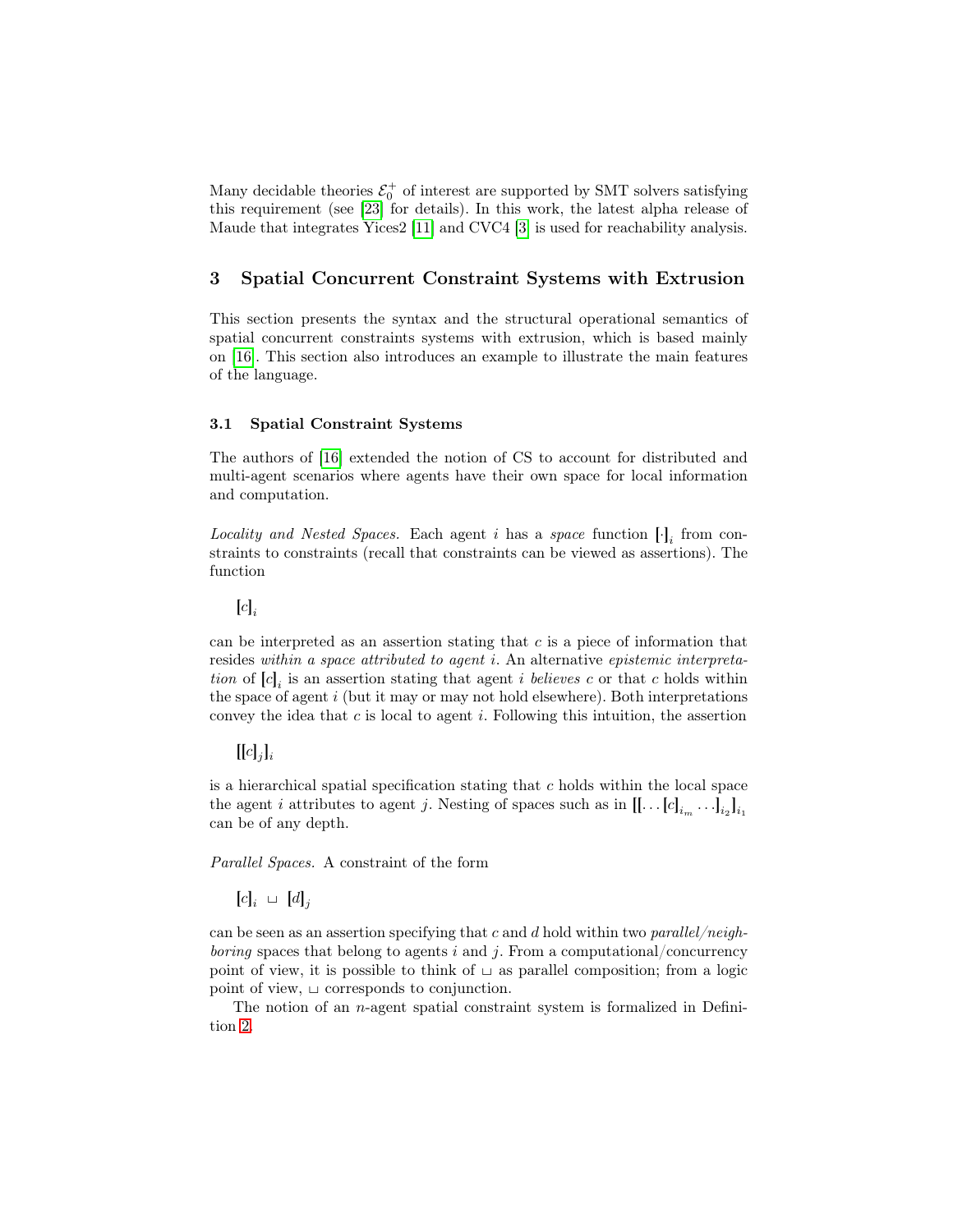Definition 2 (Spatial Constraint System [\[16\]](#page-32-0)). An n-agent spatial constraint system (n-SCS) **C** is a CS (*Con*,  $\subseteq$ ) equipped with n self-maps  $[\cdot]_1, \ldots, [\cdot]_n$ over its set of constraints Con satisfying for each function  $[\cdot]_i : Con \rightarrow Con$ :

 $S.1$   $[true]_i = true, and$  $S.2$   $[c \ \sqcup \ d]_i = [c]_i \ \sqcup \ [d]_i$  for each  $c, d \in Con$ .

Property S.1 in Definition [2](#page-6-1) requires space functions to be strict maps (i.e., bottom preserving) where an empty local space amounts to having no knowledge. Property S.2 states that space functions preserve (finite) lubs, and also allows to join and distribute the local information of any agent  $i$ . Henceforth, given an *n*-SCS **C**, each  $\left[\cdot\right]_i$  is thought as the *space* (or space function) of the agent *i* in **C**. The tuple  $(Con, \subseteq, [\cdot]_1, \ldots, [\cdot]_n)$  denotes the corresponding *n*-SCS with space functions  $[\cdot]_1, \ldots, [\cdot]_n$ . Components of an *n*-SCS tuple shall be omitted when they are unnecessary or clear from the context. When  $n$  is unimportant, n-SCS is simply written as SCS.

Extrusion. Extrusion (i.e., mobility) plays a key role in distributed systems. Following the algebraic approach, it is possible to provide each agent  $i$  with an extrusion function  $\uparrow_i$ : Con  $\rightarrow$  Con [\[14,](#page-32-1) [15\]](#page-32-11). The process  $c \uparrow_i$  within a space context  $[\cdot]_i$  means that the process c must be executed outside of agent's i space.

Definition [3](#page-7-0) presents the extension of spatial constraint systems with extrusion.

<span id="page-7-0"></span>Definition 3 (Spatial Constraint System with Extrusion [\[14\]](#page-32-1)). An nagent spatial constraint system with extrusion  $(n\text{-SCSE})$  is an  $n\text{-SCS } \mathbf{C}$  equipped with n self-maps  $\uparrow_1, \ldots, \uparrow_n$  over Con, written  $(C, \uparrow_1, \ldots, \uparrow_n)$ , such that each  $\uparrow_i$ is the right inverse of  $[\cdot]_i$ .

#### 3.2 Spatial CCP with Extrusion

The spatial concurrent constraint programming with extrusion (SCCP+E) calculus presented in this section follows the developments of [\[16\]](#page-32-0) and [\[14\]](#page-32-1). The syntax of SCCP+E is parametric on an SCSE and it is presented in Definition [4.](#page-7-1)

<span id="page-7-1"></span>**Definition 4** (SCCP+E Processes). Let  $C = (Con, \sqsubseteq)$  be a constraint system,  $A$  a set of  $n$  agents, and  $V$  an infinite countable set of variables. Let  $(C, [\cdot]_1, \ldots, [\cdot]_n, \uparrow_1, \ldots, \uparrow_n)$  be an n-SCSE and consider the following EBNF-like syntax:

 $P ::= \mathbf{0} | \mathbf{tell}(c) | \mathbf{ask}(c) \rightarrow P | P | P | [P]_i | P \uparrow_i | x | \mu x. P$ 

where  $c \in Con, i \in A$ , and  $x \in V$ . An expression P in the above syntax is a process if and only if every variable  $x$  in  $P$  occurs in the scope of an expression of the form  $\mu x.P.$  The set of processes of SCCP+E is denoted by Proc.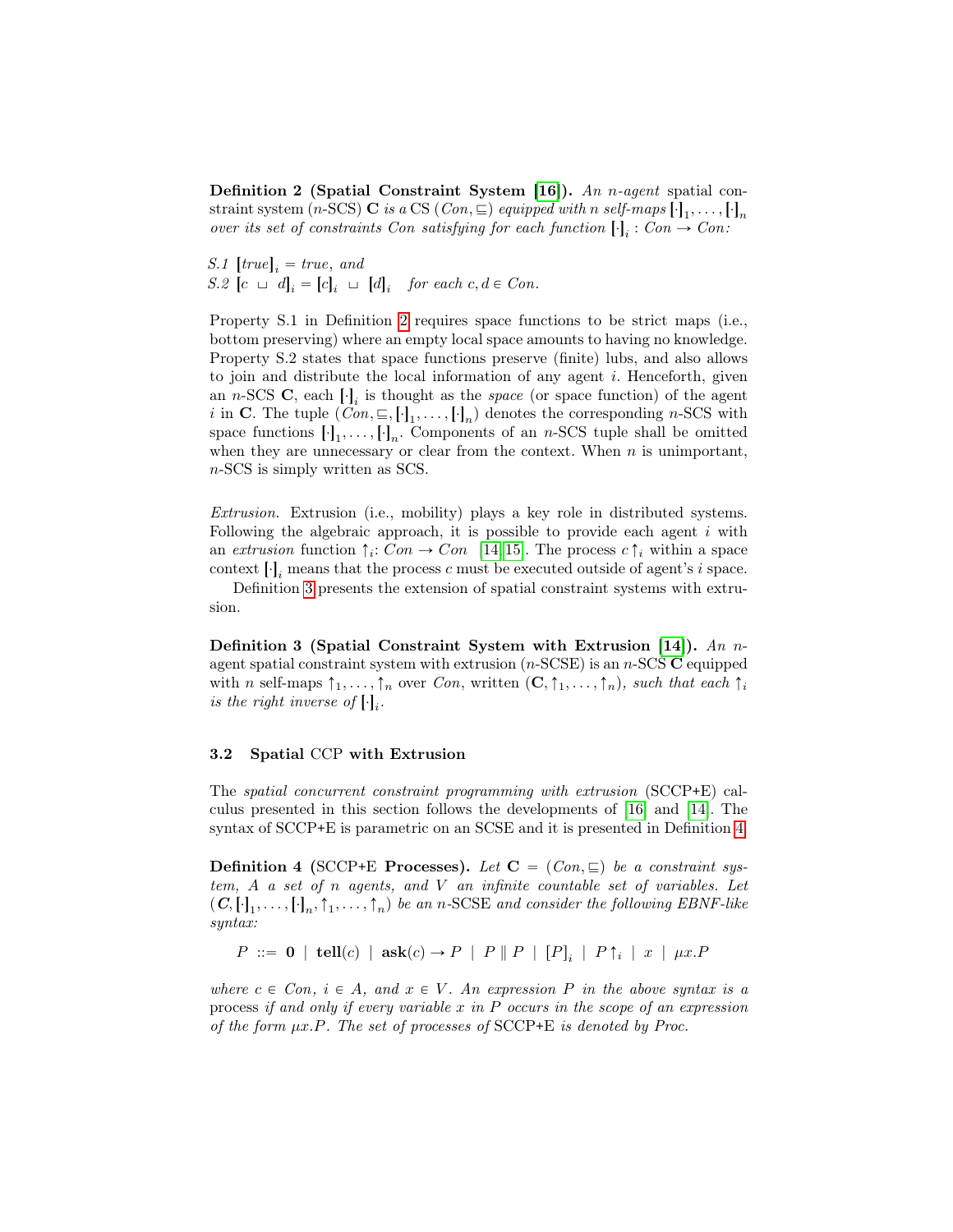The SCCP+E calculus can be thought of as a shared-spaces model of computation. Each agent  $i \in A$  has a computational space of the form  $[\cdot]_i$  possibly containing processes and other agents' spaces. The basic constructs of SCCP+E are tell, ask, and parallel composition, and they are defined as in standard CCP [\[28\]](#page-33-2). A process  $\text{tell}(c)$  running in an agent  $i \in A$  adds c to its local store  $s_i$ , making it available to other processes in the same space. This addition, represented as  $s_i \sqcup c$ , is performed even if the resulting constraint is inconsistent. The process  $\textbf{ask}(c) \rightarrow P$  running in space i may execute P if c is entailed by  $s_i$ , i.e.,  $c \subseteq s_i$ . The process P || Q specifies the parallel execution of processes P and  $c \subseteq s_i$ . The process  $P \parallel Q$  specifies the *parallel execution* of processes  $P$  and  $Q$ ; given  $I = \{i_1, \ldots, i_m\} \subseteq A$ , the expression  $\prod_{i \in I} P_i$  is used as a shorthand for  $P_{i_1} \parallel \ldots \parallel P_{i_m}$ . A construction of the form  $[P]_i$  denotes a process P running within the agent  $i$ 's space. Any information that  $P$  produces is available to processes that lie within the same space. The process  $P \uparrow_i$  denotes that process P runs outside the space of agent i and the information posted by P resides in the store of the parent of agent i. The behavior of recursive definitions of the form  $\mu x.P$  is represented by  $P[\mu x.P/x]$ , i.e., every free occurrence of x in P is replaced with  $\mu x.P$ . In order to make recursive definitions finite, it is necessary for recursion to be guarded by an *ask*, i.e., every occurrence of x in  $P$  is within the scope of an ask process. Note that the process  $P$  in a construction of the form  $\textbf{ask}(true) \rightarrow P$  is unguarded.

*Example 1.* Consider the processes  $P = \text{tell}(c)$  and  $Q = \text{ask}(c) \rightarrow \text{tell}(d)$ . Consider  $[P]_i \parallel [Q]_i$ : by the above intuitions the constraints c and d are added to store of agent *i*. A similar behavior is achieved by the process  $[P \parallel Q]_i$ , which also produces  $c \sqcup d$  in the store of agent i (note that  $[c \sqcup d]_i$  is equivalent to  $[c]_i \sqcup [d]_i$  by Property S.2 in Definition [2\)](#page-6-1). In contrast, the process  $[P]_j \parallel [Q]_i$ with  $i \neq j$ , does not necessarily add d to the space of agent i because c is not made available for agent *i*; likewise in  $P \parallel [Q]_i$ , *d* is not added to the space of made available for agent *i*; likewise in  $P \parallel [Q]_i$ , *d* is not added to the space of agent *i*. Finally, consider  $\left[ P \parallel [Q \uparrow_j]_j \right]_i$ . In this case, because of extrusion, both c and d will be added to store of agent i. However,  $\left[ \left[ P \parallel Q \uparrow_i \right]_i \right]_j$  with  $i \neq j$ , results in the space of agent  $i$  having  $c$  and  $d$ , but neither are available for agent j. Note that in  $[P]_i \parallel [Q \uparrow_i]_j$ , the constraint c is added to the space of agent i, but since Q cannot be extruded in  $[Q \uparrow_i]_j$ , d is not added to the spaces of i or j.

Next, the notion of the projection of a spatial constraint  $c$  for an agent  $i$  is introduced.

**Definition 5 (Views).** The agent i's view of c, denoted as  $c^i$ , is given by  $c^i = \bigsqcup \{d \mid [d]_i \sqsubseteq c\}.$ 

The intuition is that  $c^i$  represents all the information the agent i may see or have in c. For example if  $c = [d]_i \sqcup [e]_j$  then agent i sees d, so  $d \sqsubseteq c^i$ .

#### 3.3 Structural Operational Semantics of SCCP+E

The operational semantics of SCCP+E is defined over configurations. A configuration is a pair of the form  $\langle P, c \rangle \in Proc \times Con$ , where P is a process and c is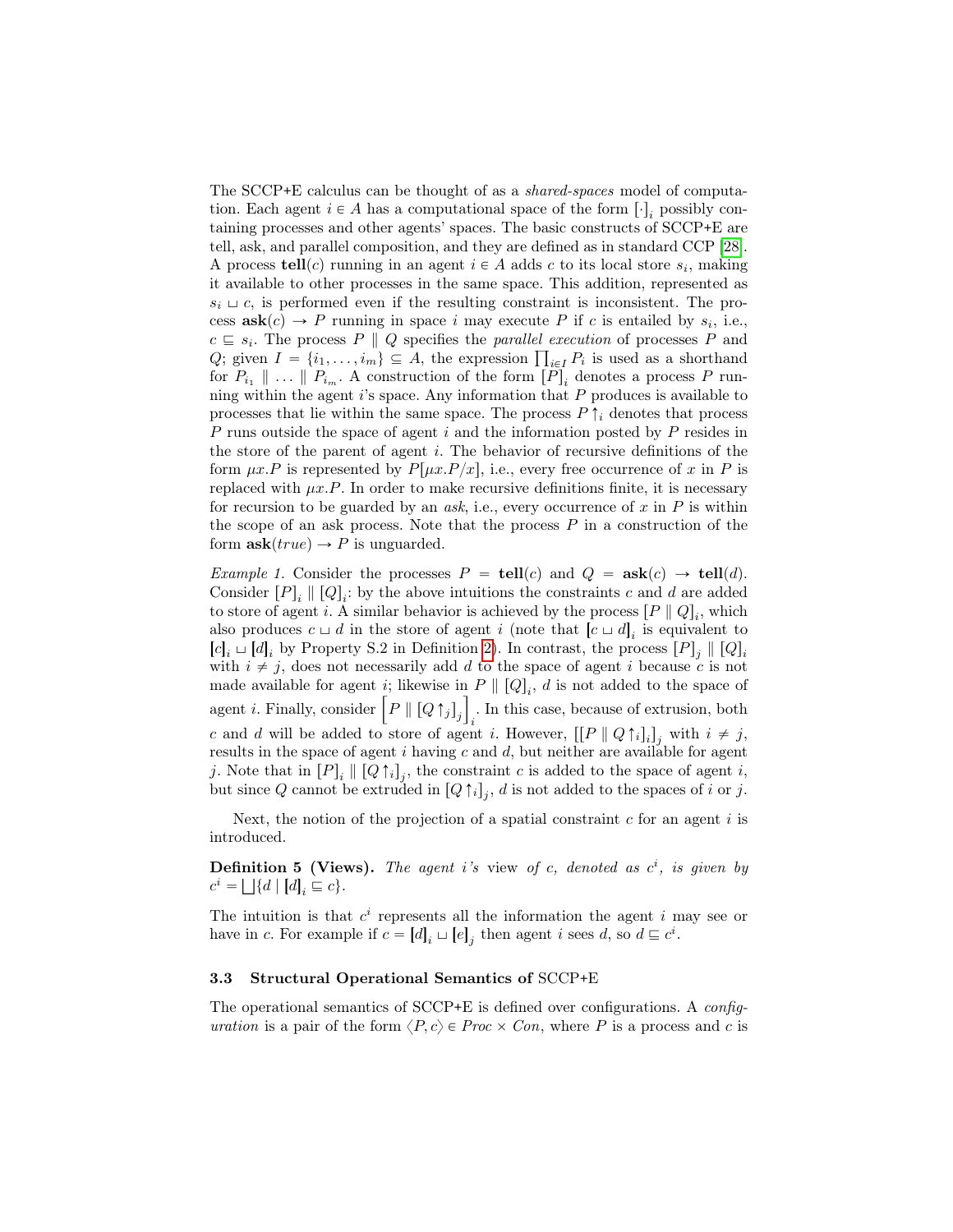the spatial distribution of information available to it; the set of configurations is denoted by Conf. The structural operational semantics of SCCP+E is captured by the binary transition relation  $\longrightarrow \subseteq \text{Conf} \times \text{Conf}$ , defined by the rules in Figure [1.](#page-9-0)

<span id="page-9-0"></span>
$$
\frac{c \equiv d}{\langle \text{tell}(c); d \rangle \longrightarrow \langle 0; d \sqcup c \rangle} \text{ Tell} \qquad \frac{c \equiv d}{\langle \text{ask } c \rightarrow P; d \rangle \longrightarrow \langle P; d \rangle} \text{ Ask}
$$
\n
$$
\frac{\langle P; d \rangle \longrightarrow \langle P'; d' \rangle}{\langle P \parallel Q; d \rangle \longrightarrow \langle P' \parallel Q; d' \rangle} \text{Par} \qquad \frac{\langle P; c^i \rangle \longrightarrow \langle P'; c' \rangle}{\langle [P]_i; c \rangle \longrightarrow \langle [P']_i; c \sqcup [c']_i \rangle} \text{SP}
$$
\n
$$
\frac{\langle P[\mu x. P/x]; d \rangle \longrightarrow \gamma}{\langle \mu x. P; d \rangle \longrightarrow \gamma} \text{Rec} \qquad \frac{\langle P; d \rangle \longrightarrow \langle P'; d' \rangle}{\langle [P]_i \uparrow_i; d \rangle \longrightarrow \langle [P']_i \uparrow_i; d' \rangle} \text{Ext}
$$

Fig. 1: Structural operational semantics of SCCP+E.

The rules Tell, Ask, Par, and Rec for the basic processes and recursion are the standard ones in CCP. In order to avoid another version of the Par rule for process Q, parallel composition is assumed to be (associative and) commutative. The rule Ext is a context-dependent definition for extrusion, i.e., it requires a space process (i.e.,  $[\cdot]_j$  with  $j = i$ ) and specifies extrusion in the sense explained before. In the rule  $\textsf{SP}, c^i$  represents all the information the agent i may see or have in c: namely, P runs with store  $c^i$ , i.e., with the agent's i view of c. Also note the information  $c'$  added to  $c^i$  by the computation of P corresponds to the information added by  $[P]_i$  to the space of agent *i*.

<span id="page-9-1"></span>

Fig. 2: A spatial hierarchy of processes.

Example 2. One way of understanding  $SP$  is by considering a constraint c as a tree-like structure. Each node in such a tree corresponds to the information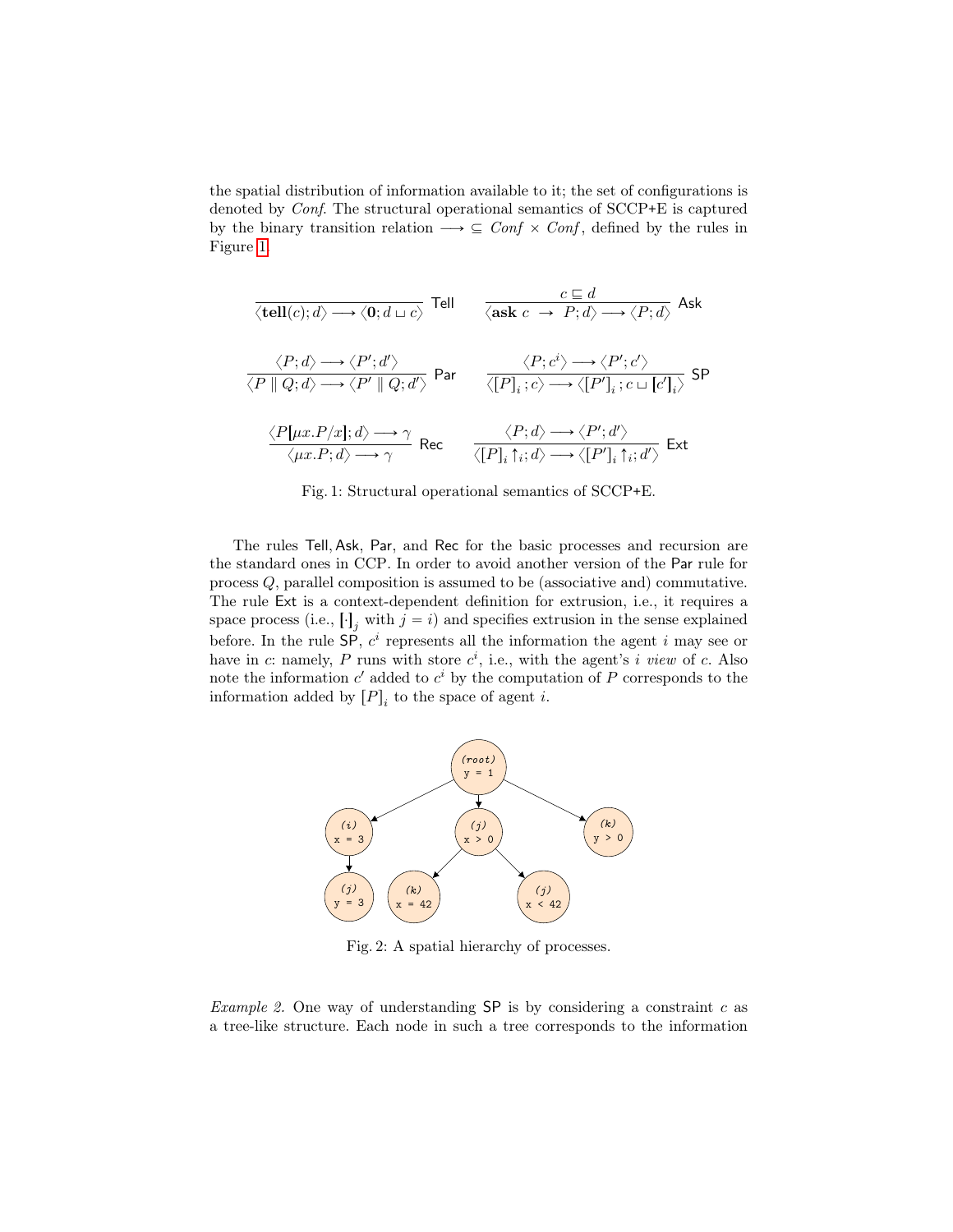(constraint) contained in an agent's space. Edges in the tree-like structure define the spatial hierarchy of agents. For example, given an appropriate SCSE, Figure [2](#page-9-1) corresponds to the following store d:

$$
d \stackrel{\text{def}}{=} (y = 1) \sqcup [x = 3 \sqcup [y = 3]_j]_i \sqcup [x > 0 \sqcup [x = 42]_k \sqcup [x < 42]_j]_j \sqcup [y > 0]_k.
$$

The configuration

$$
\langle \left[ \text{ask } x = 42 \rightarrow P \right]_j; d \rangle
$$

is a deadlock, while

$$
\langle [[\mathbf{ask}\;x=42\;\rightarrow\;P]_k]_j;d\rangle \longrightarrow [[P]_k]_j d
$$

by the rules SP and Ask, using the fact that  $x = 42 \sqsubseteq d^{j^k}$ .

#### <span id="page-10-1"></span>3.4 Example

This section includes an example that will be used throughout the paper. The example models a system where an agent sends messages to other agents through the spatial hierarchy.

As mentioned earlier, a distinctive property about SCCP+E is that it allows to have inconsistent information within spaces; i.e., one agent may have local information c and the other some local information d such that  $c \perp d = false$ (e.g., c and d could be  $x = 25$  and  $x < 20$ , respectively). This also means that an agent can send inconsistent information to different agents.

As an example of how hierarchical distributed processes evolve with respect to the SCCP+E's structural operational semantics, consider the sequence of system states depicted in Figure [3.](#page-11-0) These states (figures [3a-3l\)](#page-11-0) correspond to a step-by-step execution from the initial configuration (Figure [3a\)](#page-11-0), with the process  $P$ defined as follows:

$$
P \stackrel{\text{def}}{=} [[P_1 \ || [P_2]_0]_1 \uparrow_0]_0
$$

and where:

$$
P_1 \stackrel{\text{def}}{=} \text{tell}(Z \ge 10)
$$
  
\n
$$
P_2 \stackrel{\text{def}}{=} \text{ask}(Y < 20) \rightarrow [[P_3]_2]_0 \uparrow_1 \uparrow_0
$$
  
\n
$$
P_3 \stackrel{\text{def}}{=} \text{tell}(W < Y).
$$

## <span id="page-10-0"></span>4 Rewriting Logic Semantics

The rewriting logic semantics of a language  $\mathcal L$  is a rewrite theory  $\mathcal R_{\mathcal L} = (\Sigma_{\mathcal L}, E_{\mathcal L} \oplus$  $B_{\mathcal{L}}, R_{\mathcal{L}}$  where  $\rightarrow_{\mathcal{R}_{\mathcal{L}}}$  provides a step-by-step formal description of  $\mathcal{L}$ 's observable run-to-completion mechanisms. The conceptual distinction between equations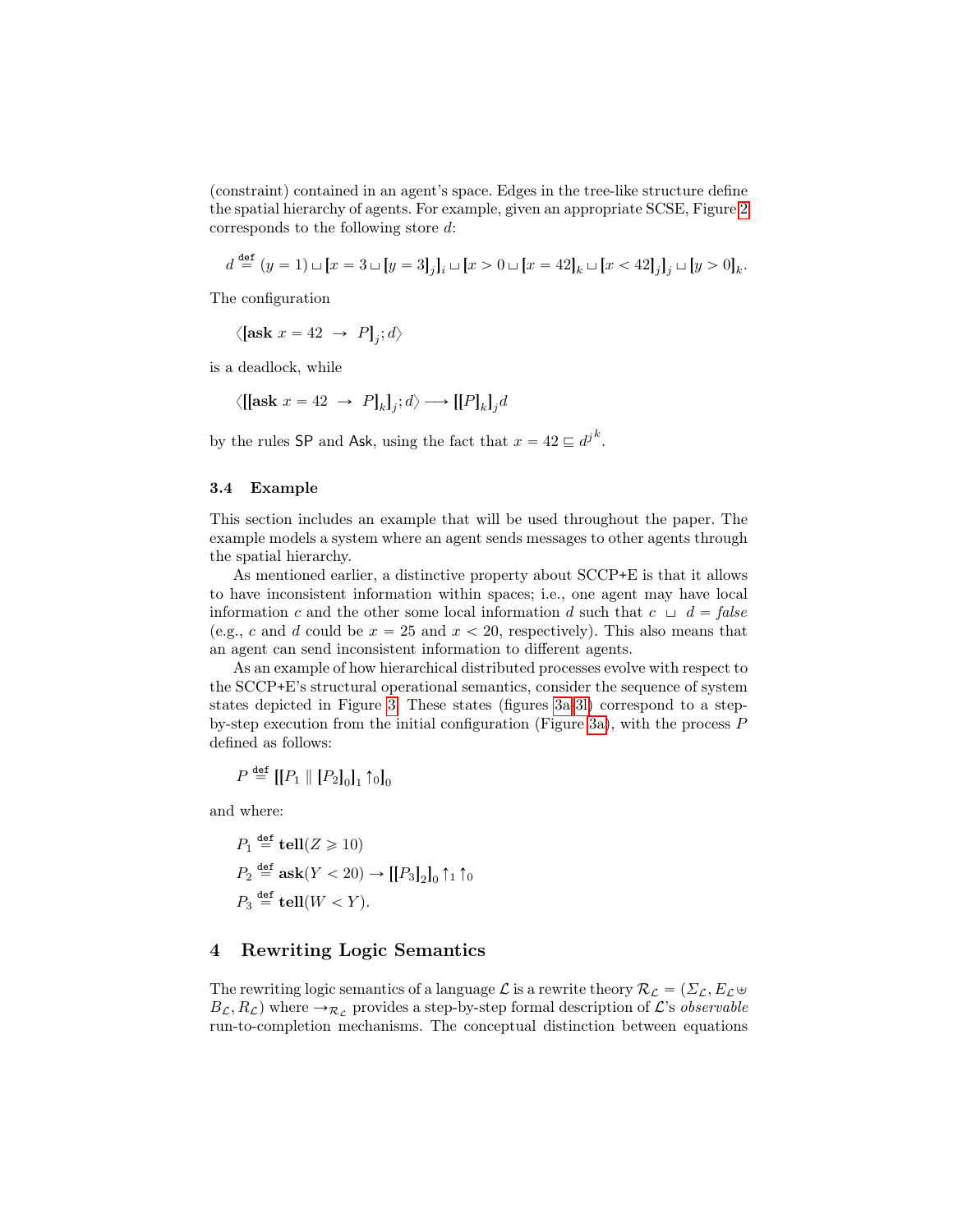<span id="page-11-0"></span>

Fig. 3: Execution of process  $P$  and evolution of the SCCP+E system.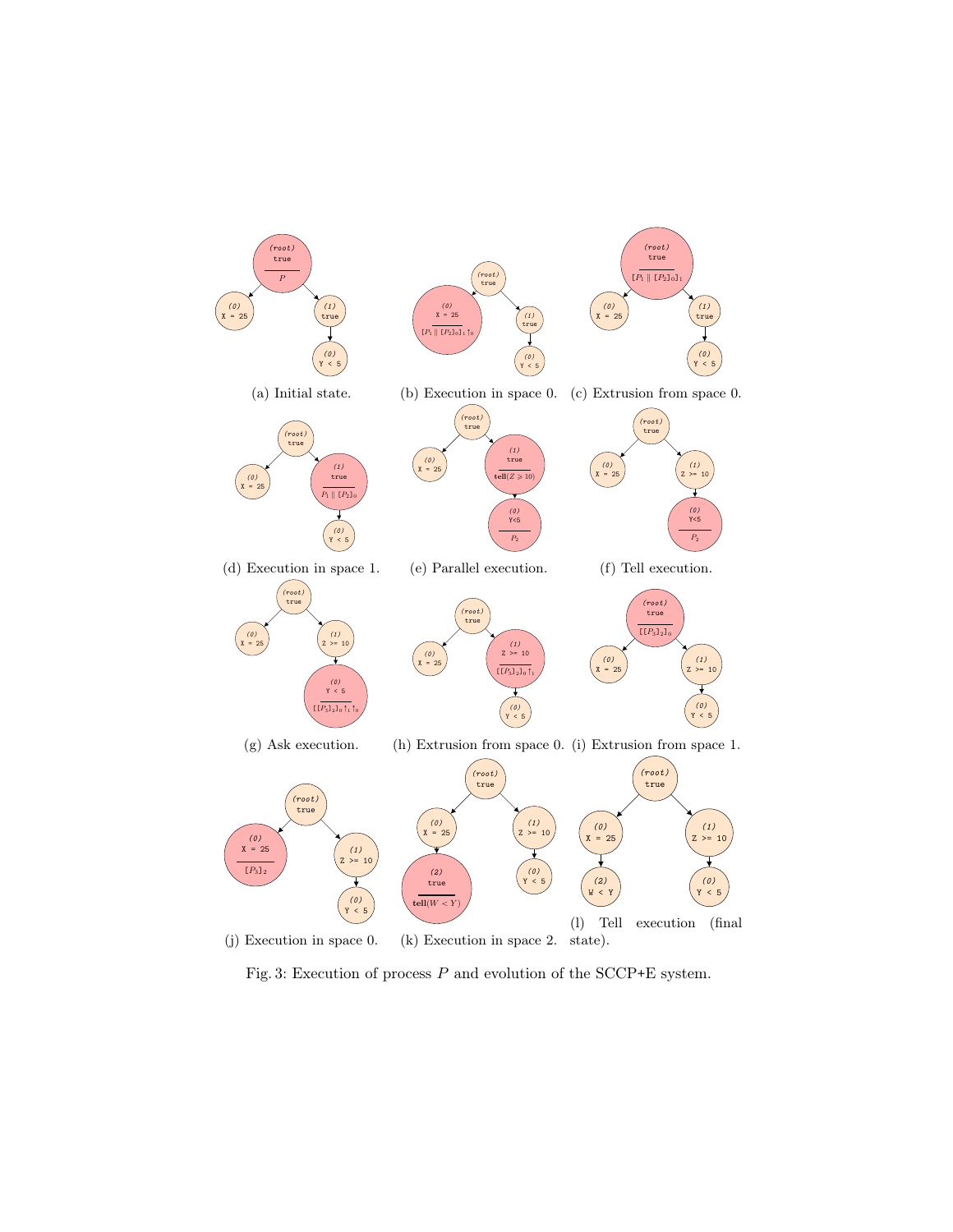and rules in  $\mathcal{R}_{\mathcal{L}}$  has important consequences that are captured by rewriting logic's abstraction dial [\[20\]](#page-33-5). Setting the level of abstraction in which all the interleaving behavior of evaluations in  $\mathcal L$  is observable, corresponds to the special case in which the dial is turned down to its minimum position by having  $E_C \oplus$  $B_{\mathcal{L}} = \emptyset$ . The abstraction dial can also be turned up to its maximal position as the special case in which  $R_{\mathcal{L}} = \emptyset$ , thus obtaining an equational semantics of  $\mathcal L$  without observable transitions. The rewriting logic semantics  $\mathcal R$  sets such an abstraction dial at a position that exactly captures the interleaving behavior of SCCP+E.

This section presents a rewriting logic semantics for SCCP+E in the form of a rewrite theory  $\mathcal{R} = (\Sigma, E, R)$  with topsort Sys. The data types supporting the state structure are defined by the equational theory  $(\Sigma, E)$  and the state transitions are axiomatized by the rewrite rules R. The constraint system, as detailed later in this section, is materialized by an equational theory  $(\Sigma_0, E_0) \subseteq$  $(\Sigma, E)$  of built-ins whose quantifier-free formulas are handled by SMT decision procedures. The complete specification of  $R$  can be found in Appendix [9.](#page-34-0)

Figure [4](#page-13-0) depicts the module structure of  $R$ . Maude offers three modes for importing a module, namely, protecting, extending, and including. When a functional module  $M'$  protects a functional module  $M$ , it means that the data types from  $M$  are kept the same in  $M'$  (i.e., no junk and no confusion are added to the sorts of  $M$ ). When a functional module  $M'$  extends a functional module  $M$ , it means that the data types from  $M$  can be extended with new terms, but existing terms are not identified (i.e., junk is allowed but confusion is not). When a functional module  $M'$  imports a functional module  $M$ , it means that the data types from M can be extended with new terms and existing terms can be identified (i.e., junk and confusion are allowed). In  $\mathcal{R}$ , modules are imported by protecting (denoted by a triple arrow  $\Rightarrow$ ) or including (denoted by a single arrow  $\rightarrow$ ) submodules. See [\[6\]](#page-32-3) for details about the three different modes of module importation in Maude.

#### 4.1 The Constraint System

The materialization of the constraint system in  $R$  uses SMT solving technology. Given a *many-sorted* (i.e., order-sorted without sort structure) equational theory  $\mathcal{E}_0 = (\Sigma_0, E_0)$  and a set of variables  $X_0 \subseteq X$  over the sorts in  $\Sigma_0$ , the formulas under consideration are in the set  $QF_{\Sigma_0}(X_0)$  of quantifier-free  $\Sigma_0$ -formulas: each formula being a Boolean combination of  $\Sigma_0$ -equation with variables in  $X_0$  (i.e., atoms). The terms in  $T_{\mathcal{E}_0}$  are called *built-ins* and represent the portion of the specification that will be handled by the SMT solver (i.e., semantic data types). Thus, an SMT instance is a formula  $\phi \in QF_{\Sigma_0}(X_0)$  and the initial algebra  $\mathcal{T}_{\mathcal{E}_0^+}$ , where  $\mathcal{E}_0^+$  is a *decidable extension* of  $\mathcal{E}_0$  (typically by adding some inductive consequences and, perhaps, some extra symbols) such that

 $\phi$  is satisfiable in  $\mathcal{T}_{\mathcal{E}_0^+}$  iff  $(\exists \sigma : X_0 \longrightarrow T_{\Sigma_0}) \mathcal{T}_{\mathcal{E}_0} \models \phi \sigma$ .

Many decidable theories  $\mathcal{E}_0^+$  of interest are supported by SMT solvers satisfying this requirement (see [\[23\]](#page-33-0) for details).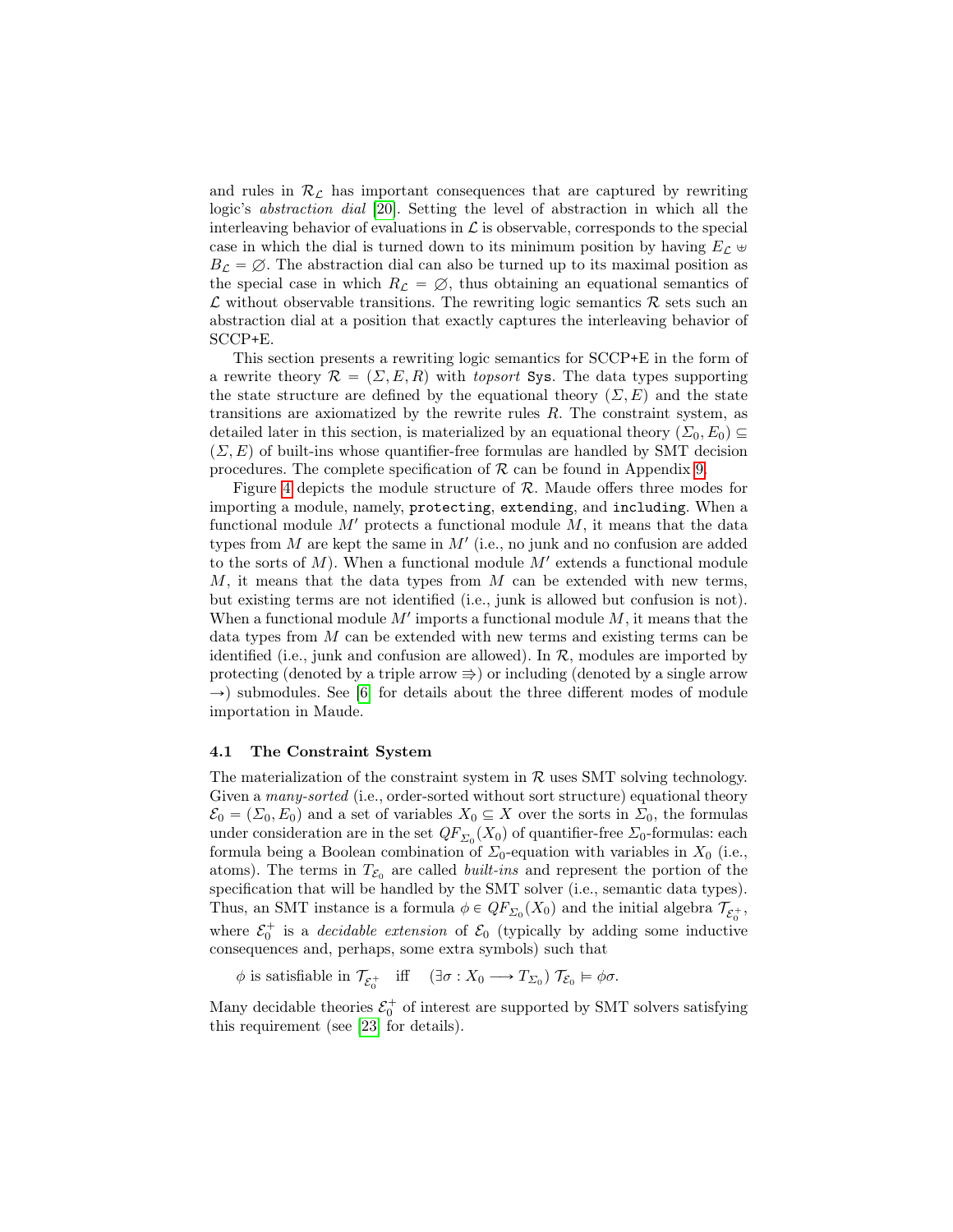<span id="page-13-0"></span>

Fig. 4: Module structure of the rewriting logic semantics of SCCP+E.

The INTEGER module implements the equational theory  $\mathcal{E}_0 = (\Sigma_0, E_0)$  of built-ins and the sort Boolean defines the data type used to represent the constraints. The topmost concurrent transitions in  $R$  are then *symbolic* rewrite steps of state terms with subterms in the set  $T_{\Sigma}(X_0)_{\text{Sys}}$  of  $\Sigma$ -terms of sort Sys with variables over the built-in sorts in  $\Sigma_0$ .

**Lemma 1.** The pair  $\mathbf{B} = (QF_{\Sigma_0}(X_0), \exists)$  is a constraint system, where  $X_0$  are the variables ranging over the sorts Boolean and Integer.

The elements in  $QF_{\Sigma_0}(X_0)$  are equivalence classes of quantifier-free  $\Sigma_0$ -formulas of sort Boolean modulo semantic equivalence in  $\mathcal{T}_{\mathcal{E}_0}$  (this technicality guarantees, e.g., the uniqueness of least upper bounds). Therefore, by an abuse of notation, the constraint system **B** has quantifier-free  $\Sigma_0$ -formulas of sort Boolean as the constraints and the inverse  $\Rightarrow$  of the semantic validity relation  $\models$ , w.r.t. the initial model  $\mathcal{T}_{\mathcal{E}_0}$ , as the entailment relation.

In order to use **B** as the underlying constraint system,  $\mathcal{R}$  relies on the current version of Maude that is integrated with the CVC4 [\[3\]](#page-31-1) and Yices2 [\[11\]](#page-32-10) SMT solvers. The SMT-UTIL module encapsulates this integration, which requires the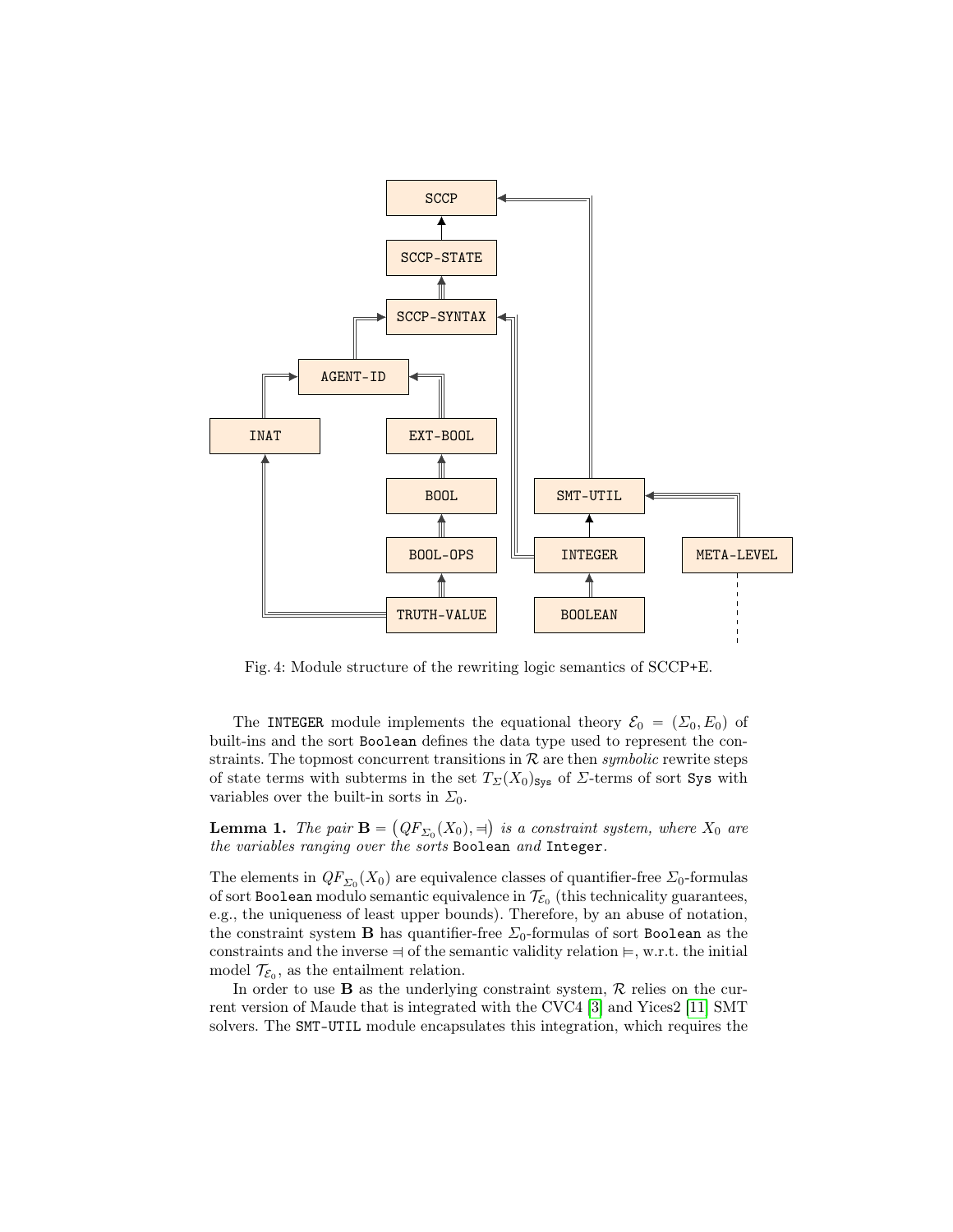reflective capabilities of Maude available from the META-LEVEL module. The function entails implements the semantic validity relation  $\models$  (w.r.t.  $\mathcal{T}_{\mathcal{E}_0}$ ) using the auxiliary functions check-sat and check-unsat (observe that the sort Boolean is different to the usual sort Bool for Boolean terms in Maude):

```
op entails : Boolean Boolean -> Bool .
op check-sat : Boolean -> Bool .
op check-unsat : Boolean -> Bool .
eq check-sat(B)
 = metaCheck(['INTEGER], upTerm(B)) .
eq check-unsat(B)
 = not(check-sat(B)).
eq entails(C1, C2)
 = check-unsat(C1 and not(C2)).
```
The function invocation check-sat(B) evaluates to true iff B is satisfiable; alternatively, it evaluates to false if B is unsatisfiable or if the SMT solver times out. The function invocation check-unsat(B) returns true iff B is unsatisfiable. Note that if the constraints B are decidable, then check-unsat is not only sound but complete. More precisely, if  $\Gamma$  is a finite subset of decidable constraints in **B** and  $\phi$  is also a decidable constraint in **B**, then the following equivalence holds:

$$
\mathcal{T}_{\mathcal{E}_0} \vDash \bigwedge_{\gamma \in \Gamma} \gamma \Rightarrow \phi \quad \text{ iff } \quad \text{ entails } \left( \bigwedge_{\gamma \in \Gamma} \gamma , \phi \right).
$$

#### 4.2 System States

At the top level, the system is represented by the top sort Sys defined in SCCP-STATE:

```
sort Sys .
op {_} : Cnf -> Sys [ctor] .
```
The argument of a state is the configuration of objects representing the setup of the agents and processes in the system. Sort Cnf is that of configuration of agents in an object-like notation. More precisely, sort Cnf represents multisets of terms of sort Obj, with set union denoted by juxtaposition. An object is by itself a configuration of objects, namely, the singleton one; constant mt denotes the empty configuration and it is the identity of the union operator. There are two types of objects: process objects and store objects. Process and stores objects are represented by triples  $[\,\_\,,\,\_\,,\,\_ \]$  (as Obj). The first two arguments of both a process and a store object are its type (either process or store, as Cid) and its identifier (as Aid). The third argument of a process object is the program it is executing (as SCCPCmd) and the third argument of a store object is a formula representing the constraint of its corresponding agent (as Boolean).

sorts Cid Obj Cnf . subsorts Obj < Cnf .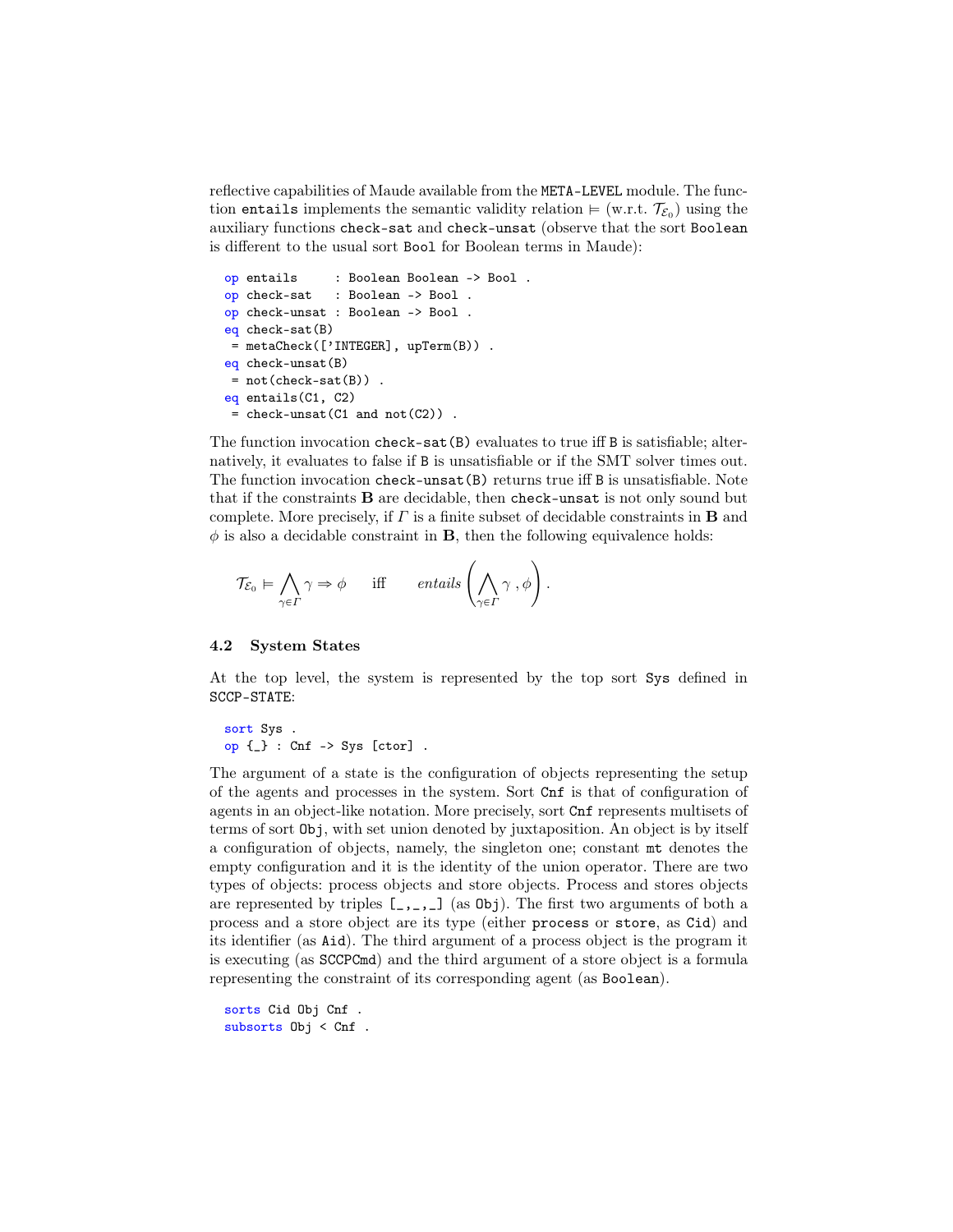```
ops store process : -> Cid .
op [, ] : Cid Aid Boolean -> Obj [ctor].
op [_,_,_] : Cid Aid SCCPCmd -> Obj [ctor] .
op mt : -> Cnf [ctor] .
op __ : Cnf Cnf -> Cnf [ctor assoc comm id: mt] .
op {_} : Cnf -> Sys [ctor] .
```
The idea is that in any observable state there can be many process objects executing in an agent's space but there must be exactly one store object per agent (i.e., space). More precisely, in an observable state, each agent's space is represented by a set of terms: some encoding the state of execution of all its processes and exactly one object representing its local store.

Process and store objects use a qualified name (sort Aid) identifying to which agent's space they belong; this sort is defined in module AGENT-ID. Natural numbers (sort iNat), in Peano notation and with an equality enrichment [\[13\]](#page-32-12), are used to specify agents' identifiers. The hierarchical structure of spaces is modeled as a tree-like structure where the root space is identified by the constant root. Any other qualified name corresponds to a dot-separated list of agent identifiers, arranged from left to right. That is, 3 . 1 . root denotes that agent 3 is within the space of agent 1, which in turn is within the top level of root.

```
sorts iZero iNzNat iNat Aid .
subsort iZero iNzNat < iNat .
op root : -> Aid .
op _._ : iNat Aid -> Aid .
op 0 : -> iZero [ctor] .
op s_ : iNat -> iNzNat [ctor] .
op _~_ : iNat iNat -> Bool [comm] .
```
The processes in SCCP+E are modeled as commands (sort SCCPCmd) as defined in the module SCCP-SYNTAX:

```
op 0 : -> SCCPCmd .
op tell_ : Boolean -> SCCPCmd .
op ask_->_ : Boolean SCCPCmd -> SCCPCmd .
op _||_ : SCCPCmd SCCPCmd -> SCCPCmd [assoc comm gather (e E) ] .
op <_>[_] : iNat SCCPCmd -> SCCPCmd .
op rec(_,_) : iNat SCCPCmd -> SCCPCmd .
op xtr(_,_) : iNat SCCPCmd -> SCCPCmd .
op v(\_) : iNat -> SCCPCmd.
```
The argument of a tell\_ command is a formula (as Boolean), namely, the formula to be added to the corresponding store. The  $ask_-\geq$  command has a formula (as Boolean) and a program (as SCCPCmd) as arguments, denoting that if the given formula is entailed by the corresponding store, then the process is to be executed next. Both arguments of the \_||\_ command are processes (as SCCPCmd). The arguments of the  $\leq$ >[\_], rec(\_,\_), and  $xtr($ \_,\_) commands are a natural number (representing the identifier of a descendant, a variable, and the identifier of the ancestor, respectively) and a command to be executed.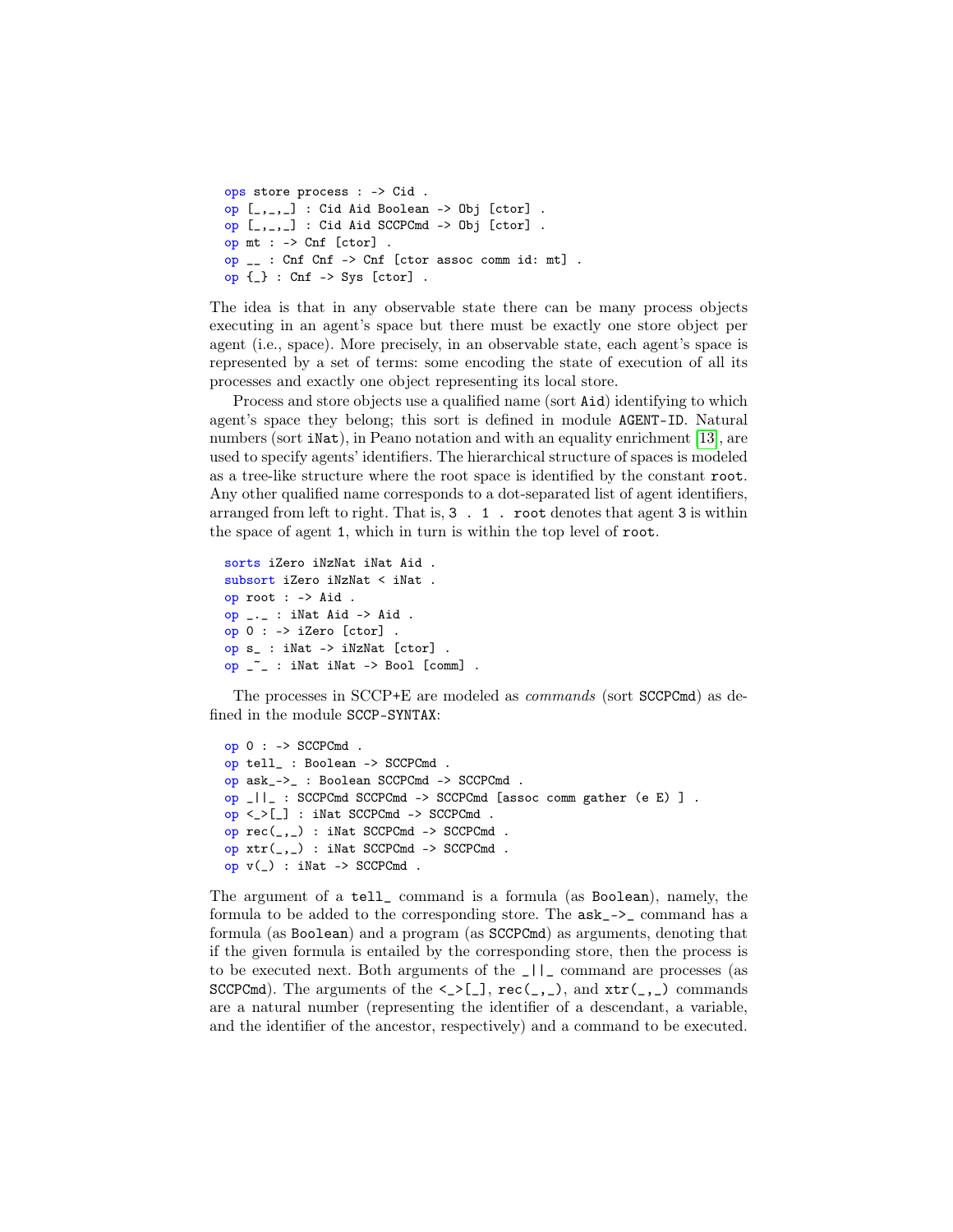Note that the syntax of each command is very close to the actual syntax in the SCCP+E model, e.g., constructs of the form  $P\|Q$  and  $[P]_i$  in SCCP+E are represented in the syntax of SCCPCmd by terms of the form  $P$  ||  $Q$  and  $\langle i \rangle [P]$ , respectively.

<span id="page-16-0"></span>*Example 3.* Using the functional module  $SCCP-STATE$ , the  $SCCP+E$  space structure in Example [3a](#page-11-0) can be represented as follows:

```
{ [store, root, true]
  [store, 0. root, X:Integer === 25]
  [store, s 0 . root, true]
  [store, 0 \cdot s 0. root, Y: Integer \leq 5] }
```
## 4.3 Auxiliary Operations

There are three auxiliary operations defined in the semantics. They are used to verify whether a condition is satisfied by the system before a transition happens and for replacing terms for the recursion command.

The function symbol is-prefix? is defined in AGENT-ID to verify recursively whether an agent is descendant of other agent based on its Aid. For instance, 1 . 2 is descendant of 2 because 2 is prefix of 1 . 2. By definition, root is prefix of every agent. The equations defining the is-prefix? function evaluate to true if the first argument is a prefix of the second one; otherwise, it is false.

```
op is-prefix? : Aid Aid -> Bool .
eq is-prefix?(root, L)
= true .
eq is-prefix?(N . L, root)
 = false .
eq is-prefix?(N0 . L0, N1 . L1)
= (NO . LO ~ N1 . L1) or-else is-prefix?(NO . L0, L1).
```
Some commands in SCCP+E require that a store exists in the system. For that reason the exists-store? function symbol is defined in module SCCP-STATE: it is used to look within a configuration of agents (as Cnf) for a store with an given Aid. The equation defining exists-store? evaluate to true if the store exists; otherwise, it is false.

```
op exists-store? : Cnf Aid -> Bool .
eq exists-store?(mt, L)
= false .
eq exists-store?( [process, L0, C0] X, L)
 = exists-store?(X, L).
eq exists-store?( [store, L0, B0] X, L)
 = (L0 ~ L) or-else exists-store?(X, L) .
```
Finally, the recursion construct  $P[\mu x.P/x]$  in SCCP+E means that every free occurrence of x in P is replaced with  $\mu x.P$ . For this reason, the replace function symbol is defined as follows: given a program  $P$ , a variable identifier  $N$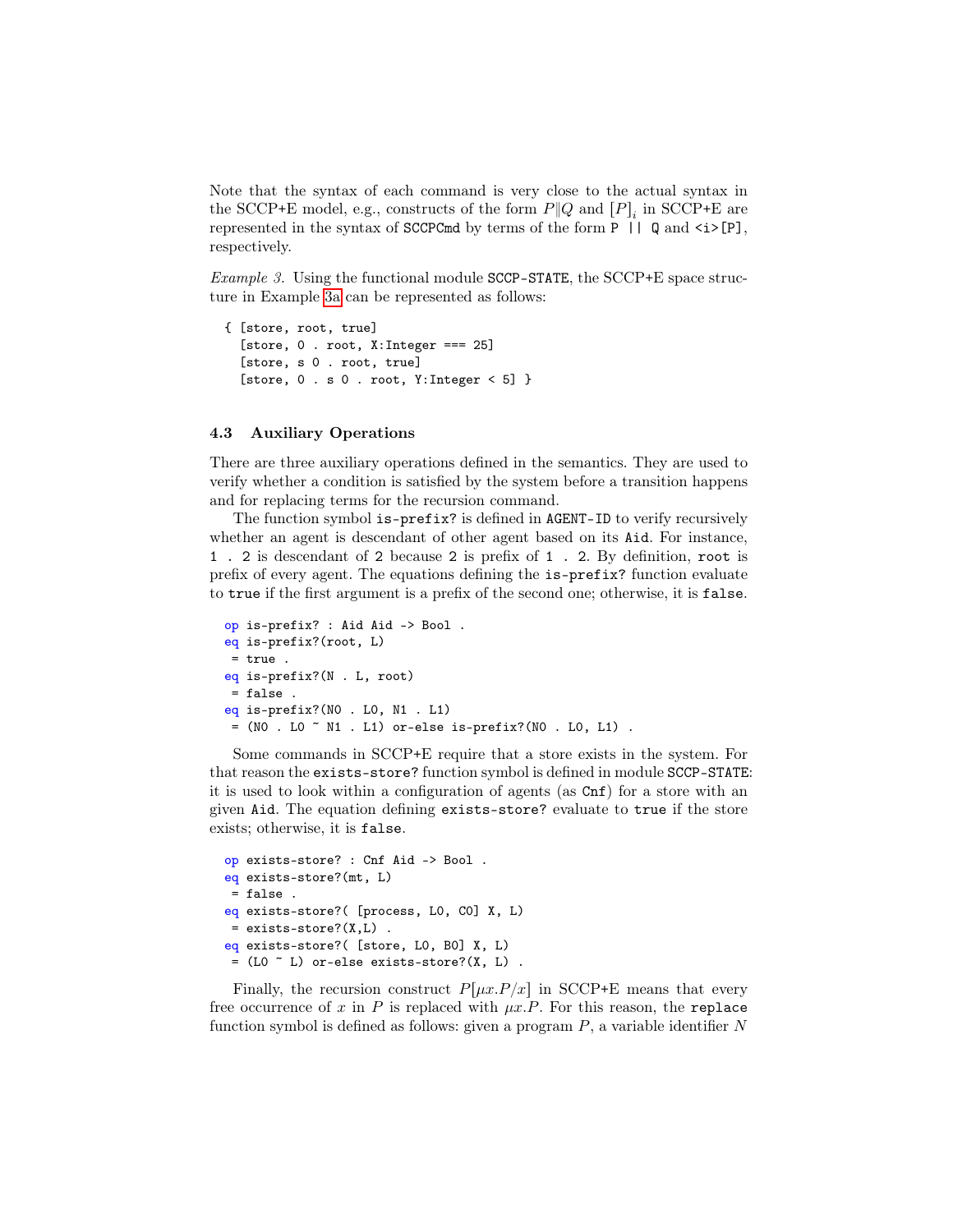(as iNat), and a program C, every free occurrence of N in P is substituted by  $C$ .

```
op replace : SCCPCmd iNat SCCPCmd -> SCCPCmd .
eq replace( 0, N, C )
= 0.
eq replace( tell B, N, C )
 = tell B.
eq replace( ask B -> C0, N, C )
 = ask B \rightarrow replace( CO, N, C ) ..
eq replace( C0 || C1, N, C )
 = replace( CO, N, C ) || replace( C1, N, C ) .
eq replace( \langle NO \rangle[ CO ], N, C )
 = < N0 >[ replace( C0, N, C ) ] .
eq replace( rec( N0, C0 ), N, C )
 = rec( NO, CO ).
eq replace( xtr( N0, C0 ), N, C )
 = xtr( NO, replace( CO, N, C ) ).
eq replace( v(N0), N, C )
 = if (NO \tilde{}} N) then C else v(NO) fi .
```
#### 4.4 System Transitions

The state transitions in  $\mathcal R$  comprise both invisible (given by equations) and observable (given by rules) transitions.

There are two types of invisible transitions that are specified with the help of equations. Namely, one to remove a 0 process from a configuration and another one to join the contents of two stores of the same space (i.e., two stores with the same Aid). The latter type of transition is important especially because when a new process is spawned in a agent's space, a store with the empty constraint (i.e., true) is created for that space. If such space existed before, then the idea is that the newly created store is subsumed by the existing one (variable L is of sort Aid, X of sort Cnf, and B0, B1 of sort Boolean):

```
eq { [ process, L0, 0 ] X }
= \{ mt X \}.
eq [ store, L0, B0 ] [ store, L0, B1 ]
= [ store, L0, B0 and B1 ] .
```
There are six rules capturing the concurrent observable behavior in the specification (variable L is of sort Aid, X of sort Cnf, B0, B1 of sort Boolean, C0, C1 of sort SCCPCmd, and N of sort iNat).

```
rl [tell] :
    { [ store, L0, B0 ] [process, L0, tell B1 ] X }
\Rightarrow { [ store, LO, BO and B1 ] [ process, LO, O ] X }.
crl [ask] :
    { [ store, L0, B0 ] [ process, L0, ask B1 -> C1 ] X }
```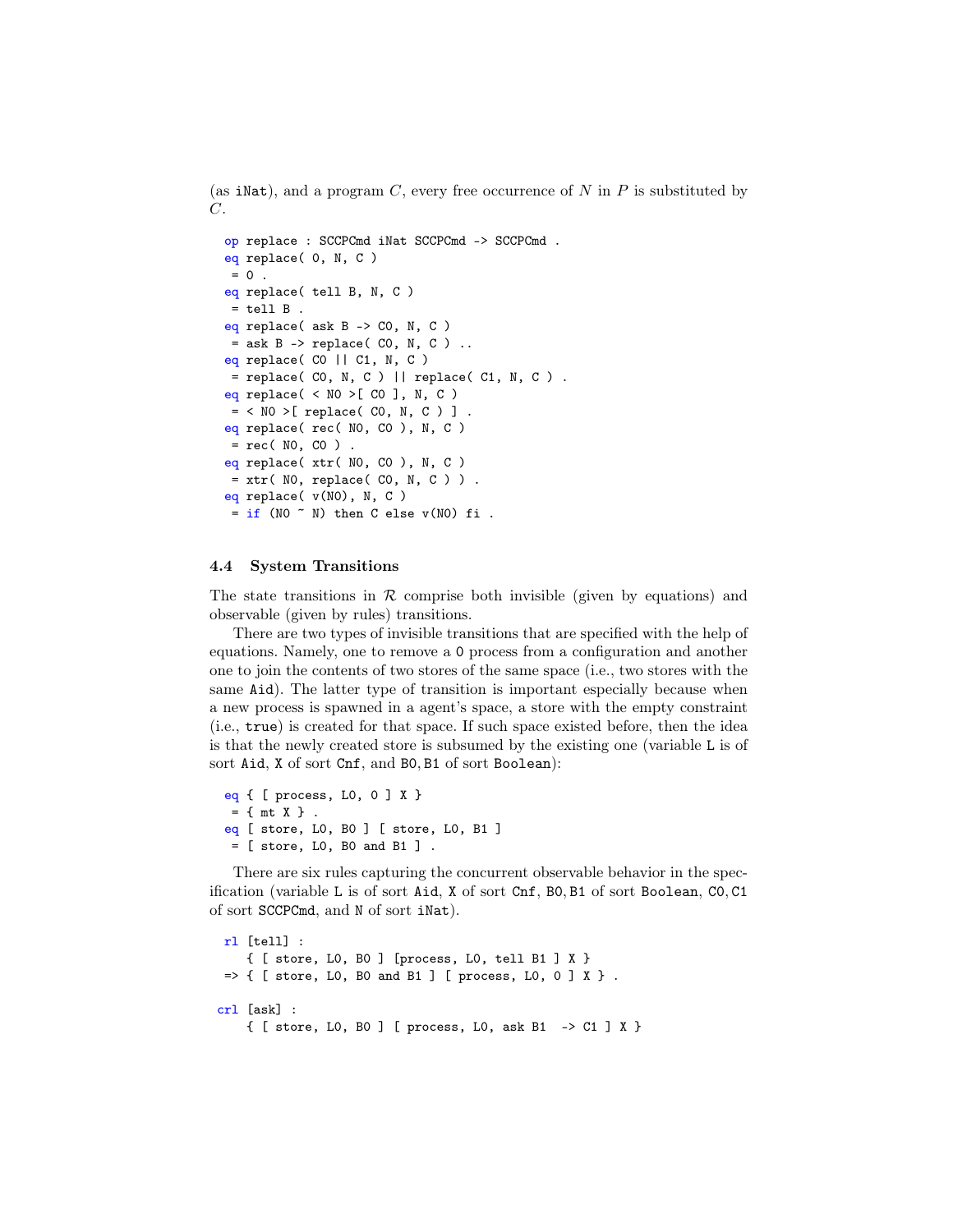```
=> { [ store, L0, B0 ] [ process, L0, C1 ] X }
if entails(B0, B1) .
rl [parallel] :
   { [ process, L0, C0 || C1 ] X }
\Rightarrow { [ process, LO, CO ] [ process, LO, C1 ] X }.
rl [space] :
   { [ store, L0, B0 ] [ process, L0, < N0 >[ C0 ] ] X }
=> { [ store, L0, B0 ] [ process, L0, 0 ] [ process, N0 . L0, C0]
     [ store, N0 . L0, true ] X } .
rl [recursion]:
   { [ process, L0, rec( N0, C0 ) ] X }
\Rightarrow { [ process, LO, replace( CO, NO, rec( NO, CO ) ) ] X }.
rl [extrusion]:
   { [ process, N0 . L0, xtr( N0, C0 ) ] X }
\Rightarrow { [ process, NO . LO, O ] [ process, LO, CO ] X } .
```
Rule [tell] implements the semantics of a process executing a tell command by posting the given constraint in the local store and by transforming such a process to the nil process. Rule [ask] executes command C1 when the guard B1 in ask B1 -> C1 holds: that is, when B1 is entailed by the local store B0. Rule [parallel] implements the semantics for parallel composition of process by spawning the two process in the current space. Rule [space] creates a new space denoted by  $NO$ . LO (as Aid) with an empty store (i.e., true) and starts the execution of program C0 within the space. Rule [recursion] defines the semantics of a process executing a rec command by using the aforementioned auxiliary function replace. Rule [extrusion] executes process C0 in the parent space of the agent and transitions the xtr process to the nil process. Note that recursion command can lead to non-termination. It is common in SCCP+E to guard such commands with an ask in order to tame the potential non-termination.

*Example 4.* Using the functional module SCCP-SYNTAX, the process  $P$  in Figure [3](#page-11-0) can be represented as follows:

```
xtr(0,< s 0 >[tell (Z:Integer >= 10) || < 0 >[ask Y:Integer < 20 ->
      xtr(0,xtr(s 0,< 0 >[< s s 0 >[tell (W:Integer <
      Y:Integer)]]))]])
```
If this command is executed in the space of agent 0 . root from the initial state in Example [3](#page-16-0) (and depicted in Figure [3a\)](#page-11-0), it leads to the state

```
{ [store, root, true]
  [store, 0 . root, X:Integer === 25]
  [store, s \ 0. root, Z:Integer >= 10]
  [store, s s 0 . 0 . root, W:Integer < Y:Integer]
  [store, 0 \t s 0 \t root, Y: Integer < 5]
```
which corresponds to the final state depicted in Figure [3l.](#page-11-0)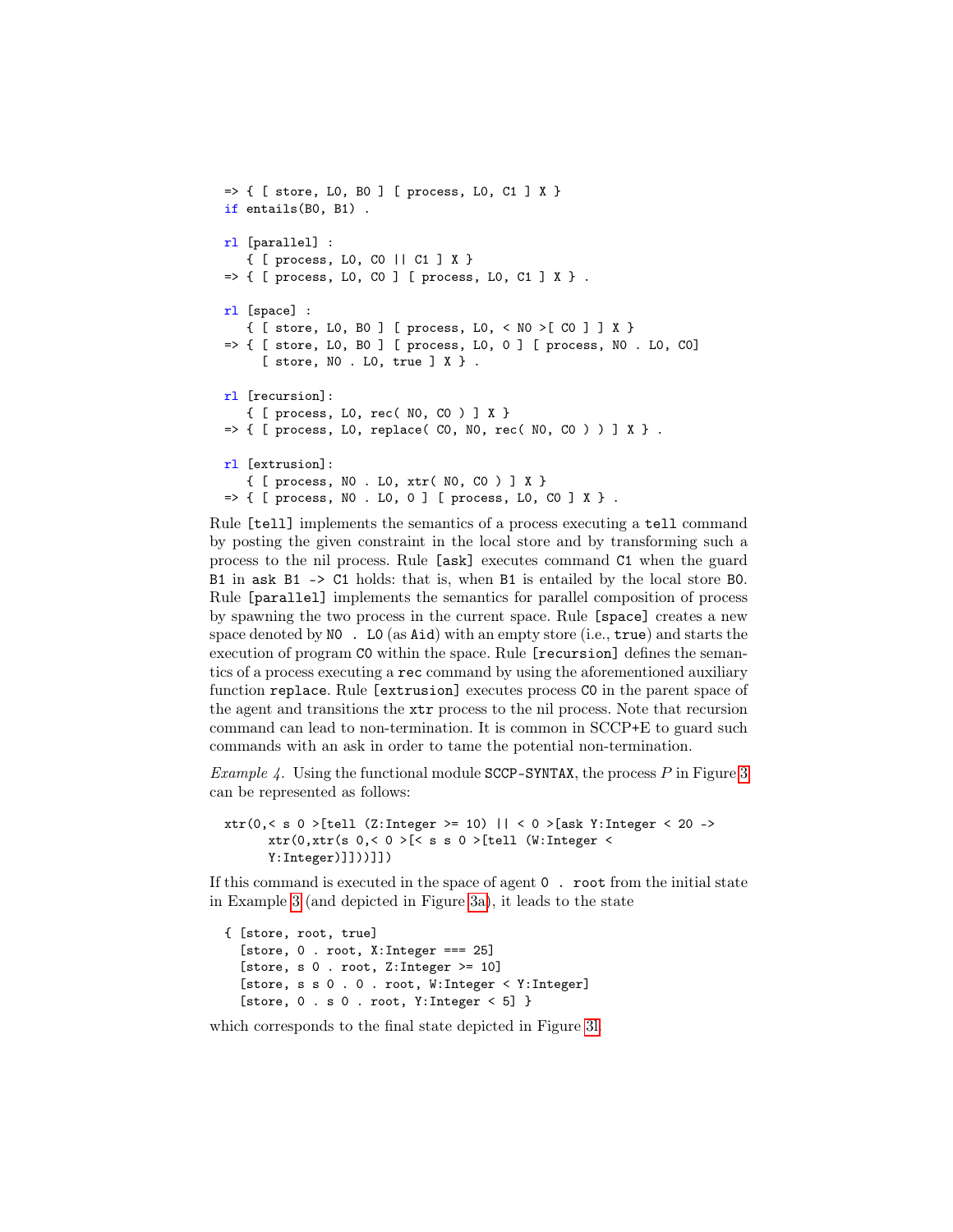**Theorem 1.** If  $\langle P, c \rangle$  and  $\langle P', c' \rangle$  are configurations of SCCP+E with underlying constraint system B restricted to decidable formulas, then !

$$
\langle P, c \rangle \stackrel{*}{\longrightarrow} \langle P', c' \rangle
$$
 iff  $\left\{ \overline{\langle P, c \rangle} \right\} \stackrel{*}{\rightarrow}_{\mathcal{R}} \left\{ \overline{\langle P', c' \rangle} \right\},$ 

where  $\langle P, c \rangle$  and  $\langle P', c' \rangle$  are an encoding of the corresponding configurations in the syntax of R.

*Proof.* The proof follows by structural induction on the  $\longrightarrow$  and  $\rightarrow_{\mathcal{R}}$  relations.  $\Box$ 

## <span id="page-19-1"></span>5 Admissibility

This section presents a map  $\mathcal{R} \mapsto \mathcal{R}'$  that results in a rewrite theory  $\mathcal{R}',$  equivalent in terms of admissibility to  $\mathcal R$  (introduced in Section [4\)](#page-10-0) under some reasonable assumptions, but in which dependencies to non-algebraic data types such as terms over the built-ins or at the meta-level in  $\mathcal R$  have been removed. This section also presents proofs of admissibility of the rewrite theory  $\mathcal{R}'$ . Such proofs are obtained mechanically using the Maude Formal Environment (MFE) [\[9,](#page-32-8) [10\]](#page-32-9) and establish the correspondence (i.e., soundness and completeness) between the mathematical and operational semantics of  $R$ . The specification  $R'$  can be found in Appendix [10](#page-38-0)

The map  $\mathcal{R} \mapsto \mathcal{R}'$  consists of the following items, which make the specification amenable to mechanical verification in the MFE:

- Changing the sort Bool in TRUTH-VALUE to the sort iBool in the module ITRUTH-VALUE and adjusting the specification to account for this new definition of Boolean values.
- Removing all dependencies in SMT-UTIL of the module META-LEVEL.
- Introducing a custom if-then-else-fi function symbol in SCCP-SYNTAX and adjusting the definition of the auxiliary function symbol replace to use this new version instead.

The module structure of the resulting specification  $\mathcal{R}'$  is depicted in Figure [5.](#page-20-0) It is important to mention that the dependency of META-LEVEL in SMT-UTIL amounts at changing the definition of the function symbol check-sat to a constant value.

#### 5.1 Equational Admissibility

Recall from Section [2](#page-2-0) that an equational specification is admissible if it is sortdecreasing, operational terminating, and confluent.

## <span id="page-19-0"></span>**Lemma 2.** The equational subtheory of  $\mathcal{R}'$  is admissible.

*Proof.* Termination of  $\mathcal{R}'$  modulo axioms can be proved automatically using the Maude Termination Tool within the MFE with the following script: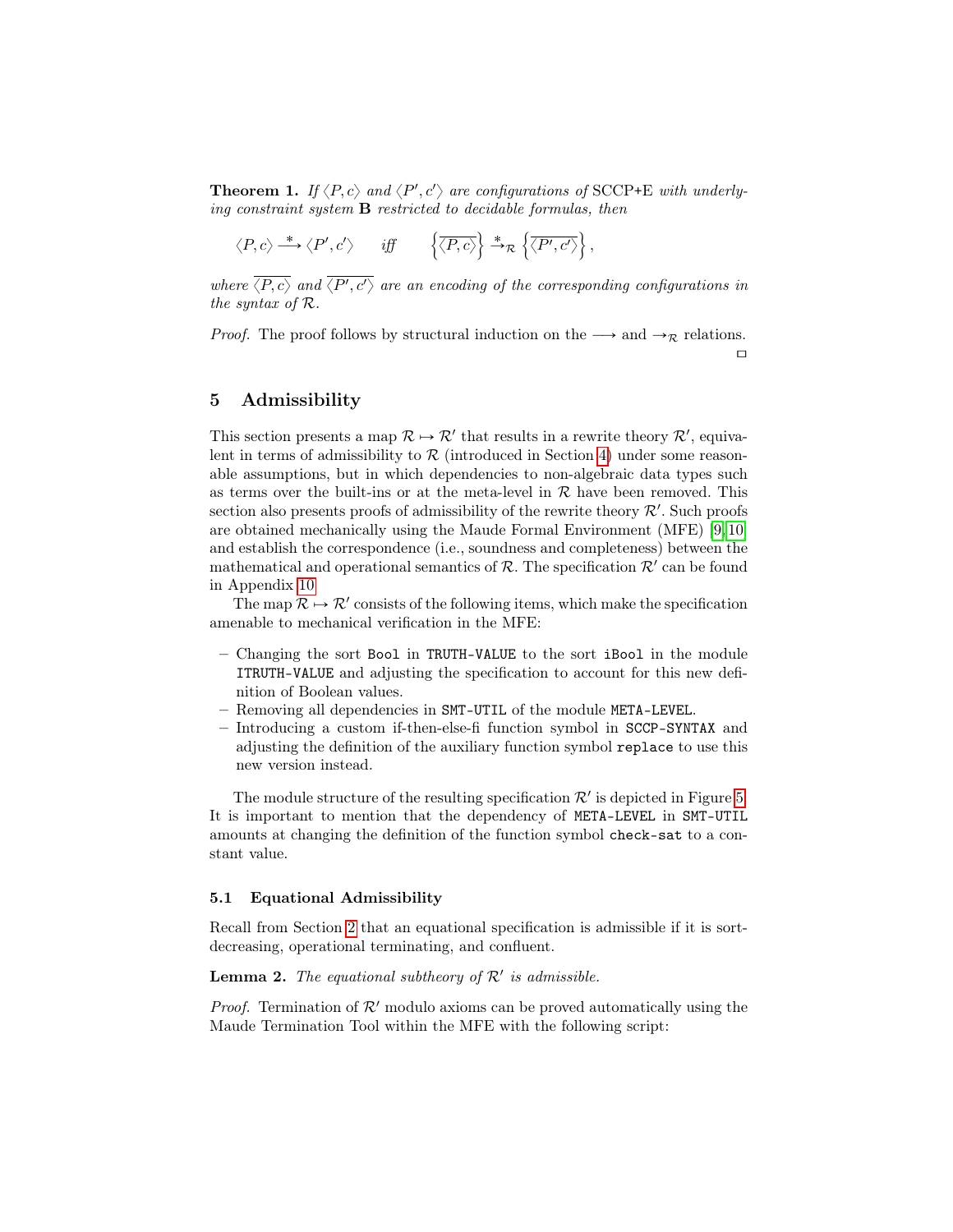<span id="page-20-0"></span>

Fig. 5: Module structure of  $\mathcal{R}'$ .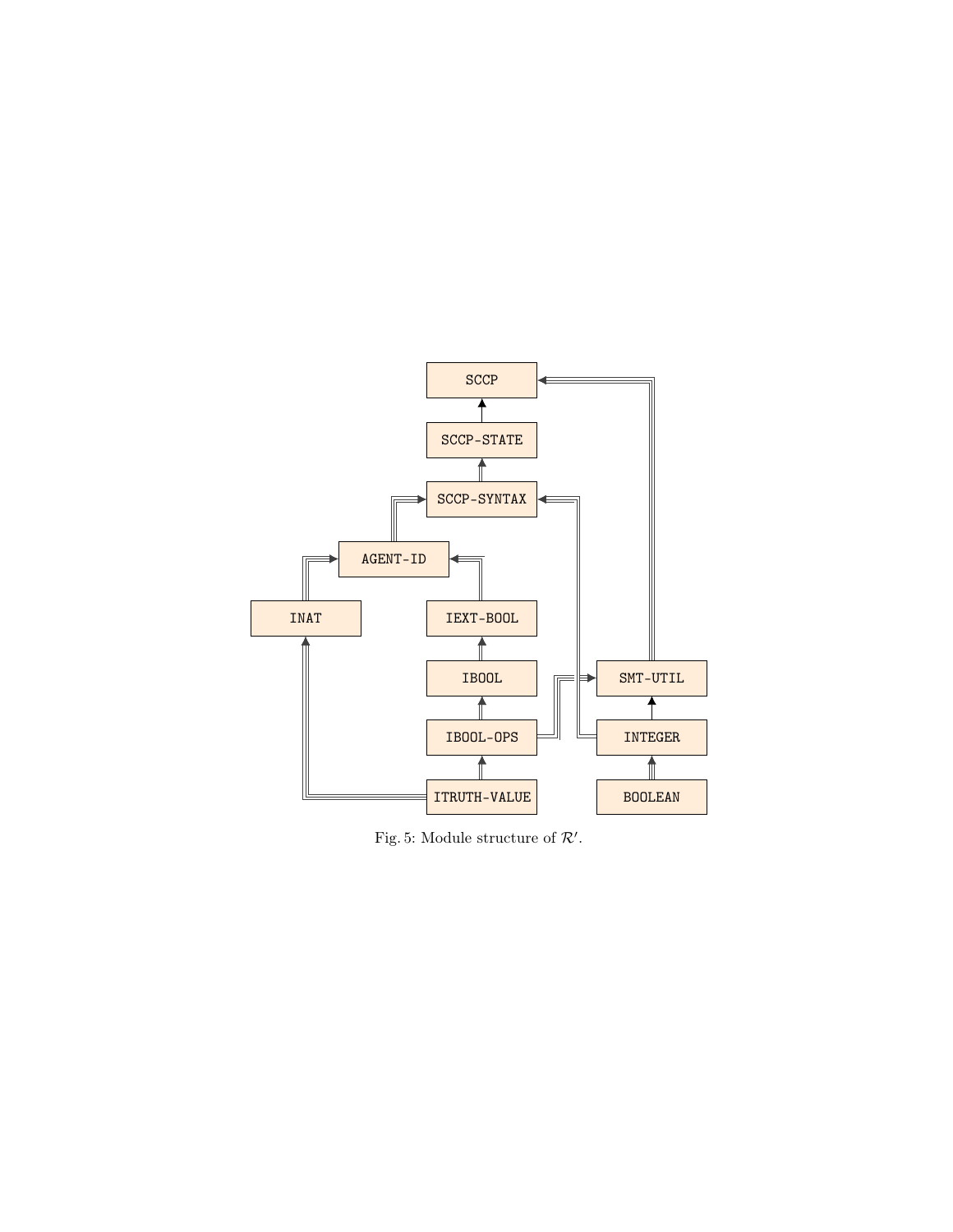```
Maude> (select tool MTT .)
rewrites: 80 in 4ms cpu (4ms real) (20000 rewrites/second)
The MTT has been set as current tool .
Maude> (select external tool aprove .)
rewrites: 39 in 4ms cpu (5ms real) (9750 rewrites/second)
aprove is now the current external tool .
Maude> (ctf SCCP .)
rewrites: 839665 in 187688ms cpu (191102ms real) (4473 rewrites/second)
Success: The functional part of module SCCP is terminating.
```
Sort-decreasingness and confluence modulo axioms can be proved automatically using the Church-Rosser Checker within MFE with the following script:

```
Maude> (select tool CRC .)
rewrites: 76 in 4ms cpu (5ms real) (19000 rewrites/second)
The CRC has been set as current tool .
Maude> (ccr SCCP .)
rewrites: 35929405 in 45540ms cpu (45539ms real) (788963 rewrites/second)
Church - Rosser check for SCCP
  All critical pairs have been joined .
  The specification is locally - confluent .
  The module is sort - decreasing .
```
 $\Box$ 

#### 5.2 Coherence

Coherence follows from the fact that there are not critical pairs between the equations and the rules in  $\mathcal{R}'$ : the key observation is that  $\mathcal{R}'$ , similar to  $\mathcal{R}$ , is topmost.

## <span id="page-21-0"></span>**Lemma 3.** The rewrite theory  $\mathcal{R}'$  is coherent modulo axioms.

*Proof.* Coherence of  $\mathcal{R}'$  can be proved automatically using the Maude Coherence Checker within the MFE with the following script:

```
Maude> (select tool ChC.)
rewrites: 76 in 16ms cpu (14ms real) (4750 rewrites/second)
The ChC has been set as current tool .
Maude> (cch SCCP .)
rewrites: 8004447 in 7844ms cpu (7843ms real) (1020454 rewrites/second)
Coherence checking of SCCP
  All critical pairs have been rewritten and no rewrite with rules can
  happen at non-overlapping positions of equations left-hand sides.
```
 $\Box$ 

#### 5.3 Admissibility

The admissibility of  $\mathcal{R}'$  is a logical consequence of its equational admissibility and coherence.

**Theorem 2.** The rewrite theory  $\mathcal{R}'$  is admissible.

*Proof.* It follows from lemmas [2](#page-19-0) and [3.](#page-21-0)  $\Box$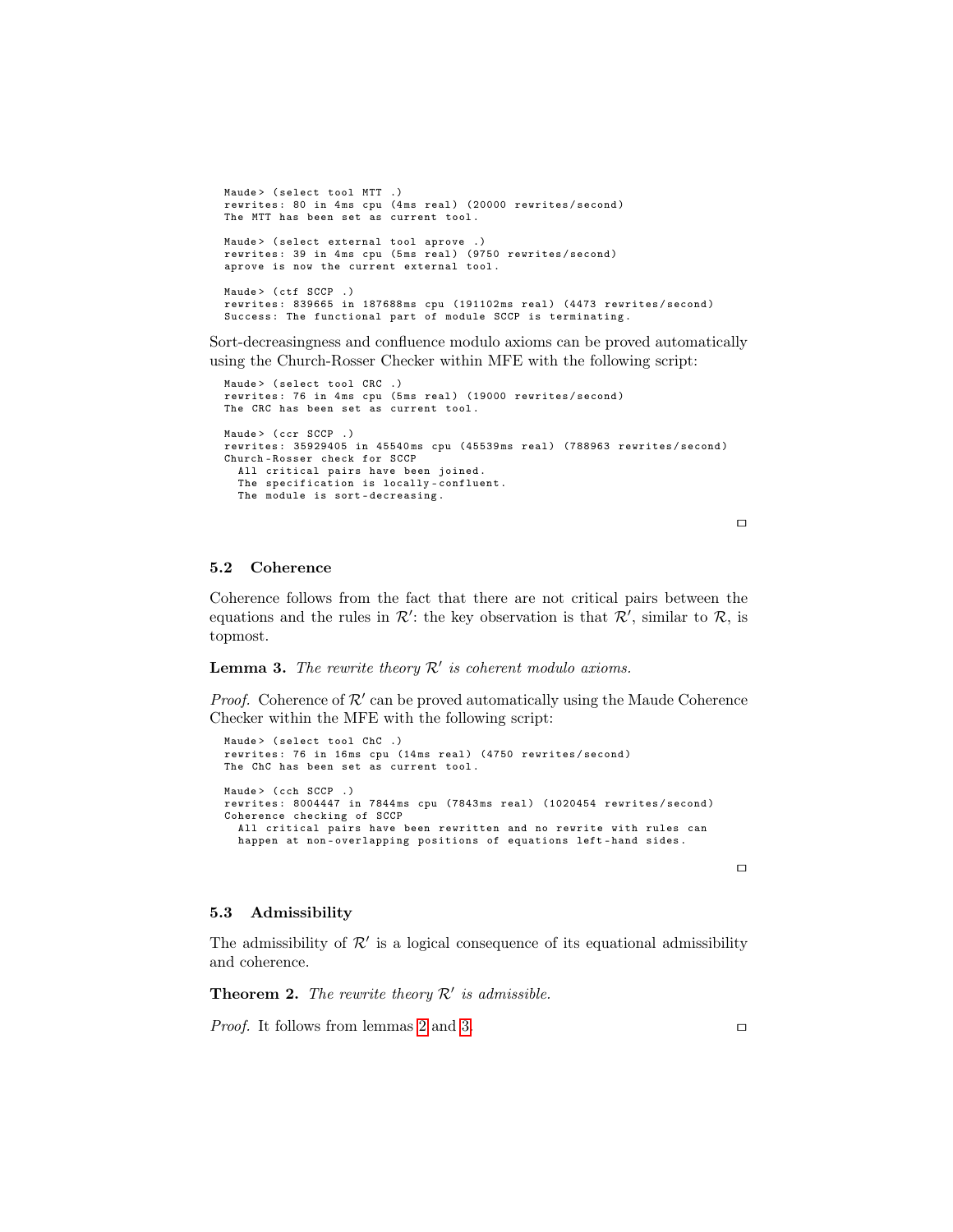Finally, the admissibility of  $R$  can be asserted under the assumption that Maude's META-LEVEL is admissible. In particular, it is required that the metalevel functionality used for querying the SMT solver is correct.

**Corollary 1.** If Maude's META-LEVEL is admissible, then  $\mathcal{R}$  is admissible.

*Proof (Sketch)*. The equational admissibility of  $\mathcal R$  follows from the admissibility of  $\mathcal{R}'$  by observing that:

- the equational subtheory of  $\mathcal{R}'$  is basically the same one of  $\mathcal{R}$  but with some sorts being renamed, introducing a new if-then-else-fi construct (with the same evaluation strategy that Maude's built-in equivalent).
- by assumption, Maude's META-LEVEL is admissible.

The coherence of  $\mathcal R$  follows from the coherence of  $\mathcal R'$  and by the fact that there are no critical pairs between the equations in Maude's META-LEVEL module and the rules in the SCCP module.  $\Box$ 

## <span id="page-22-0"></span>6 Symbolic Reachability Analysis

The goal of this section is to explain how the rewriting logic semantics  $\mathcal R$  of SCCP+E and rewriting modulo SMT can be used as an automatic mechanism for solving existential reachability goals in the initial model  $\mathcal{T}_{\mathcal{R}}$ . This approach can be especially useful for symbolically proving or disproving safety properties of  $\mathcal{T}_{\mathcal{R}}$  such as fault-tolerance, consistency, and privacy. The approach presented in this section mainly relies on Maude's search command, but it can be easily extended to be useful in the more general setting of Maude's LTL Model Checker.

In this section, a state in  $\mathcal R$  with n stores is represented as a term  $t(\phi_1, \ldots, \phi_n)$ , where each  $\phi_i$  denotes the contents of a store. Given two state terms  $t(\phi_1, \ldots, \phi_n)$ and  $u(\psi_1, \ldots, \psi_k)$ , the existential reachability question of whether there is a ground substitution  $\theta$  and concrete states  $t' \in t(\phi_1,\ldots,\phi_n)\theta$  and  $u' \in u(\psi_1,\ldots,\psi_k)\theta$ such that  $t' \stackrel{*}{\rightarrow} \mathcal{R} u'$  is of special interest for many safety properties. For example,  $u'$  can represent a 'bad state' and the goal is to know if reaching such a state is possible.

#### 6.1 Fault-tolerance and Consistency

Fault tolerance is the property that ensures a system to continue operating properly in the event of the failure; consistency means that a local failure does not propagate to the entire system. In  $\mathcal{R}$ , this means that if a store becomes inconsistent, it is not the case that such an inconsistency spreads to the entire system. Of course, inconsistencies can appear in other stores due to some unrelated reasons.

Finding an inconsistent store can be logically formulated by the following model-theoretic satisfaction:

$$
\mathcal{T}_{\mathcal{R}} \models (\exists \overrightarrow{x}, i \in [1..k]) t(\phi_1, \ldots, \phi_n) \stackrel{*}{\rightarrow}_{\mathcal{R}} u(\psi_1, \ldots, \psi_k) \land \text{unsat}(\psi_i).
$$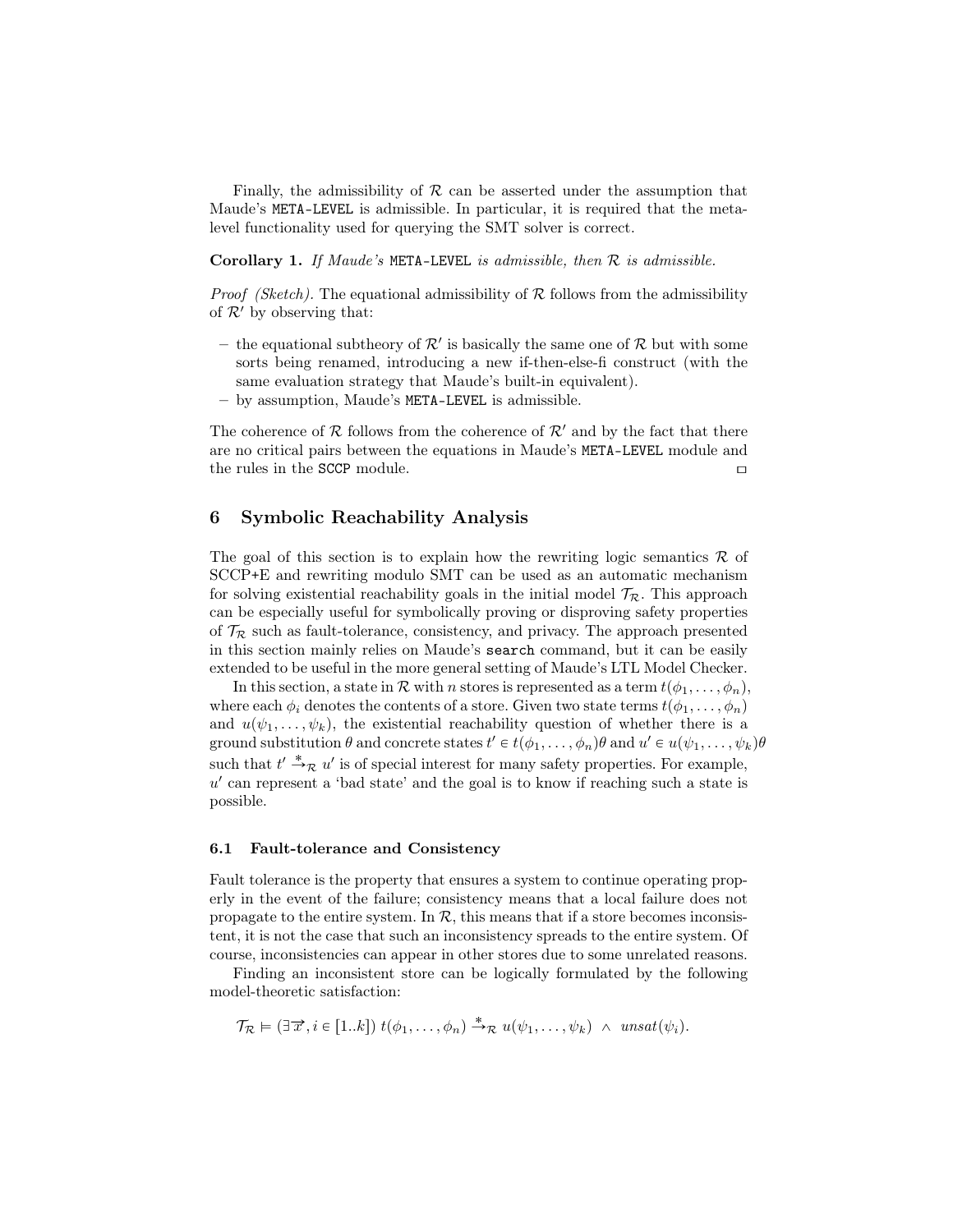Answering this query in the positive would mean that from some initial state satisfying the pattern  $t(\phi_1, \ldots, \phi_n)$ , there is a state in which a store becomes inconsistent.

Such queries can be easily implemented with the help of  $R$  and the rewriting modulo SMT approach by using Maude's search command. As an example, consider the following search command:

```
search in SCCP :
    { [store, root, true]
      [store, 0 . root, X:Interger == 25]
      [store, s 0 . root, true]
      [store, 0 . s 0 . root, Y:Integer < 5]
      [process, 0. root, xtr(0, < s 0 > [tel1 (Z:Integer > = 10) ]]
               < 0 >[ask Y:Integer < 20 -> xtr(0, xtr(s 0,
               < 0 >[< s s 0 >[tell (W:Integer < Y:Integer)]]))]])] }
=>* { [store, A:Aid, B:Boolean, B0:Boolean] C:Cnf }
    such that check-unsat (B0: Boolean).
```
Note that a store is inconsistent if it is unsatisfiable, thereby checking whether a store is inconsistent is accomplished with the function check-unsat. The aforementioned command generates the following output:

```
No solution.
states: 19 rewrites: 1103 in 104ms cpu (101ms real)
        (10605 rewrites/second)
```
The command does not find an inconsistent store in the 19 reachable states. However, it is possible to make a store inconsistent by adding inconsistent information, for example  $Z \ge 10$  and  $Z = 9$  by changing the process tell(Z >= 10) to tell( $Z \ge 10$ ) || tell( $Z == 9$ ):

```
Solution 1 (state 14)
states: 15 rewrites: 678 in 76ms cpu (76ms real)
        (8921 rewrites/second)
C:Cnf --> [process,s 0 . root,< 0 > [ask Y:Integer < 20 ->
           xtr(0,xtr(s 0,< 0 >[< s s 0 >[tell (W:Integer < Y:Integer)]
           ]))]]
          [store,root,true]
          [store,0 . root,X:Integer === (25).Integer]
          [store,0 . s 0 . root,Y:Integer < 5]
A:Aid --> s 0 . root
B0 --> Z:Integer >= (10). Integer and Z:Integer === (9). Integer
...
Solution 16 (state 54)
states: 55 rewrites: 3160 in 300ms cpu (299ms real)
        (10533 rewrites/second)
C:Cnf --> [store,root,true]
```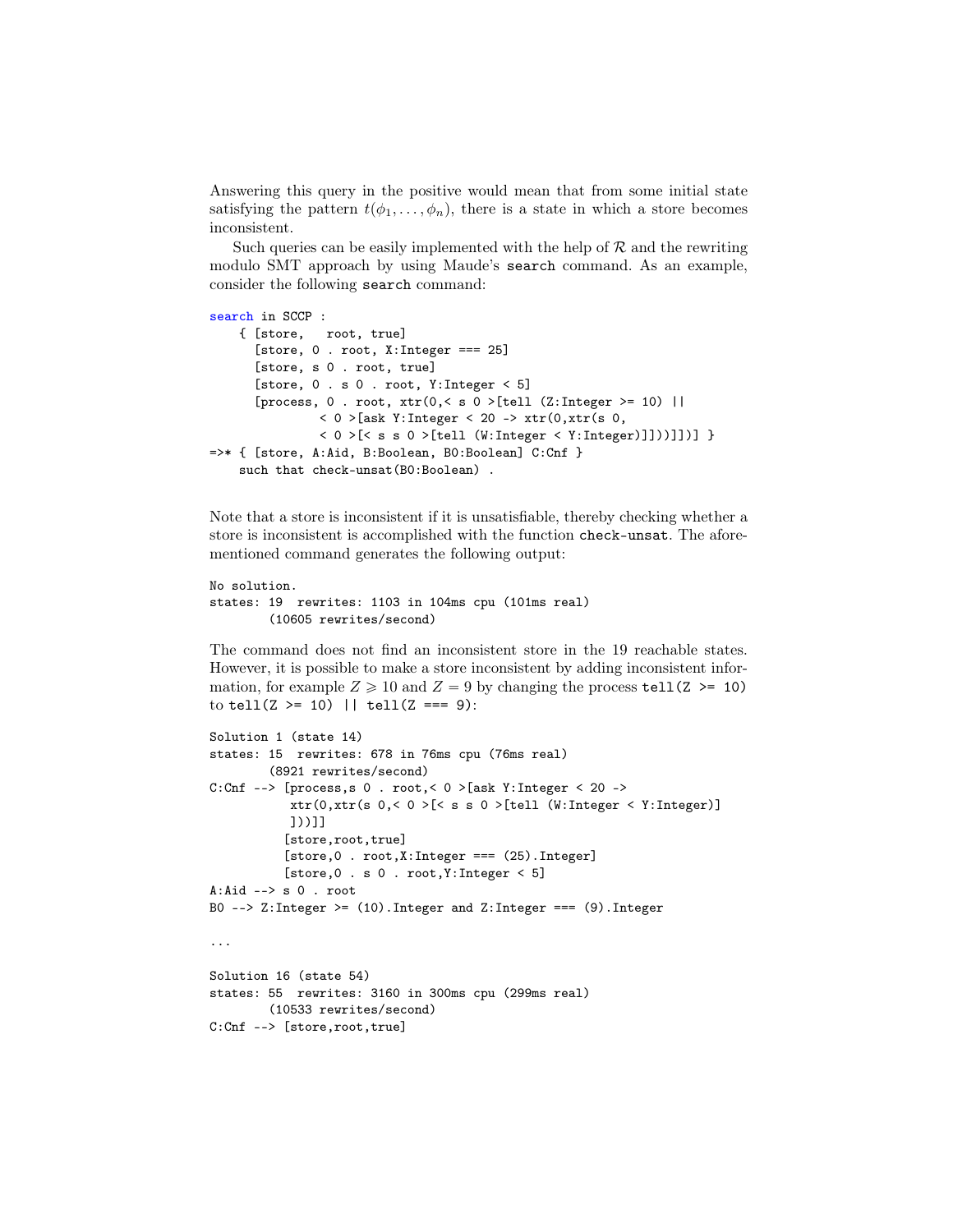```
[store,0 . root,X:Integer === (25).Integer]
          [store,0 . s 0 . root,Y:Integer < 5]
          [store,s s 0 . 0 . root,W:Integer < Y:Integer]
A:Aid --> S 0 . root
B0 --> Z:Integer === (9).Integer and Z:Integer >= (10).Integer
No more solutions.
states: 55 rewrites: 3169 in 300ms cpu (301ms real)
        (10563 rewrites/second)
```
There are 55 reachable states (from the initial state) and 16 of them have an inconsistent store. Note that, even though the inconsistency appears for the first time in state 14, the system evolves until no more processes can be performed. It is possible to verify that there are states with consistent and inconsistent stores at the same time by slightly modifying the command.

#### 6.2 Knowledge Inference

Knowledge inference refers to acquiring new knowledge from existing facts. In the setting of  $\mathcal{R}$ , this means that from a given initial state an agent, at some point, has gained enough information to infer – from the rules of first-order logic – new facts:

 $\mathcal{T}_{\mathcal{R}} \models (\exists \overrightarrow{x}, i \in [1..k]) t(\phi_1, \ldots, \phi_n) \stackrel{*}{\rightarrow}_{\mathcal{R}} u(\psi_1, \ldots, \psi_k) \land \psi_i \Rightarrow \tau,$ 

where  $\tau$  is the formula representing the new fact and ' $\Rightarrow$ ' denotes logical implication. Answering the above query in the positive, means that from some initial state satisfying the pattern  $t(\phi_1, \ldots, \phi_n)$  there is at least an agent as part of a configuration satisfying the pattern  $u(\psi_1, \ldots, \psi_k)$  that has enough information to infer  $\tau$ .

Such queries can be easily implemented with the help of  $\mathcal R$  and the rewriting modulo SMT approach by using Maude's search command. As an example, consider the following search command:

```
search in SCCP :
    { [store, root, true]
      [store, 0. root, X:Interger == 25]
      [store, s 0 . root, true]
      [store, 0 \t s 0. root, Y: Integer \lt 5]
      [process, 0 . root, xtr(0, < s 0) [tell (Z:Integer >= 10) ||
               < 0 >[ask Y:Integer < 20 -> xtr(0, xtr(s 0,
               < 0 >[< s s 0 >[tell (W:Integer < Y:Integer)]]))]])] }
    =>*
    { [store, A:Aid, B0:Boolean] C:Cnf }
    such that entails(B0:Boolean, Y:Integer > 9).
```
It checks if there is a state, reachable from the given initial state, in which some store logically implies  $Y > 9$ . The output below shows that such a state does not exist: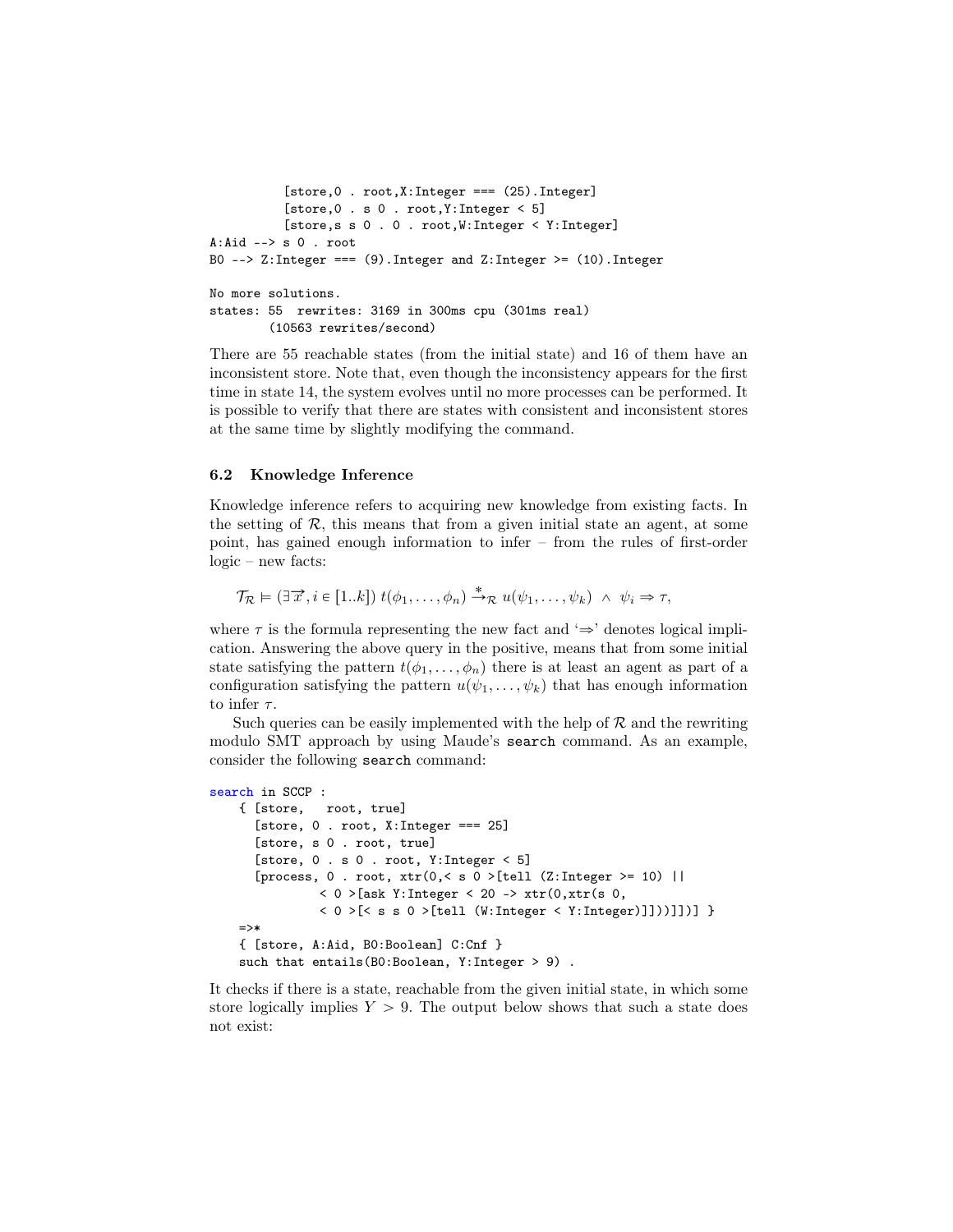```
No solution.
states: 19 rewrites: 1535 in 116ms cpu (116ms real)
        (13232 rewrites/second)
However, if the condition in the command is changed to find a store logically
implying Z > 9, the query finds 8 solutions:
Solution 1 (state 4)
states: 5 rewrites: 318 in 28ms cpu (27ms real)
        (11357 rewrites/second)
C:Cnf --> [process,s 0 . root,< 0 > [ask Y:Integer < 20 ->
           xtr(0,xtr(s 0,< 0 >[< s s 0 >[tell (W:Integer < Y:Integer)]
           ]))]]
          [store,root,true]
          [store, 0 . root, X: Integer == (25). Integer]
          [store,0 . s 0 . root,Y:Integer < 5]
A:Aid \leftarrow s 0 . root
B0:Boolean --> Z:Integer >= (10).Integer
...
Solution 8 (state 18)
states: 19 rewrites: 1520 in 120ms cpu (120ms real)
        (12666 rewrites/second)
C:Cnf --> [store,root,true]
          [store,0 . root,X:Integer === (25).Integer]
          [store, 0 . s 0 . root, Y: Integer < 5][store,s s 0 . 0 . root,W:Integer < Y:Integer]
A:Aid --> s 0 . root
B0:Boolean --> Z:Integer >= (10).Integer
No more solutions.
states: 19 rewrites: 1535 in 124ms cpu (121ms real)
        (12379 rewrites/second)
```
### 6.3 Same Knowledge

Formally, this type of reachability query can be specified as follows for  $\mathcal{R}$ :

 $\mathcal{T}_{\mathcal{R}} \models (\exists \overrightarrow{x}, i, j \in [1..k]) t(\phi_1, \ldots, \phi_n) \stackrel{*}{\rightarrow}_{\mathcal{R}} u(\psi_1, \ldots, \psi_k) \land \psi_i \Leftrightarrow \psi_j \land i \neq j,$ 

where  $\Leftrightarrow$  denotes logical equivalence. Answering this query in the positive means that two stores have gained the same knowledge.

As an example, consider the following Maude search command, querying for two stores having the same information when they are non-empty:

```
search in SCCP :
    { [store, root, true]
      [store, 0 . root, X:Interger == 25]
```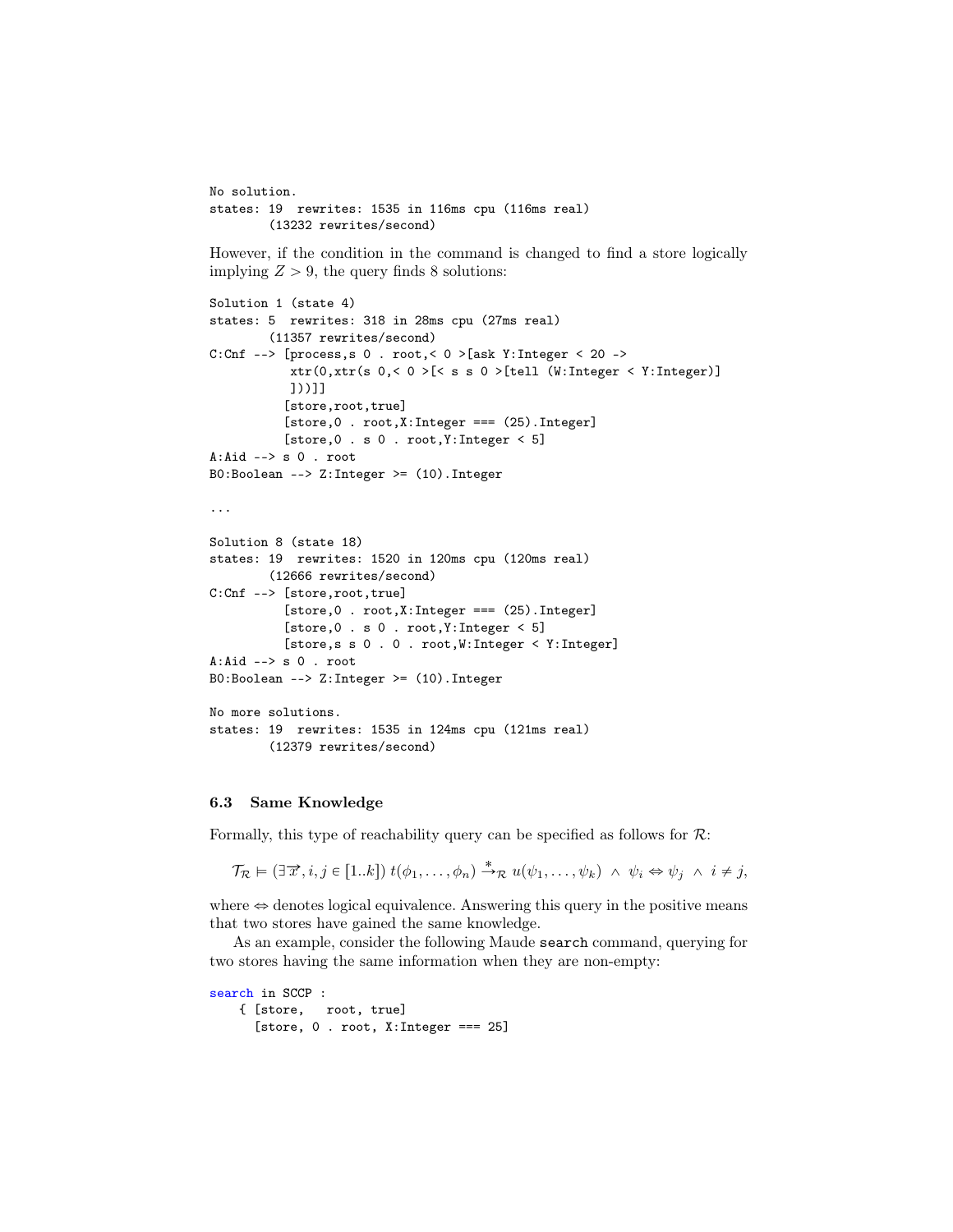```
[store, s 0 . root, true]
      [store, 0 . s 0 . root, Y:Integer < 5]
      [process, 0 . root, xtr(0, < s 0) [tell (Z:Integer >= 10) ||
               < 0 >[ask Y:Integer < 20 -> xtr(0, xtr(s 0,
               < 0 >[< s s 0 >[tell (W:Integer < Y:Integer)]]))]])] }
=>* { [store, A0:Aid, C0:Boolean]
      [store, A1:Aid, C1:Boolean] C:Cnf }
    such that entails(C0:Boolean, C1:Boolean) /\
              entails(C1:Boolean, C0:Boolean) /\
              C1:Boolean = /= true.
```
Using Figure [3l](#page-11-0) is easy to check that it is never the case that there are two stores with the same information, which agrees with the output shown below.

```
No solution.
states: 19 rewrites: 3899 in 472ms cpu (471ms real)
        (8260 rewrites/second)
```
Replacing the process tell (W < Y) with tell (Z > 9) leads to a state where two stores have the same information, namely,  $text{tell}(Z > 9)$  and  $text{tell}(Z >$ = 10). The output for the search command in this case is the following:

```
Solution 1 (state 18)
states: 19 rewrites: 3862 in 464ms cpu (462ms real)
        (8323 rewrites/second)
C:Cnf --> [store,root,true]
          [store,0 . root,X:Integer === (25).Integer]
          [store,0 . s 0 . root,Y:Integer < 5]
A0:Aid --> s 0 . root
C0:Boolean --> Z:Integer >= (10).Integer
A1:Aid --> s s 0 . 0 . root
C1:Boolean --> Z:Integer > (9).Integer
Solution 2 (state 18)
states: 19 rewrites: 3914 in 472ms cpu (471ms real)
        (8292 rewrites/second)
C:Cnf --> [store,root,true]
          [store,0 . root,X:Integer === (25).Integer]
          [store, 0 . s 0 . root, Y: Integer < 5]A0:Aid --> s s 0 . 0 . root
C0:Boolean --> Z:Integer > (9).Integer
A1:Aid --> s 0 . root
C1:Boolean --> Z:Integer >= (10).Integer
No more solutions.
states: 19 rewrites: 3917 in 472ms cpu (471ms real)
        (8298 rewrites/second)
```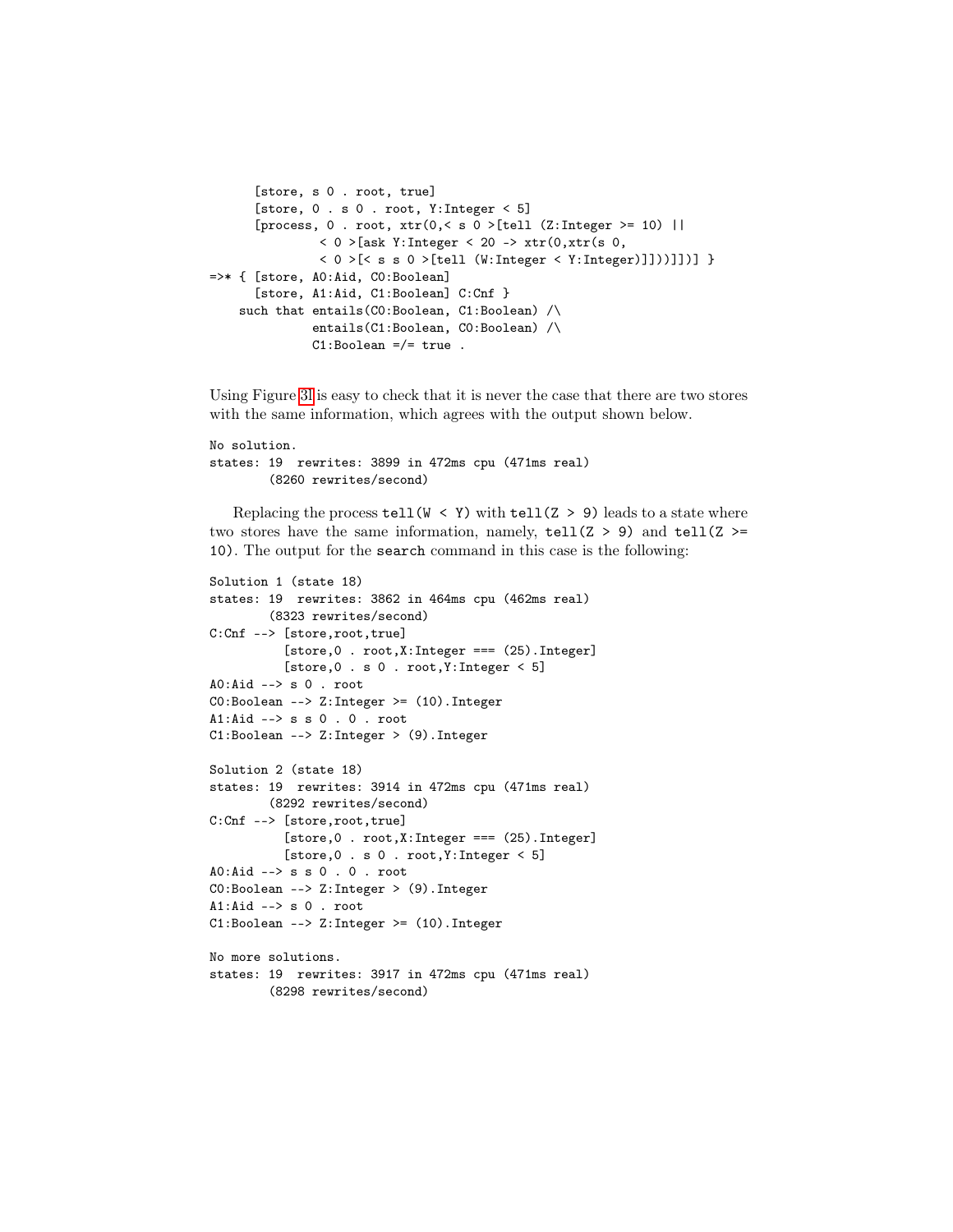## <span id="page-27-0"></span>7 An SCCP+E-based Programming Environment Prototype

This section present a programming environment prototype based on SCCP+E and whose executable semantics is given by  $R$ . The goal of this prototype is to provide programmers with the theoretical fundamentals and expressiveness of SCCP+E, an easy syntax, and a front-end to interact with  $\mathcal{R}$ .

## 7.1 Syntax of the Programming Language

The syntax of the programming language is presented using the EBNF notation in Figure [6.](#page-28-0) A program  $\langle system \rangle$  has two sections: the header  $\langle variables \rangle$  and the body  $\langle body \rangle$ . The former contains the variable declarations by a name  $\langle id \rangle$ and a type (viz., Bool and int), it is not possible to declare two variables with the same name and different type. The latter contains an unsorted list of agents and processes, one per line, between the keywords 'begin' and 'end'. Note that each line describing an agent or a process shall end with the character '.'. Since the purpose is to provide an easier way to write SCCP+E systems, it is possible to declare Boolean (as Bool) and integer (as Int) variables in order to make agents and processes expressions simpler.

#### 7.2 Examples

The Example [3.4](#page-10-1) can be represented in the programming language as follows:

```
var W, X, Y, Z Int
begin
root ; true .
0 . root ; X = 25 .
1 . root ; true .
0 . 1 . root ; Y < 5 .
[ x( [tell(Z >= 10) || [ask Y < 20 -> x(x) [ [tell(W < Y)]_2 ]_0
)_1 )_0 ]_0 ]_1 )_0 ]_0 .
end
```
Note that every variable used in a constraint is declared or defined before the keyword begin, regardless of its type (Bool or Int). Since SCCP+E configurations are represented in Maude as a soup of agents and processes, the order in which these are defined does not matter. However, it is a good idea to define agents first for the ease of reading and self-documentation.

Example 5. Consider the following program,

var B0, B1 Bool var X, C Int var Y, B Int begin ask true  $\rightarrow$  tell(X  $\geq$  5).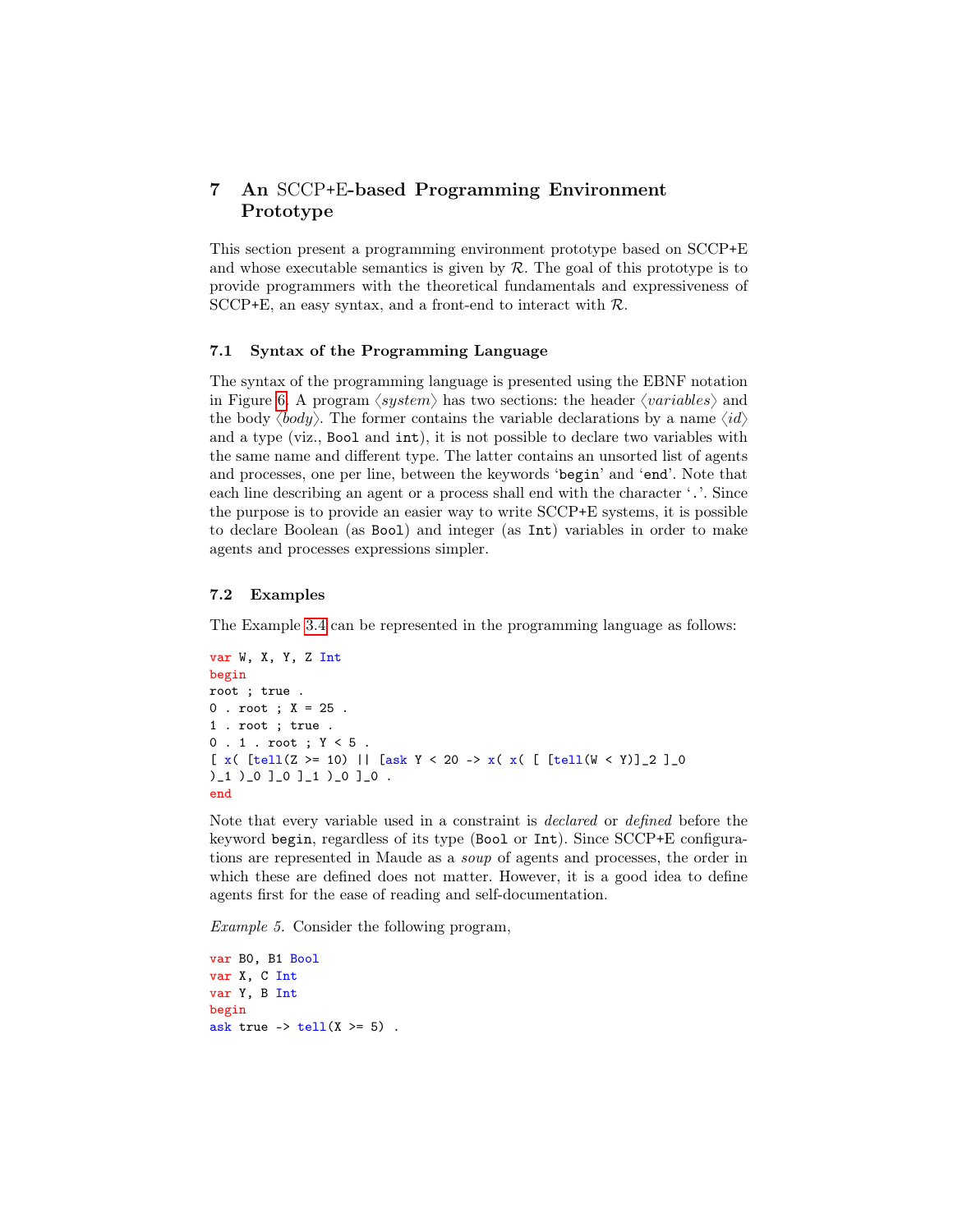<span id="page-28-0"></span>

| $\langle system \rangle$              | $ ::= \langle variables \rangle^* \langle body \rangle$                                                                                                                                                                                                                                                                                                                                                                                                                                                                                                |                                                                                      |
|---------------------------------------|--------------------------------------------------------------------------------------------------------------------------------------------------------------------------------------------------------------------------------------------------------------------------------------------------------------------------------------------------------------------------------------------------------------------------------------------------------------------------------------------------------------------------------------------------------|--------------------------------------------------------------------------------------|
| $\langle variables \rangle$           | $::= \ \ 'var'\ \langle idList\rangle + \ (\ 'Int\ ' \  \ \ 'Bool\ )$                                                                                                                                                                                                                                                                                                                                                                                                                                                                                  |                                                                                      |
| $\langle \textit{idList} \rangle$     | $\;\;::=\langle\emph{id}\rangle\,(\lq,^{\boldsymbol{*}}\langle\emph{id}\rangle)^*$                                                                                                                                                                                                                                                                                                                                                                                                                                                                     |                                                                                      |
| $\langle body \rangle$                |                                                                                                                                                                                                                                                                                                                                                                                                                                                                                                                                                        |                                                                                      |
| $\langle line \rangle$                | $\cdots = (\langle agent \rangle   \langle process \rangle )$ '.'                                                                                                                                                                                                                                                                                                                                                                                                                                                                                      |                                                                                      |
| $\langle agent \rangle$               | $\Rightarrow \langle location \rangle$ ; $\langle constant \rangle$                                                                                                                                                                                                                                                                                                                                                                                                                                                                                    |                                                                                      |
| $\langle process \rangle$             | $ ::= 'tell' \langle \textit{constraint} \rangle ')'$<br>'ask' $\langle constant \rangle$ '->' $\langle process \rangle$<br>$\langle process \rangle$ '  ' $\langle process \rangle$<br>$\langle \Gamma \langle process \rangle \cap \Gamma \rangle$ (integer)<br>$\langle x \, \langle \rangle \, \langle \, \text{process} \rangle \, \langle \rangle \, \rangle \, \langle \, \text{integer} \rangle$<br>$\forall v (\forall \langle integer \rangle \cdot)$<br>'r (' $\langle$ <i>integer</i> $\rangle$ ',' $\langle$ <i>process</i> $\rangle$ ')' | (tell)<br>(ask)<br>(parallel)<br>(space)<br>(extrusion)<br>(variable)<br>(recursion) |
| $\langle constant \rangle$            | $ ::= \langle boolean \rangle$<br>$ \langle id \rangle$<br>$\langle$ expression $\rangle$<br>$\langle \textit{constraint} \rangle$ 'and' $\langle \textit{constraint} \rangle$                                                                                                                                                                                                                                                                                                                                                                         |                                                                                      |
| $\langle location \rangle$            | $ ::= (\langle \text{integer} \rangle \cdot .) \cdot \text{root}$                                                                                                                                                                                                                                                                                                                                                                                                                                                                                      |                                                                                      |
| $\langle \textit{expression} \rangle$ | $\ket{m} \leq \bra{id} \bra{operator} \bra{id} \bra{integer}$                                                                                                                                                                                                                                                                                                                                                                                                                                                                                          |                                                                                      |
| $\langle operator \rangle$            | ::= '>'   '<'   '='   '=/='   '>='   '<='                                                                                                                                                                                                                                                                                                                                                                                                                                                                                                              |                                                                                      |
| $\langle boolean \rangle$             | $ ::= 'true'   'false'$                                                                                                                                                                                                                                                                                                                                                                                                                                                                                                                                |                                                                                      |
| $\langle integer \rangle$             | $ ::= [0-9]+$                                                                                                                                                                                                                                                                                                                                                                                                                                                                                                                                          |                                                                                      |
| $\langle id \rangle$                  | $ ::= [A-Z] [A-Z0-9]$ *                                                                                                                                                                                                                                                                                                                                                                                                                                                                                                                                |                                                                                      |

Fig. 6: Syntax of the programming language prototype.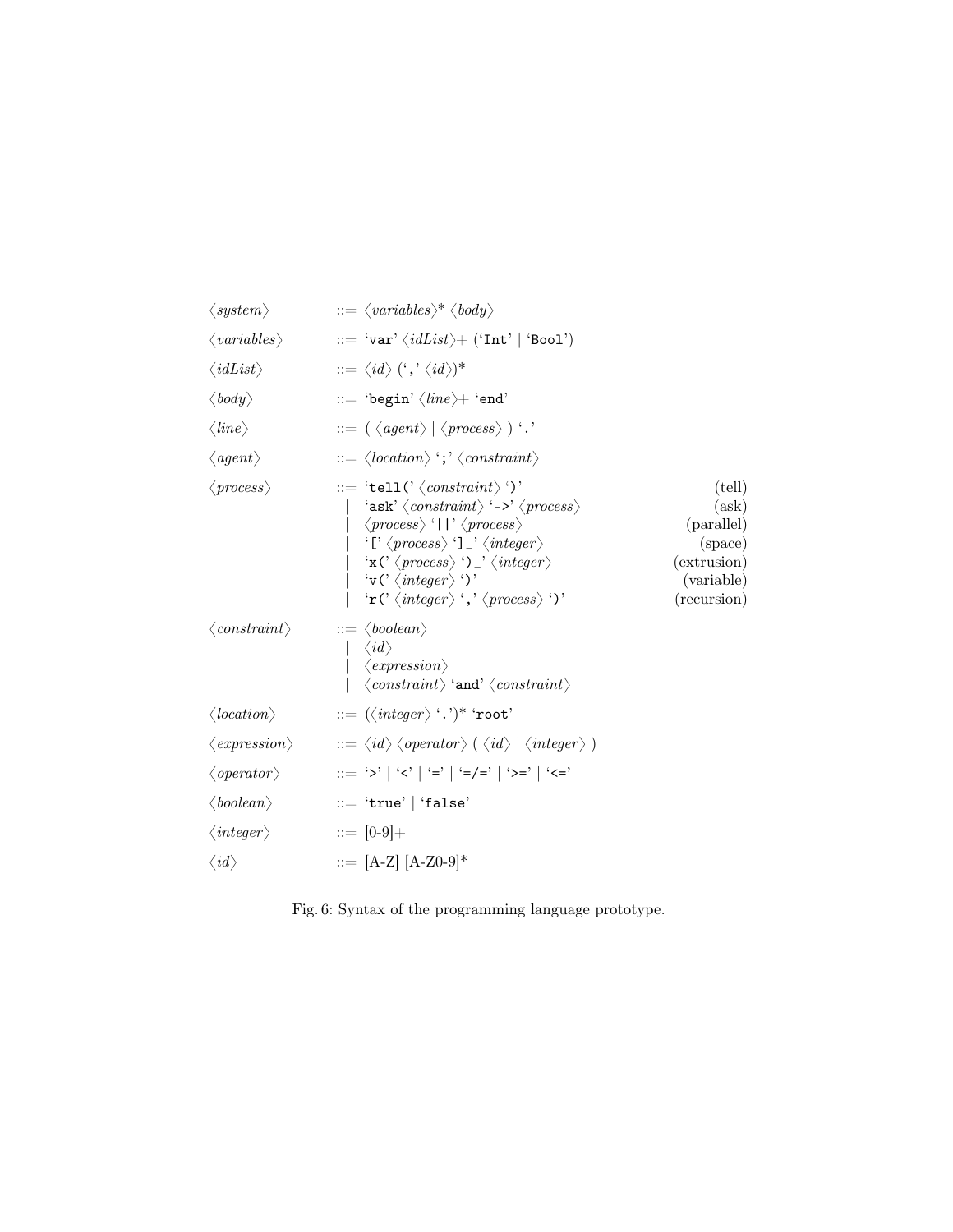```
[ [tell(B0)]_1 || tell(Y < X) ]_1 .
ask X > 1 -> tell(B1).
[tell(X >= 5)]_{2}.
ask B1 -> [ [tell(C = / = 5) ][][][][][][][][][][][][][][][][][][][][][][][][][][][][][][][][ask Y < 3 -> r(1, v(1) || tell(false)) ]_1.
end
```
<span id="page-29-1"></span>

Fig. 7: SCCP+E System example.

This program shall be reduced to the final state showed in Figure [7.](#page-29-1) There are some points to recall:

- it is not necessary to include agents in the description of the system, because these can come of processes,
- the process [ask Y < 3 ->  $r(1,v(1)$  || tell(false)) ] 1 shall not be reduced due to the fact that Y < 3 is not entailed by Y < X, i.e., Y < 3  $\updownarrow$  $Y < X$ ,
- the space of an agent can be represented by a boolean variable (Bool).

The provided programming environment is a graphical tool where a programmer can execute SCCP+E programs using the aforementioned programming language. This tool is developed with Python 3 and tkinter. Figure [8](#page-30-0) shows an example of the tool's GUI: it has a main window [8a](#page-30-0) where programs can be written. Once a valid program is written and executed, the final state of the SCCP+E system is shown on an auxiliary window [8b.](#page-30-0)

## <span id="page-29-0"></span>8 Related Work and Concluding Remarks

Rewrite-based executable semantics of process-based formalisms have been proposed before in the realm of rewriting logic and Maude (see, e.g., [\[4,](#page-31-2)[7,](#page-32-13)[30\]](#page-33-8)). They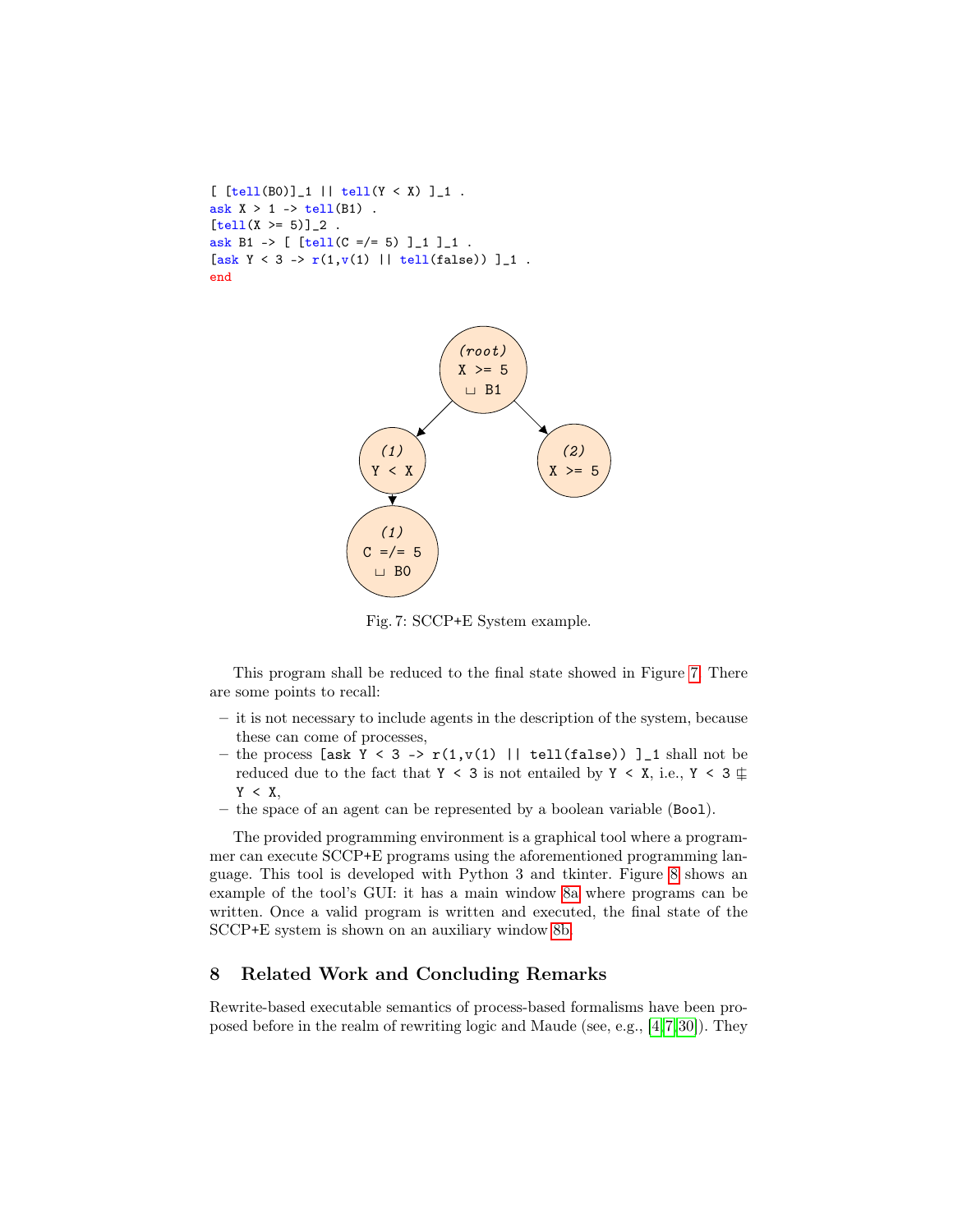<span id="page-30-0"></span>

(b) final state and output format

Fig. 8: Programming environment for the SCCP+E-based programming language.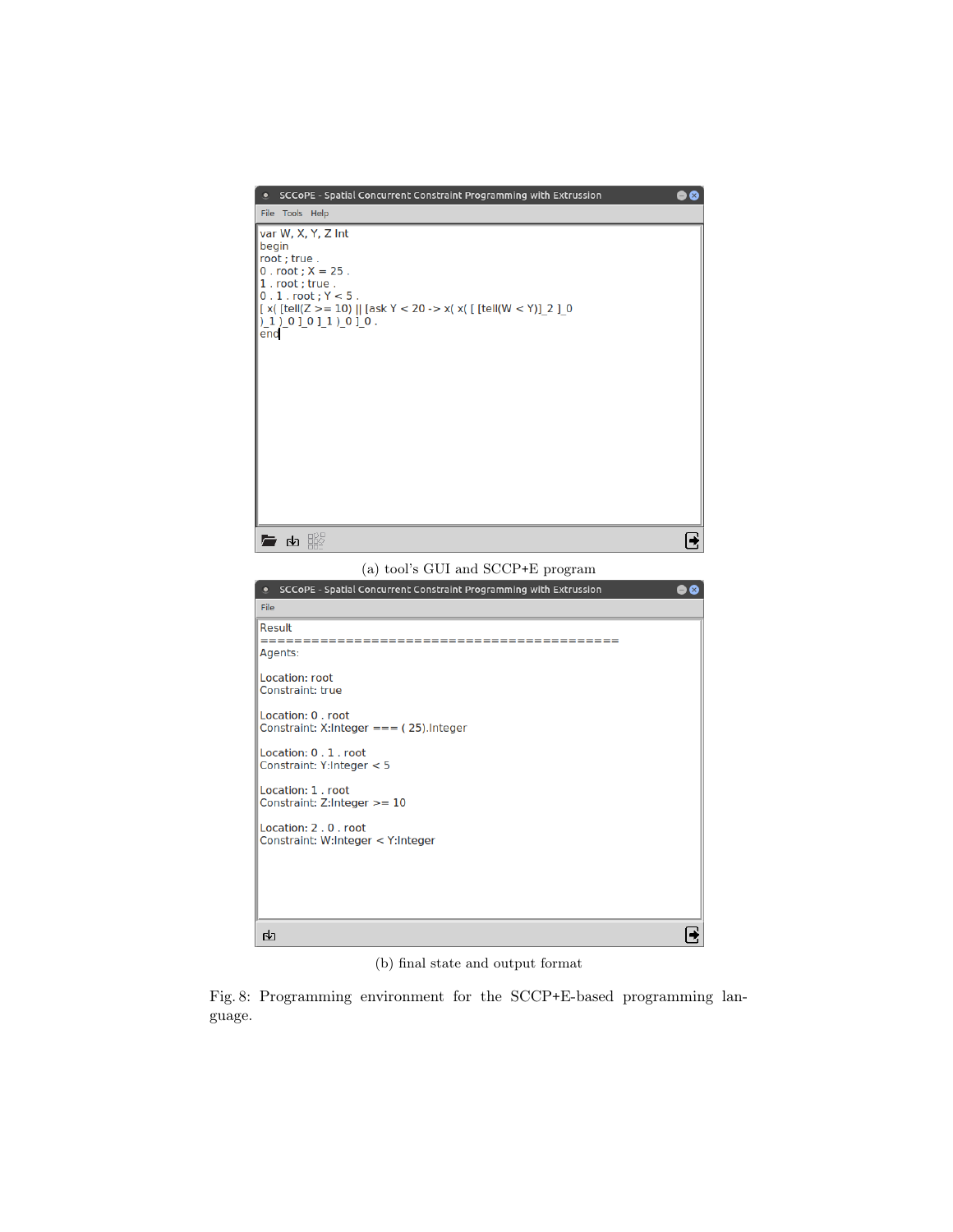are part of a larger set of formal interpreters developed over the years that have helped in exploring the features of rewriting logic as a semantic framework. The work presented here is a significant extension of the preliminary work initiated in [\[24\]](#page-33-9). In particular, this work adds support for the recursion and extrusion primitives present in SCCP+E. The related work in [\[2\]](#page-31-3), presents an interpreter for epistemic and spatial modalities in Prolog.

This paper has presented a symbolic rewriting logic semantics – based on the rewriting modulo SMT approach – of SCCP+E  $[2, 15, 16]$  $[2, 15, 16]$  $[2, 15, 16]$ : a recent extension of the CCP model [\[26–](#page-33-1)[28\]](#page-33-2) with spaces and extrusion. The executable rewriting logic semantics follows the structural operational semantics of SCCP+E and implements the underlying constraint system using SMT-solving technology. As such, it offers a complete and sound decision procedure for symbolic reachability analysis in SCCP+E for existential formulas, that can be automatically mechanized in Maude. Several examples have been used to illustrate the main concepts and a programming environment prototype has been introduced. The novel idea of combining term rewriting and constrained data structures, as it is the case in the rewriting modulo SMT approach [\[23\]](#page-33-0), is an active area of research. Ultimately, this approach strengthens with symbolic support the battery of techniques that can now be used to implement formal and symbolic executable semantics of languages in Maude.

As described in [\[21\]](#page-33-3) there are several extensions and applications of the CCP model, e.g., the epistemic and spatial modalities, mobile behavior, linear and soft modalities, probabilistic behavior, and timed concurrent constraint programming. As future work, extensions of SCCP+E with probabilities and time are a promising line of research. Moreover, providing the rewriting logic semantics of such extensions can lead to interesting case studies for PMaude [\[1\]](#page-31-4) and Real-Time Maude [\[22\]](#page-33-10). Finally, new case studies with applications to emergent systems such as cloud computing and social networks should be pursued with the help of the rewriting logic semantics presented in this work.

## References

- <span id="page-31-4"></span>1. G. Agha, J. Meseguer, and K. Sen. PMaude: Rewrite-based Specification Language for Probabilistic Object Systems. Electronic Notes in Theoretical Computer Science, 153(2):213–239, May 2006.
- <span id="page-31-3"></span>2. A. Barco, S. Knight, and F. D. Valencia. K-Stores: A Spatial and Epistemic Concurrent Constraint Interpreter. In 21st Workshop on Functional and Constraint Logic Programming (WFLP2012). Informal Proceedings, Nagoya, Japan, 2012.
- <span id="page-31-1"></span>3. C. Barrett, C. L. Conway, M. Deters, L. Hadarean, D. Jovanović, T. King, A. Reynolds, and C. Tinelli. CVC4. In G. Gopalakrishnan and S. Qadeer, editors, Computer Aided Verification, volume 6806, pages 171–177. Springer Berlin Heidelberg, Berlin, Heidelberg, 2011.
- <span id="page-31-2"></span>4. C. Braga and J. Meseguer. Modular Rewriting Semantics in Practice. Electronic Notes in Theoretical Computer Science, 117:393–416, Jan. 2005.
- <span id="page-31-0"></span>5. R. Bruni and J. Meseguer. Semantic foundations for generalized rewrite theories. Theoretical Computer Science, 360(1-3):386–414, Aug. 2006.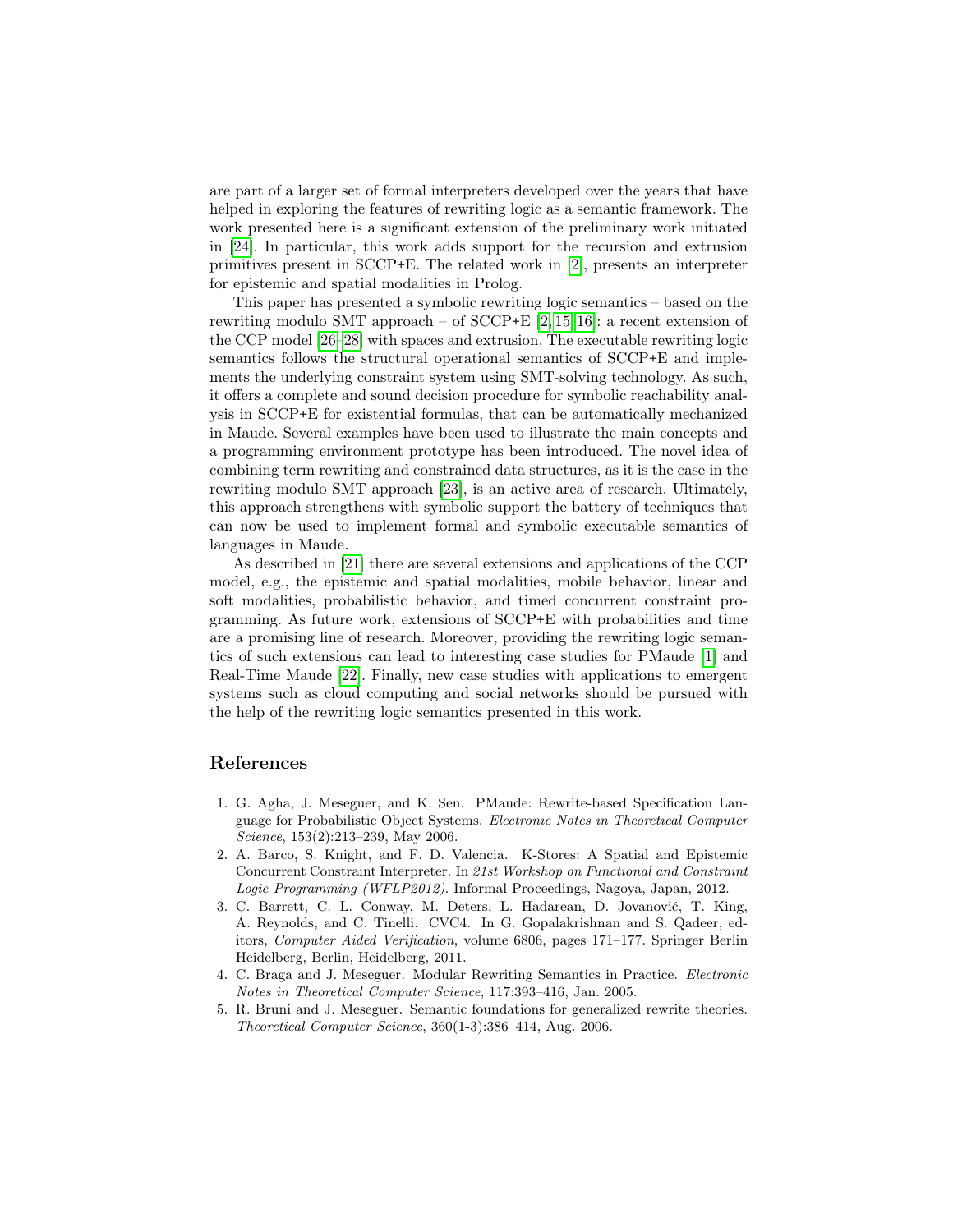- <span id="page-32-3"></span>6. M. Clavel, editor. All about Maude - a High-Performance Logical Framework: How to Specify, Program, and Verify Systems in Rewriting Logic. Number 4350 in Lecture notes in computer science. Springer, Berlin, 2007. OCLC: 255731834.
- <span id="page-32-13"></span>7. P. Degano, F. Gadducci, and C. Priami. A causal semantics for CCS via rewriting logic. Theoretical Computer Science, 275(1-2):259–282, Mar. 2002.
- <span id="page-32-6"></span>8. F. Durán, S. Lucas, C. Marché, J. Meseguer, and X. Urbain. Proving operational termination of membership equational programs. Higher-Order and Symbolic Computation, 21(1-2):59–88, June 2008.
- <span id="page-32-8"></span>9. F. Durán, C. Rocha, and J. M. Álvarez. Tool Interoperability in the Maude Formal Environment. In D. Hutchison, T. Kanade, J. Kittler, J. M. Kleinberg, F. Mattern, J. C. Mitchell, M. Naor, O. Nierstrasz, C. Pandu Rangan, B. Steffen, M. Sudan, D. Terzopoulos, D. Tygar, M. Y. Vardi, G. Weikum, A. Corradini, B. Klin, and C. Cîrstea, editors, Algebra and Coalgebra in Computer Science, volume 6859, pages 400–406. Springer Berlin Heidelberg, Berlin, Heidelberg, 2011.
- <span id="page-32-9"></span>10. F. Durán, C. Rocha, and J. M. Álvarez. Towards a Maude Formal Environment. In D. Hutchison, T. Kanade, J. Kittler, J. M. Kleinberg, F. Mattern, J. C. Mitchell, M. Naor, O. Nierstrasz, C. Pandu Rangan, B. Steffen, M. Sudan, D. Terzopoulos, D. Tygar, M. Y. Vardi, G. Weikum, G. Agha, O. Danvy, and J. Meseguer, editors, Formal Modeling: Actors, Open Systems, Biological Systems, volume 7000, pages 329–351. Springer Berlin Heidelberg, Berlin, Heidelberg, 2011.
- <span id="page-32-10"></span>11. B. Dutertre. Yices 2.2. In D. Hutchison, T. Kanade, J. Kittler, J. M. Kleinberg, A. Kobsa, F. Mattern, J. C. Mitchell, M. Naor, O. Nierstrasz, C. Pandu Rangan, B. Steffen, D. Terzopoulos, D. Tygar, G. Weikum, A. Biere, and R. Bloem, editors, Computer Aided Verification, volume 8559, pages 737–744. Springer International Publishing, Cham, 2014.
- <span id="page-32-4"></span>12. J. A. Goguen and J. Meseguer. Order-sorted algebra I: Equational deduction for multiple inheritance, overloading, exceptions and partial operations. Theoretical Computer Science, 105(2):217–273, Nov. 1992.
- <span id="page-32-12"></span>13. R. Gutiérrez, J. Meseguer, and C. Rocha. Order-sorted equality enrichments modulo axioms. Science of Computer Programming, 99:235–261, Mar. 2015.
- <span id="page-32-1"></span>14. M. Guzmán, S. Haar, S. Perchy, C. Rueda, and F. D. Valencia. Belief, knowledge, lies and other utterances in an algebra for space and extrusion. Journal of Logical and Algebraic Methods in Programming, 86(1):107–133, Jan. 2017.
- <span id="page-32-11"></span>15. M. Guzmán, F. D. Valencia, and M. Herbstritt. On the Expressiveness of Spatial Constraint Systems. Technical report, Schloss Dagstuhl - Leibniz-Zentrum fuer Informatik GmbH, Wadern/Saarbruecken, Germany, 2016.
- <span id="page-32-0"></span>16. S. Knight, C. Palamidessi, P. Panangaden, and F. D. Valencia. Spatial and Epistemic Modalities in Constraint-Based Process Calculi. In D. Hutchison, T. Kanade, J. Kittler, J. M. Kleinberg, F. Mattern, J. C. Mitchell, M. Naor, O. Nierstrasz, C. Pandu Rangan, B. Steffen, M. Sudan, D. Terzopoulos, D. Tygar, M. Y. Vardi, G. Weikum, M. Koutny, and I. Ulidowski, editors, CONCUR 2012 – Concurrency Theory, volume 7454, pages 317–332. Springer Berlin Heidelberg, Berlin, Heidelberg, 2012.
- <span id="page-32-7"></span>17. S. Lucas and J. Meseguer. Operational Termination of Membership Equational Programs: The Order-Sorted Way. Electronic Notes in Theoretical Computer Science, 238(3):207–225, June 2009.
- <span id="page-32-2"></span>18. J. Meseguer. Conditional rewriting logic as a unified model of concurrency. Theoretical Computer Science, 96(1):73–155, Apr. 1992.
- <span id="page-32-5"></span>19. J. Meseguer. Membership algebra as a logical framework for equational specification. In G. Goos, J. Hartmanis, J. Leeuwen, and F. P. Presicce, editors, Recent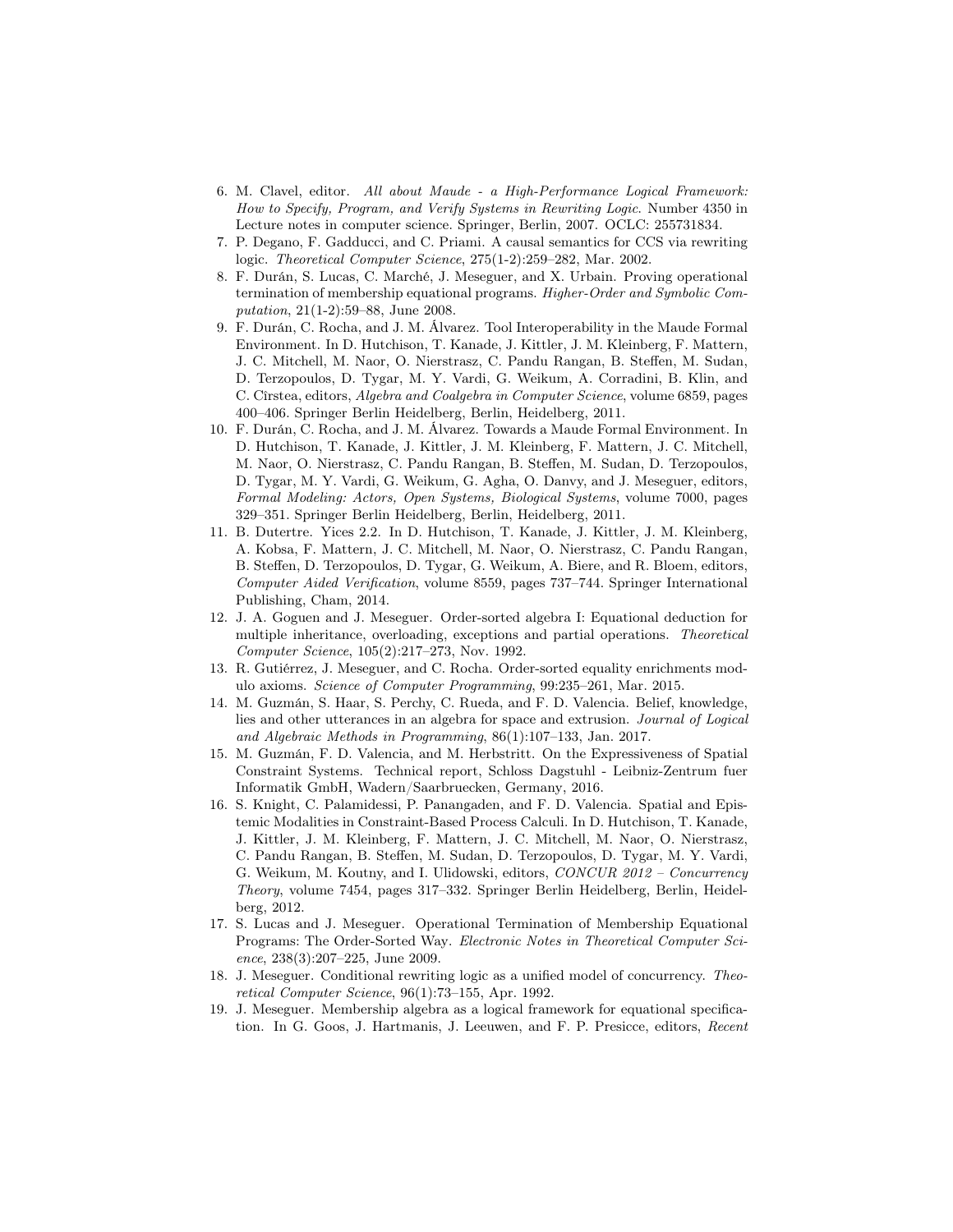Trends in Algebraic Development Techniques, volume 1376, pages 18–61. Springer Berlin Heidelberg, Berlin, Heidelberg, 1998.

- <span id="page-33-5"></span>20. J. Meseguer and G. Roşu. The rewriting logic semantics project: A progress report. Information and Computation, 231:38–69, Oct. 2013.
- <span id="page-33-3"></span>21. C. Olarte, C. Rueda, and F. D. Valencia. Models and emerging trends of concurrent constraint programming. Constraints, 18(4):535–578, Oct. 2013.
- <span id="page-33-10"></span>22. P. Ölveczky and J. Meseguer. Real-Time Maude: A Tool for Simulating and Analyzing Real-Time and Hybrid Systems. Electronic Notes in Theoretical Computer Science, 36:361–382, 2000.
- <span id="page-33-0"></span>23. C. Rocha, J. Meseguer, and C. Muñoz. Rewriting modulo SMT and open system analysis. Journal of Logical and Algebraic Methods in Programming, 86(1):269–297, Jan. 2017.
- <span id="page-33-9"></span>24. M. Romero. Una semántica ejecutable en lógica de reescritura para programación espacial concurrente por restricciones (SCCP). Trabajo de grado 001/522, Escuela Colombiana de Ingenieria Julio Garavito, Bogotá, Colombia, Jan. 2017.
- <span id="page-33-6"></span>25. V. Rusu, D. Lucanu, T.-F. Şerbănuţă, A. Arusoaie, A. Ştefănescu, and G. Roşu. Language definitions as rewrite theories. Journal of Logical and Algebraic Methods in Programming, 85(1):98–120, Jan. 2016.
- <span id="page-33-1"></span>26. V. Saraswat. Concurrent Constraint Programming. Logic programming. MIT Press, London, England ; Cambridge, MA, 1993.
- 27. V. A. Saraswat and M. Rinard. Concurrent constraint programming. In 17th ACM SIGPLAN-SIGACT Symposium on Principles of Programming Languages, pages 232–245. ACM Press, 1990.
- <span id="page-33-2"></span>28. V. A. Saraswat, M. Rinard, and P. Panangaden. The semantic foundations of concurrent constraint programming. In 18th ACM SIGPLAN-SIGACT Symposium on Principles of Programming Languages, pages 333–352. ACM Press, 1991.
- <span id="page-33-4"></span>29. P. Van Hentenryck, V. Saraswat, and Y. Deville. Design, implementation, and evaluation of the constraint language  $cc(FD)$ . The Journal of Logic Programming, 37(1-3):139–164, Oct. 1998.
- <span id="page-33-8"></span>30. A. Verdejo and N. Martí-Oliet. Two Case Studies of Semantics Execution in Maude: CCS and LOTOS. Formal Methods in System Design, 27(1-2):113–172, Sept. 2005.
- <span id="page-33-7"></span>31. P. Viry. Equational rules for rewriting logic. Theoretical Computer Science, 285(2):487–517, Aug. 2002.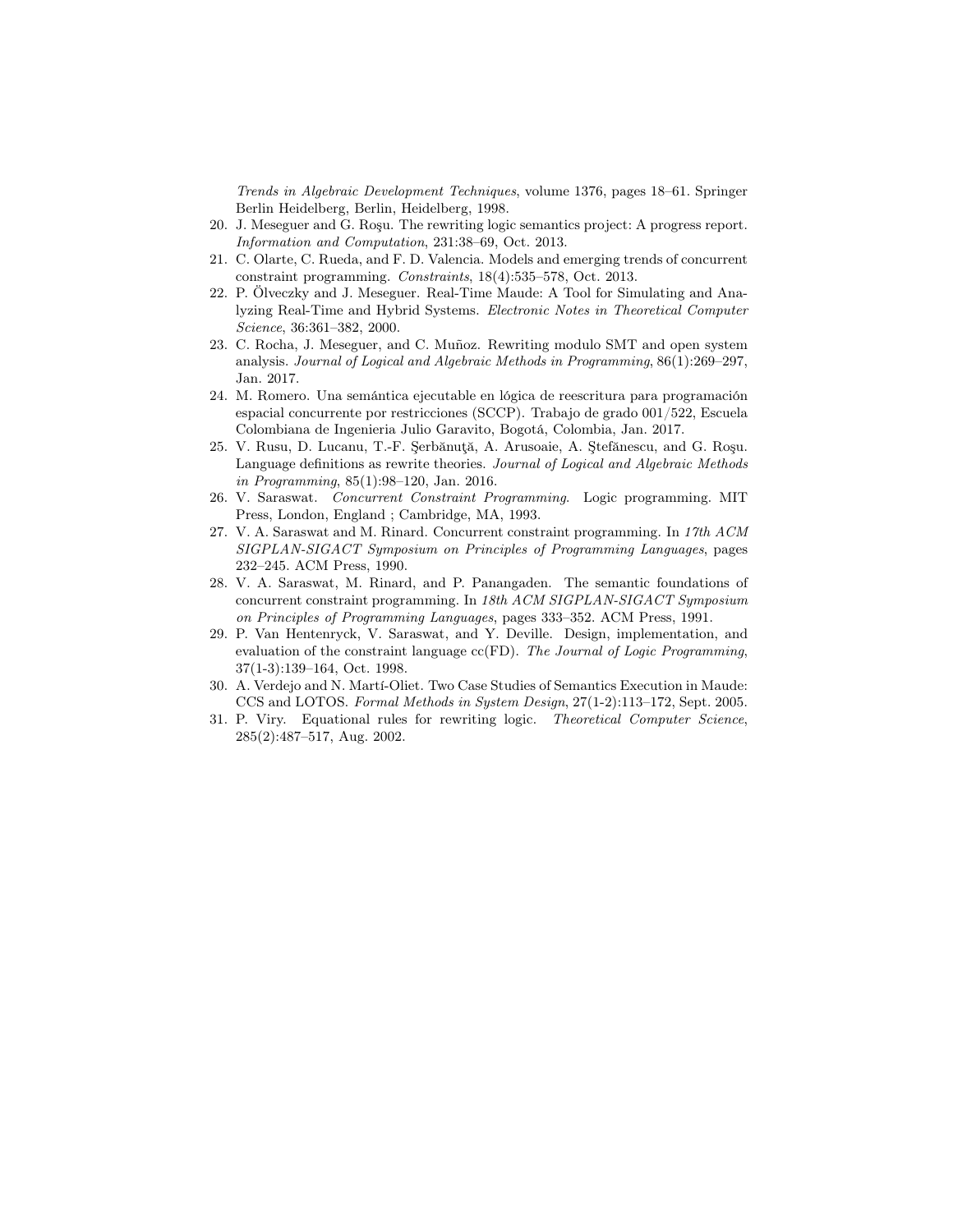## <span id="page-34-0"></span>9 SCCP specification

This appendix includes the SCCP specification in Maude explained in Section [4,](#page-10-0) including the functional modules INAT, SMT-UTIL, AGENT-ID, SCCP-SYNTAX and SCCP-STATE, and the system module SCCP.

### 9.1 prelude-short.maude

```
---- Natural numbers
fmod INAT is
 protecting TRUTH-VALUE .
 sorts iZero iNzNat iNat .
 subsort iZero iNzNat < iNat .
 op 0 : -> iZero [ctor] .
 op s_ : iNat -> iNzNat [ctor] .
 --- equality enrichment
 op _~_ : iNat iNat -> Bool [comm] .
 eq 0 ~ 0
  = true .
 eq s N: iNat \sim 0= false .
 eq N:iNat ~ N:iNat
  = true .
 eq s N:iNat ~ s M:iNat
  = N:iNat \tilde{C} M:iNat .
endfm
9.2 smt-util.maude
load smt.maude
fmod SMT-UTIL is
 inc INTEGER .
 pr CONVERSION .
 pr META-LEVEL .
 op check-sat : Boolean -> Bool .
 op check-unsat : Boolean -> Bool .
 op entails : Boolean Boolean -> Bool .
 eq check-sat(B:Boolean)
  = metaCheck(['INTEGER], upTerm(B:Boolean)) .
 eq check-unsat(B:Boolean)
  = not(check-sat(B:Boolean)) .
 eq entails(C1:Boolean, C2:Boolean)
  = check-unsat(C1:Boolean and not(C2:Boolean)) .
```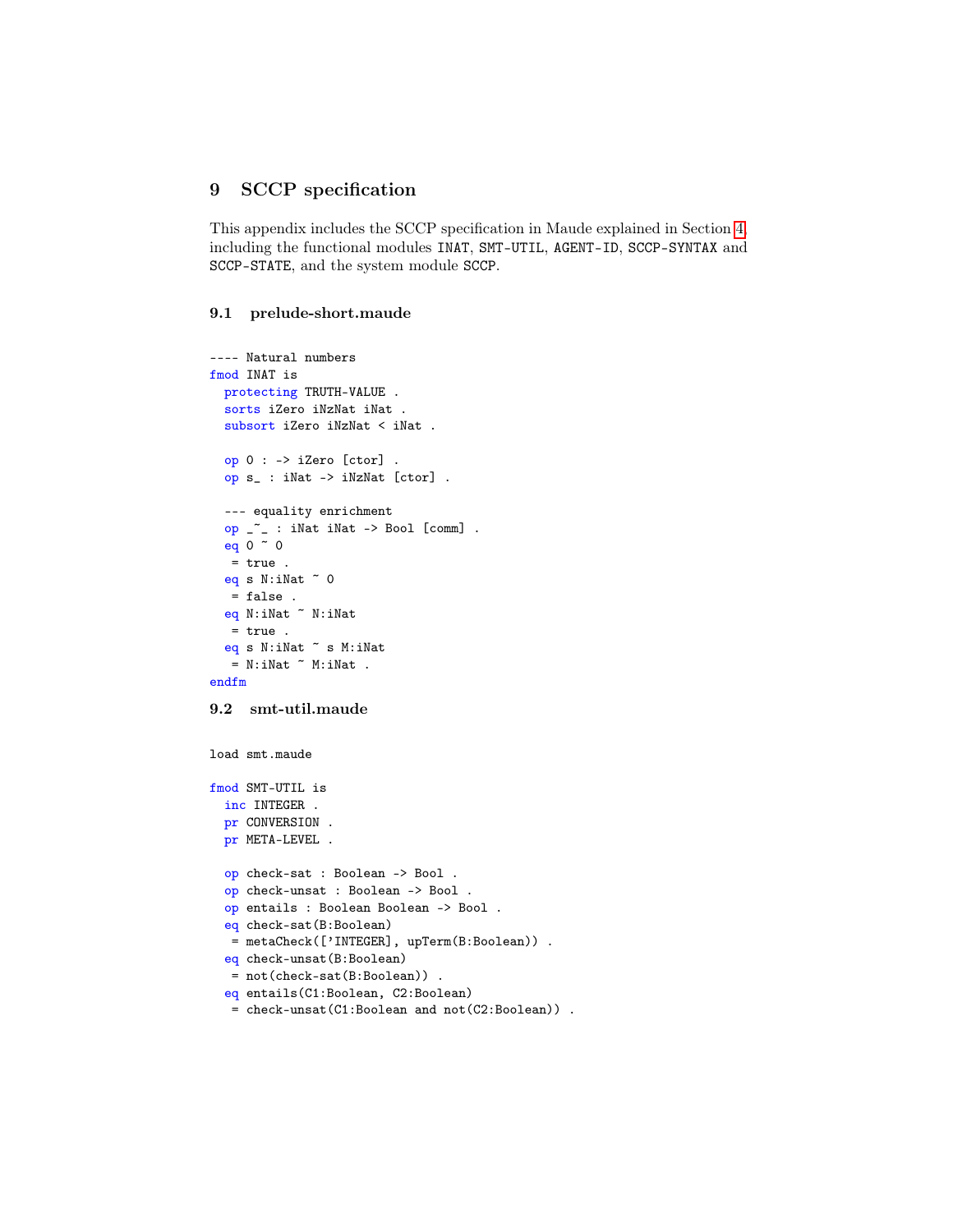```
--- some Boolean identities
 eq B:Boolean and true
  = B:Boolean .
 eq B:Boolean and false
  = false .
 eq B:Boolean or true
  = true.
 eq B:Boolean or false
   = B:Boolean .
 eq true and B:Boolean
  = B:Boolean .
 eq false and B:Boolean
  = false .
 eq true or B:Boolean
  = true .
 eq false or B:Boolean
  = B:Boolean .
 eq not((true).Boolean)
  = (false).Boolean .
 eq not((false).Boolean)
  = (true).Boolean .
endfm
9.3 agent-id.maude
load smt-util.maude
load prelude-short.maude
--- agent identifier
fmod AGENT-ID is
 pr EXT-BOOL .
 pr INAT .
 sort Aid .
 op root : -> Aid .
 op _._ : iNat Aid -> Aid .
 vars L L0 L1 L2 : Aid .
 vars N N0 N1 N2 : iNat .
 --- auxiliary operations
 op is-prefix? : Aid Aid -> Bool .
 eq is-prefix?(root, L)
  = true .
 eq is-prefix?(N . L, root)
  = false .
 eq is-prefix?(N0 . L0, N1 . L1)
  = (NO . LO \sim N1 . L1) or-else is-prefix?(NO . LO, L1) .
```

```
--- equality enrichment
```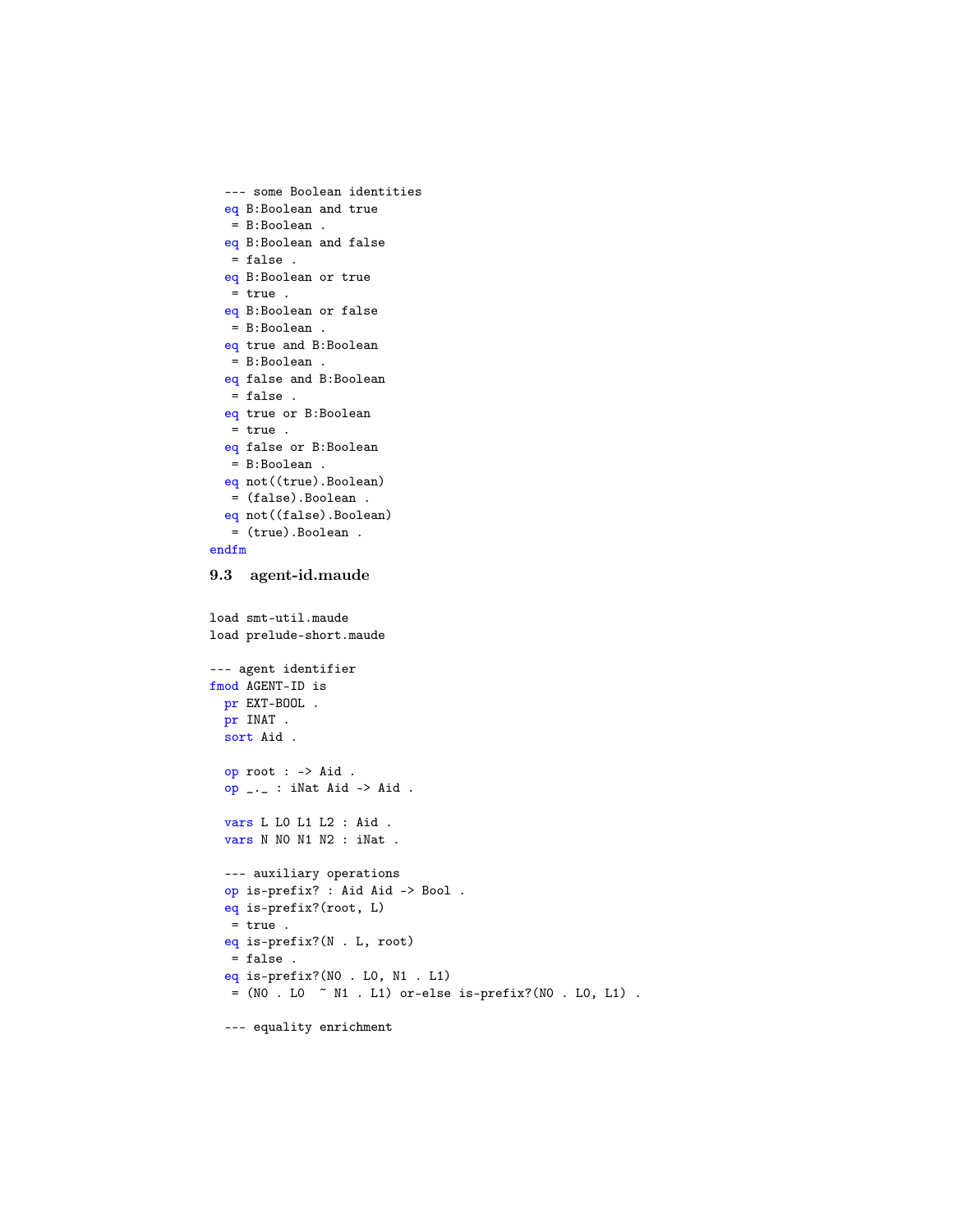```
op _~_ : Aid Aid -> Bool [comm] .
 eq root ~ root
  = true .
 eq root ~ N . L
  = false .
 eq L \tilde{L} L
  = true.
 eq N . L ~ N0 . L0
  = (N \sim NO) and-then L \sim LO.
endfm
9.4 sccp.maude
load agent-id.maude
```

```
--- commands syntax
fmod SCCP-SYNTAX is
 pr INTEGER .
 pr AGENT-ID .
 sort SCCPCmd .
 op 0 : -> SCCPCmd .
 op tell_ : Boolean -> SCCPCmd .
 op ask_->_ : Boolean SCCPCmd -> SCCPCmd .
 op _||_ : SCCPCmd SCCPCmd -> SCCPCmd [assoc comm gather (e E) ] .
 op <_>[_] : iNat SCCPCmd -> SCCPCmd .
 op rec(_,_) : iNat SCCPCmd -> SCCPCmd .
 op xtr(_,_) : iNat SCCPCmd -> SCCPCmd .
 op v(_) : iNat -> SCCPCmd .
endfm
--- state syntax
fmod SCCP-STATE is
 pr SCCP-SYNTAX .
 sorts Cid Obj Cnf Sys .
 subsorts Obj < Cnf .
 ops store process : -> Cid .
 op [_,_,_] : Cid Aid Boolean -> Obj [ctor] .
 op [_,_,_] : Cid Aid SCCPCmd -> Obj [ctor] .
 op mt : -> Cnf [ctor] .
 op __ : Cnf Cnf -> Cnf [ctor assoc comm id: mt] .
 op {_} : Cnf -> Sys [ctor] .
 vars L L0 L1 : Aid .
 vars N N0 N1 : iNat .
 vars B B0 B1 : Boolean .
 vars C C0 C1 : SCCPCmd .
 vars X Y : Cnf .
```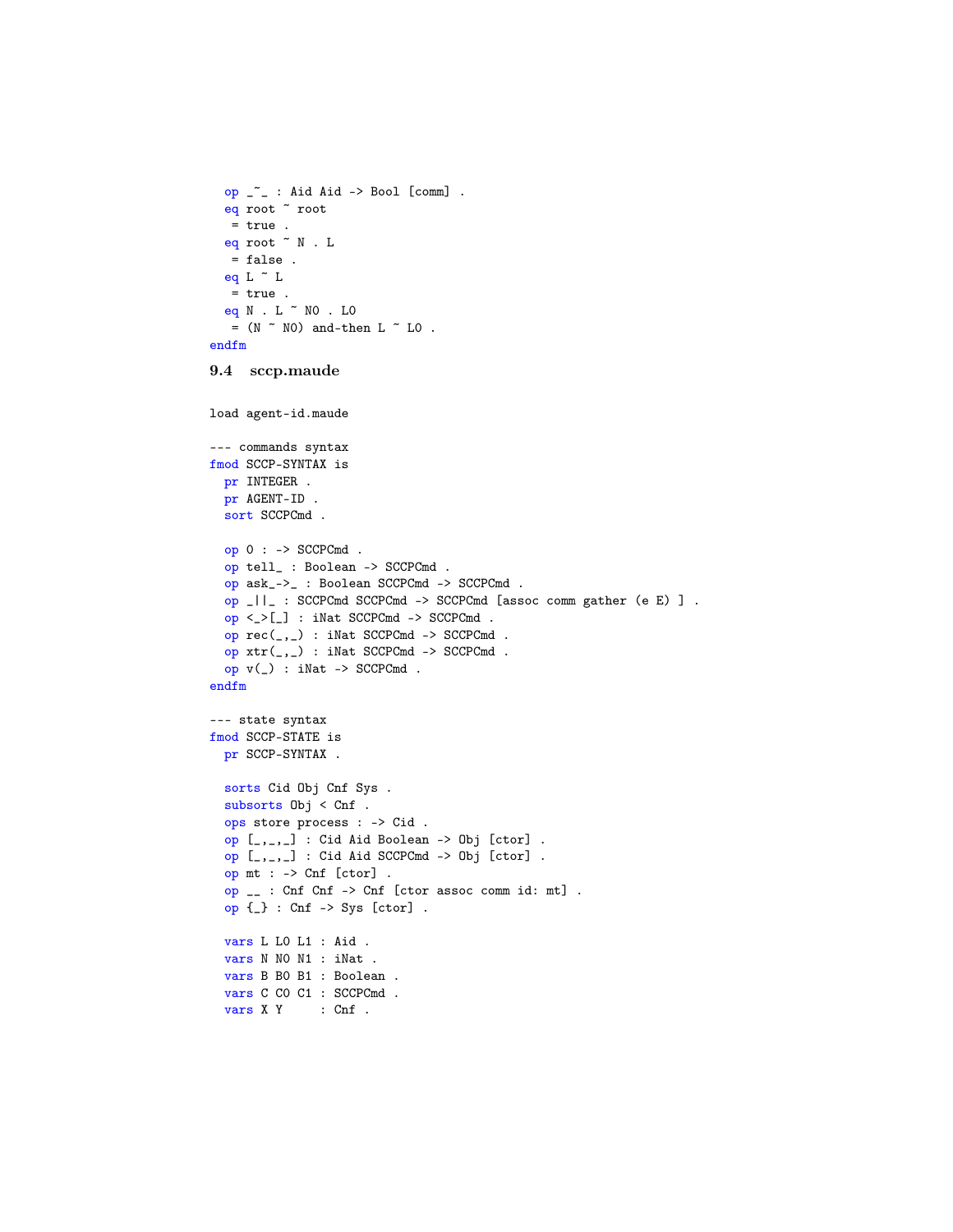```
--- auxiliary operations
 op replace : SCCPCmd iNat SCCPCmd -> SCCPCmd .
 eq replace( 0, N, C )
  = 0.
 eq replace( tell B, N, C )
  = tell B.
 eq replace( ask B -> C0, N, C )
  = ask B \rightarrow replace( CO, N, C).
 eq replace( CO || C1, N, C )
   = replace( CO, N, C ) || replace( C1, N, C ) .
 eq replace( < N0 >[ C0 ], N, C )
   = < NO >[ replace( CO, N, C ) ].
 eq replace( rec( NO, CO ), N, C )
  = rec( NO, CO ).
 eq replace( xtr( NO, CO ), N, C )
  = xtr( NO, replace( CO, N, C ) ).
 eq replace( v(N0), N, C )
  = if (NO \tilde{}} N) then C else v(NO) fi .
 op exists-store? : Cnf Aid -> Bool .
 eq exists-store?(mt, L)
  = false .
 eq exists-store?( [process, L0, C0] X, L)
  = exists-store?(X,L) .
 eq exists-store?( [store, L0, B0] X, L)
  = (L0 \tilde{C} L) or-else exists-store?(X, L).
endfm
--- transitions
mod SCCP is
 inc SCCP-STATE .
 pr SMT-UTIL .
 vars N N0 N1 : iNat .
 vars L L0 L1 : Aid .
 vars B B0 B1 : Boolean .
 vars C C0 C1 : SCCPCmd .
 vars X : Cnf .
 --- non-observable concurrent transitions
 eq { [ process, L0, 0 ] X }
  = \{ mt X \}.
 eq [ store, L0, B0 ] [ store, L0, B1 ]
  = [ store, L0, B0 and B1 ] .
 --- observable concurrent transitions
 rl [tell] :
     { [ store, L0, B0 ] [process, L0, tell B1 ] X }
 \Rightarrow { [ store, LO, BO and B1 ] [ process, LO, O ] X }.
```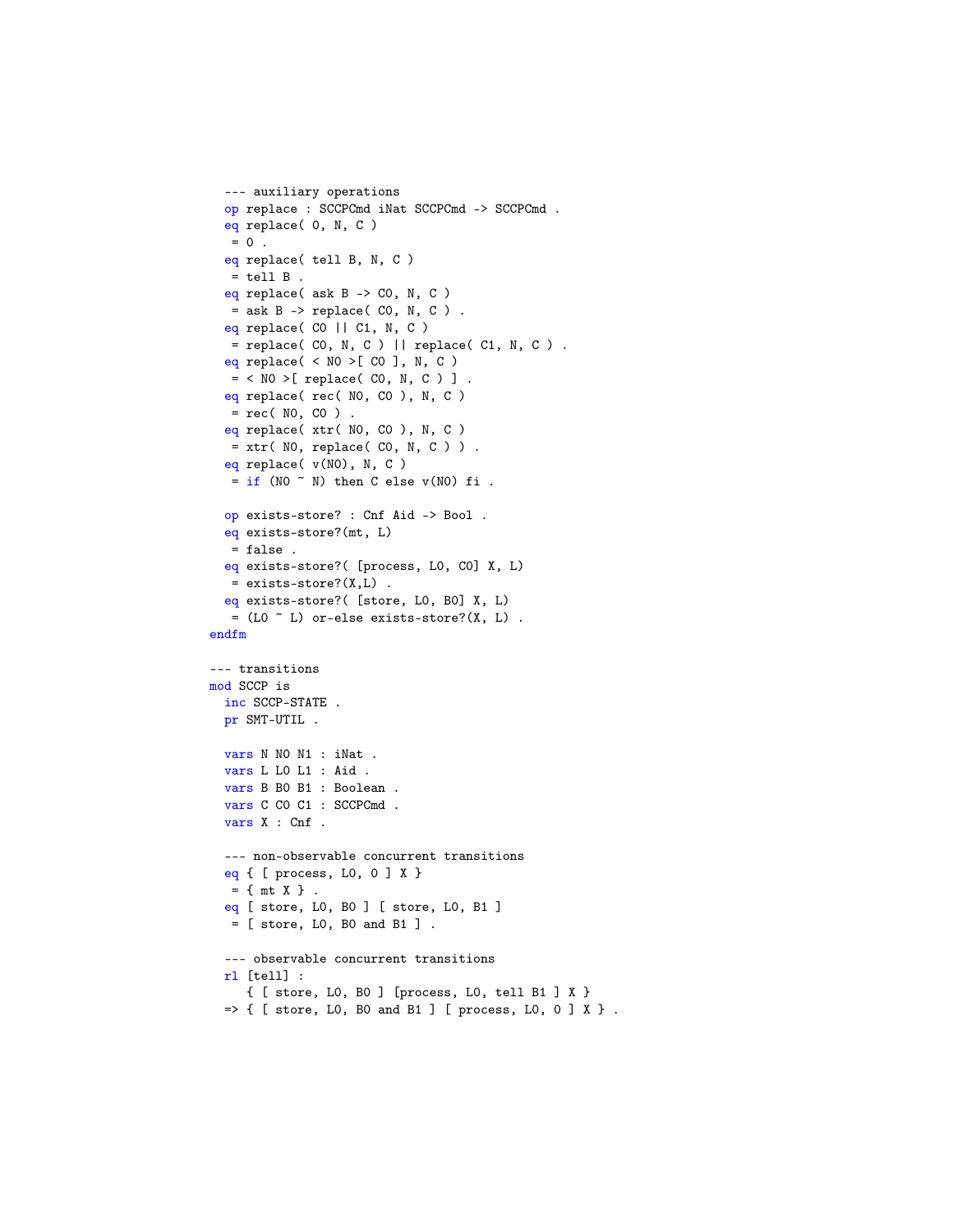```
crl [ask] :
     { [ store, L0, B0 ] [ process, L0, ask B1 -> C1 ] X }
 \Rightarrow { [ store, LO, BO ] [ process, LO, C1 ] X }
 if entails(B0, B1) .
 rl [parallel] :
     { [ process, L0, C0 || C1 ] X }
 \Rightarrow { [ process, LO, CO ] [ process, LO, C1 ] X }.
 rl [space] :
     { [ store, L0, B0 ] [ process, L0, < N0 >[ C0 ] ] X }
 \Rightarrow { [ store, LO, BO ] [ process, LO, O ]
       [ store, N0 . L0, true ] [ process, N0 . L0, C0 ] X } .
 rl [recursion]:
     { [ process, L0, rec( N0, C0 ) ] X }
 \Rightarrow { [ process, LO, replace( CO, NO, rec( NO, CO ) ) ] X }.
 rl [extrussion]:
     { [ process, N0 . L0, xtr( N0, C0 ) ] X }
 \Rightarrow { [ process, NO . LO, O ] [ process, LO, CO ] X } .
endm
```
## <span id="page-38-0"></span>10 SCCP test specification

This appendix includes the SCCP specification in Maude used to execute the mechanical proofs of admissibility explained in Section [5,](#page-19-1) including the functional modules IBOOL, INAT, BOOLEAN, INTEGER, SMT-UTIL, AGENT-ID, SCCP-SYNTAX and SCCP-STATE, and the system module SCCP.

### 10.1 prelude-short.maude

```
fmod ITRUTH-VALUE is
 sort iBool .
 op true : -> iBool [ctor] .
 op false : -> iBool [ctor] .
endfm
fmod IBOOL-OPS is
 protecting ITRUTH-VALUE .
 op _and_ : iBool iBool -> iBool [assoc comm prec 55] .
 op _or_ : iBool iBool -> iBool [assoc comm prec 59] .
 op _xor_ : iBool iBool -> iBool [assoc comm prec 57] .
 op not_ : iBool -> iBool [prec 53] .
 op _implies_ : iBool iBool -> iBool [gather (e E) prec 61] .
 vars A B C : iBool .
 eq true and A = A.
 eq false and A = false.
```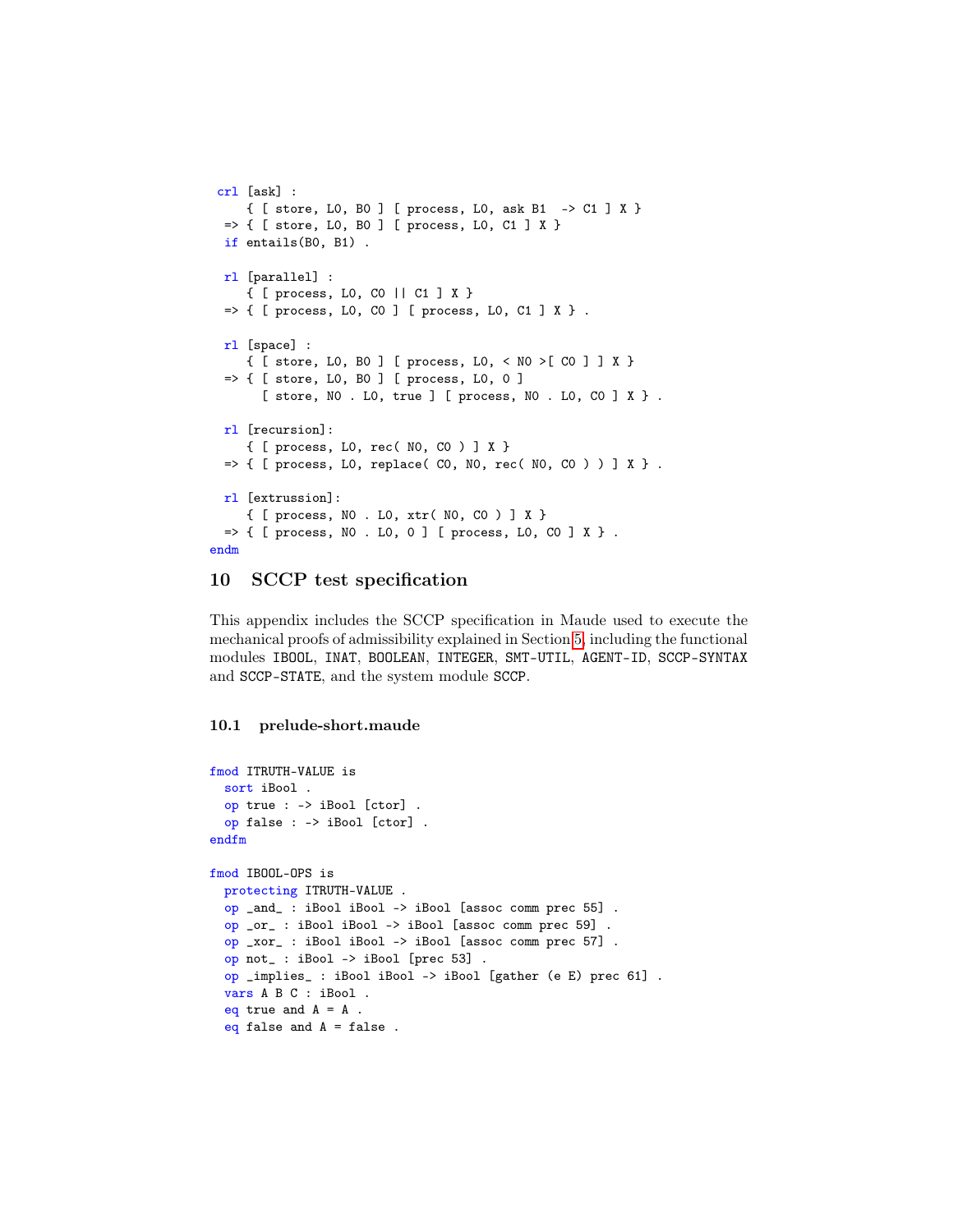```
eq A and A = A.
 eq false xor A = A.
 eq A xor A = false.
 eq A and (B \nvert x \nvert C) = A and B \nvert x \nvert C.
 eq not A = A xor true.
 eq A or B = A and B xor A xor B.
 eq A implies B = not(A x or A and B).
endfm
fmod IBOOL is
 protecting IBOOL-OPS .
endfm
fmod IEXT-BOOL is
 protecting IBOOL .
 op _and-then_ : iBool iBool -> iBool [strat (1 0) gather (e E) prec 55] .
 op _or-else_ : iBool iBool -> iBool [strat (1 0) gather (e E) prec 59] .
 var B : [iBool] .
 eq true and-then B = B.
 eq false and-then B = false.
 eq true or-else B = true.
 eq false or-else B = B.
endfm
---- Natural numbers
fmod INAT is
 protecting ITRUTH-VALUE .
 sorts iZero iNzNat iNat .
 subsort iZero iNzNat < iNat .
 op 0 : -> iZero [ctor] .
 op s_ : iNat -> iNzNat [ctor] .
 --- equality enrichment
  op _~_ : iNat iNat -> iBool [comm] .
  eq 0 ~ 0
  = true .
 eq s N: iNat ~ 0= false .
 eq N:iNat ~ N:iNat
  = true .
 eq s N:iNat ~ s M:iNat
  = N:iNat \tilde{C} M:iNat .
endfm
10.2 smt.maude
--- SMT simulation
fmod BOOLEAN is
 sort Boolean .
```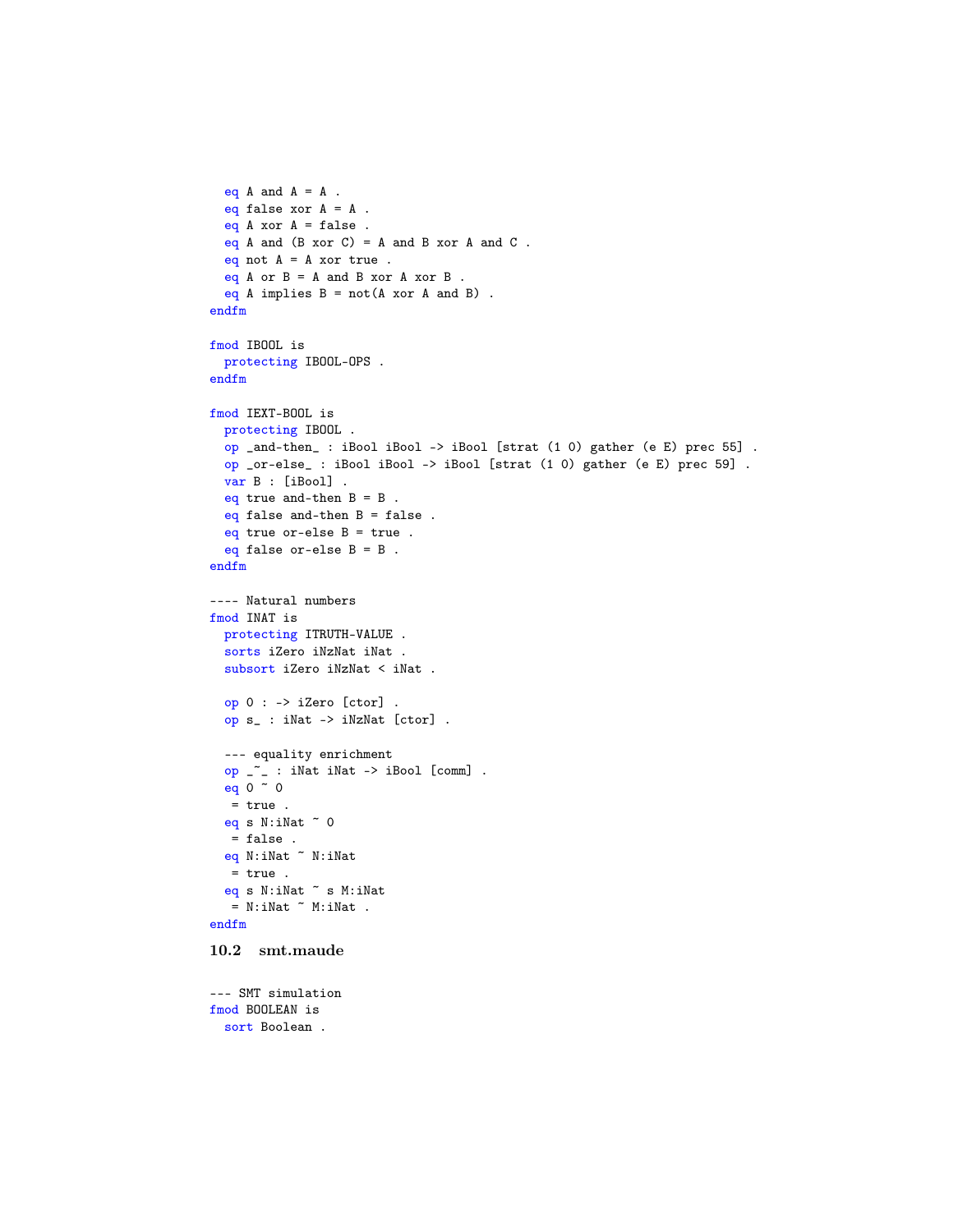```
op true : -> Boolean .
 op false : -> Boolean .
 op not_ : Boolean -> Boolean [prec 53] .
 op _and_ : Boolean Boolean -> Boolean [assoc comm gather (E e) prec 55] .
 op _xor_ : Boolean Boolean -> Boolean [assoc comm gather (E e) prec 57] .
 op _or_ : Boolean Boolean -> Boolean [assoc comm gather (E e) prec 59] .
 op _implies_ : Boolean Boolean -> Boolean [gather (e E) prec 61] .
 op _===_ : Boolean Boolean -> Boolean [gather (e E) prec 51] .
 op _=/==_ : Boolean Boolean -> Boolean [gather (e E) prec 51] .
 op _?_:_ : Boolean Boolean Boolean -> Boolean [gather (e e e) prec 71] .
endfm
fmod INTEGER is
 protecting BOOLEAN .
 sort Integer .
 op <Integers> : -> Integer .
 op -_ : Integer -> Integer .
 op _+_ : Integer Integer -> Integer [gather (E e) prec 33] .
 op _*_ : Integer Integer -> Integer [gather (E e) prec 31] .
 op _-_ : Integer Integer -> Integer [gather (E e) prec 33] .
 op _div_ : Integer Integer -> Integer [gather (E e) prec 31] .
 op _mod_ : Integer Integer -> Integer [gather (E e) prec 31] .
 op _<_ : Integer Integer -> Boolean [prec 37] .
 op _<=_ : Integer Integer -> Boolean [prec 37] .
 op _>_ : Integer Integer -> Boolean [prec 37] .
 op _>=_ : Integer Integer -> Boolean [prec 37] .
 op _===_ : Integer Integer -> Boolean [gather (e E) prec 51] .
 op _=/==_ : Integer Integer -> Boolean [gather (e E) prec 51] .
 op _?_:_ : Boolean Integer Integer -> Integer [gather (e e e) prec 71] .
 *** seems to break CVC4
 op _divisible_ : Integer Integer -> Boolean [prec 51] .
endfm
10.3 smt-util.maude
load smt.maude
load prelude-short
fmod SMT-UTIL is
 inc INTEGER .
 pr IBOOL-OPS .
 op check-sat : Boolean -> iBool .
 op check-unsat : Boolean -> iBool .
```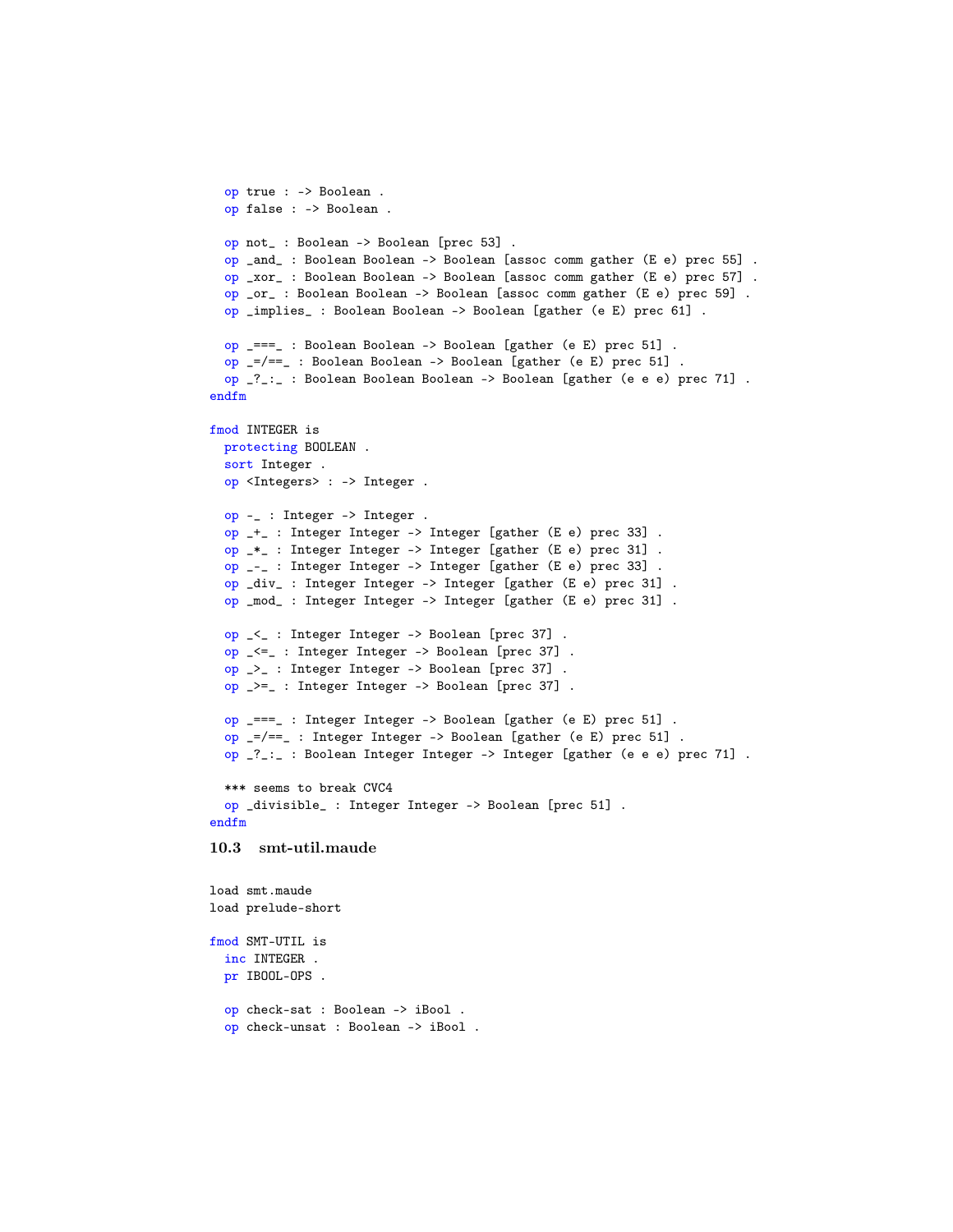```
op entails : Boolean Boolean -> iBool .
 eq check-sat(B:Boolean)
  = false .
 eq check-unsat(B:Boolean)
  = not(check-sat(B:Boolean)) .
 eq entails(C1:Boolean, C2:Boolean)
  = check-unsat(C1:Boolean and not(C2:Boolean)) .
 --- some Boolean identities
 eq B:Boolean and true
  = B:Boolean .
 eq B:Boolean and false
  = false .
 eq B:Boolean or true
  = true .
 eq B:Boolean or false
  = B:Boolean .
 eq not((true).Boolean)
  = (false).Boolean .
 eq not((false).Boolean)
  = (true).Boolean .
endfm
10.4 agent-id.maude
load smt-util.maude
```

```
--- agent identifier
fmod AGENT-ID is
 pr INAT .
 pr IEXT-BOOL .
 sort Aid .
 op root : -> Aid .
 op _._ : iNat Aid -> Aid .
 vars L L0 L1 L2 : Aid .
 vars N N0 N1 N2 : iNat .
 --- auxiliary operations
 op is-prefix? : Aid Aid -> iBool .
 eq is-prefix?(root, L)
  = true .
 eq is-prefix?(N . L, root)
  = false .
 eq is-prefix?(N0 . L0, N1 . L1)
  = (NO . LO \tilde{}} N1 . L1) or-else is-prefix?(NO . LO, L1) .
 --- equality enrichment
 op _~_ : Aid Aid -> iBool [comm] .
```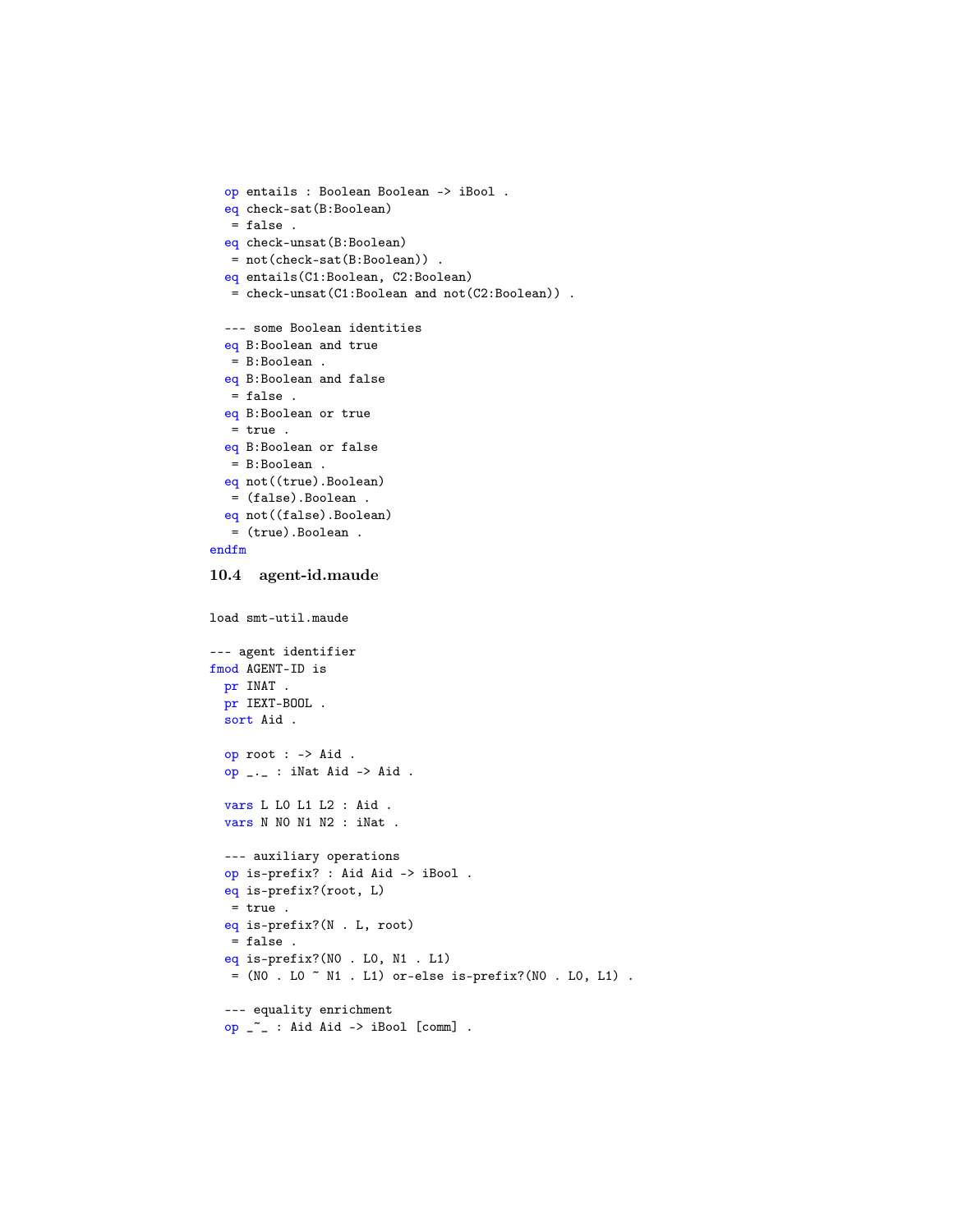```
eq root ~ root
  = true .
  eq root \tilde{N}. L
  = false .
  eq L \tilde{L} L
  = true.
  eq N . L ~ N0 . L0
  = (N \sim NO) and-then L \sim LO.
endfm
```

```
10.5 sccp.maude
```

```
load agent-id.maude
```

```
--- commands syntax
fmod SCCP-SYNTAX is
 pr INTEGER .
 pr AGENT-ID .
 sort SCCPCmd .
 op 0 : -> SCCPCmd .
 op tell_ : Boolean -> SCCPCmd .
 op ask_->_ : Boolean SCCPCmd -> SCCPCmd .
 op _||_ : SCCPCmd SCCPCmd -> SCCPCmd [assoc comm gather (e E) ] .
 op <_>[_] : iNat SCCPCmd -> SCCPCmd .
 op rec(_,_) : iNat SCCPCmd -> SCCPCmd .
 op xtr(_,_) : iNat SCCPCmd -> SCCPCmd .
 op v(_) : iNat -> SCCPCmd .
 vars C C0 C1 : SCCPCmd .
  --- auxiliary
 op IF_THEN_ELSE_FI : iBool SCCPCmd SCCPCmd -> SCCPCmd [strat (1 0 0)] .
 eq IF true THEN C0 ELSE C1 FI
  = CO.
 eq IF false THEN C0 ELSE C1 FI
  = C1.
endfm
--- state syntax
fmod SCCP-STATE is
 pr SCCP-SYNTAX .
 sorts Cid Obj Cnf Sys .
 subsorts Obj < Cnf .
 ops store process : -> Cid .
 op [_,_,_] : Cid Aid Boolean -> Obj [ctor] .
 op [_,_,_] : Cid Aid SCCPCmd -> Obj [ctor] .
 op mt : -> Cnf [ctor] .
 op __ : Cnf Cnf -> Cnf [ctor assoc comm id: mt] .
```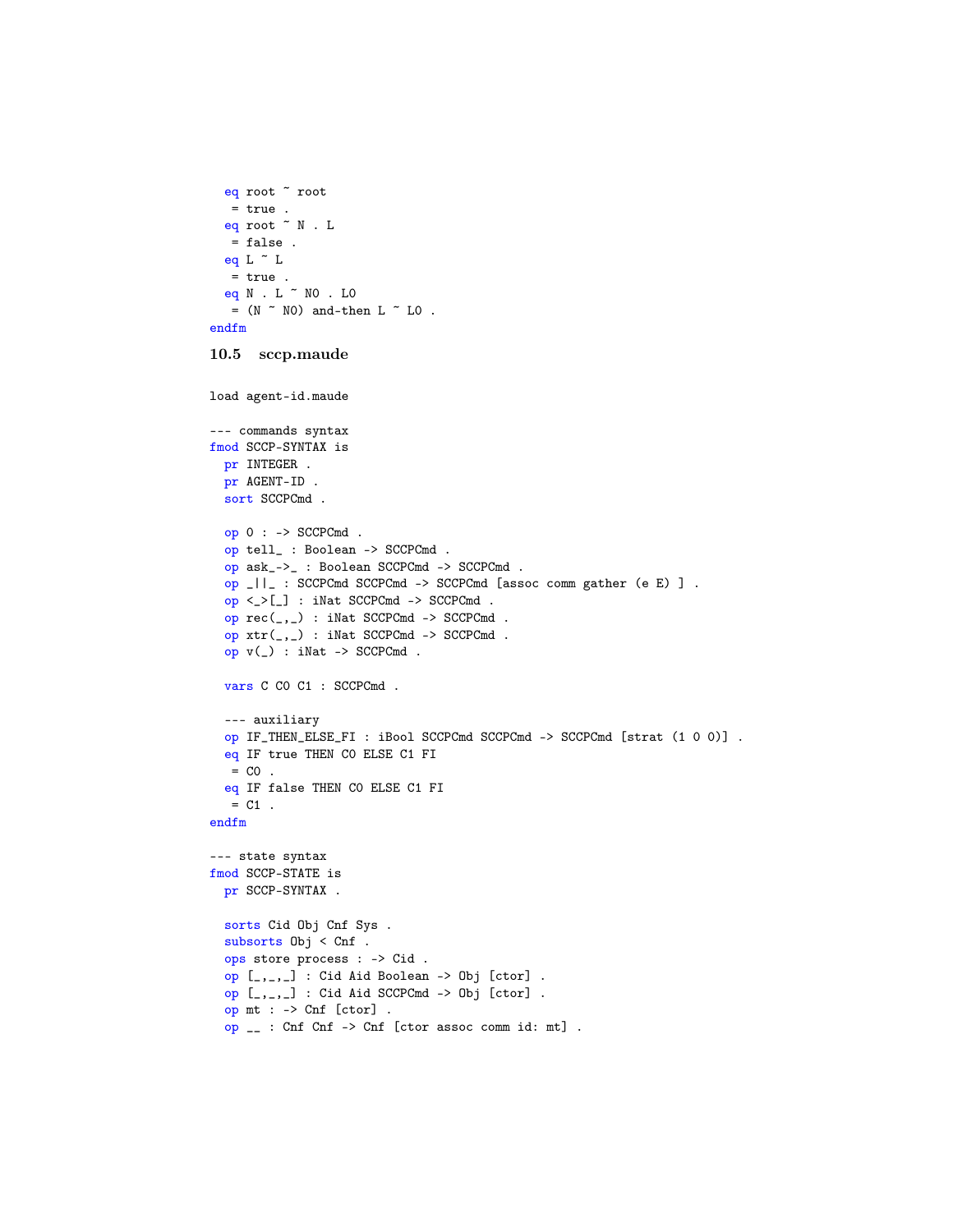```
op {_} : Cnf -> Sys [ctor] .
  vars L L0 L1 : Aid .
  vars N N0 N1 : iNat .
  vars B B0 B1 : Boolean .
  vars C C0 C1 : SCCPCmd .
  vars X Y : Cnf .
  --- auxiliary operations
  op replace : SCCPCmd iNat SCCPCmd -> SCCPCmd .
  eq replace( 0, N, C )
   = 0.
  eq replace( tell B, N, C )
   = tell B.
  eq replace( ask B -> C0, N, C )
   = ask B \rightarrow replace( CO, N, C ).
  eq replace( CO || C1, N, C )
  = replace( CO, N, C ) || replace( C1, N, C ) .
  eq replace( < NO >[ CO ], N, C )
  = < NO >[ replace( CO, N, C ) ].
  eq replace( rec( N0, C0 ), N, C )
   = rec( NO, CO ).
  eq replace( xtr( N0, C0 ), N, C )
  = xtr( NO, replace( CO, N, C ) ).
  eq replace( v(N0), N, C )
   = IF (NO \tilde{N} N) THEN C ELSE v(NO) FI.
  op exists-store? : Cnf Aid -> iBool .
  eq exists-store?(mt, L)
   = false .
  eq exists-store?( [process, L0, C0] X, L)
  = exists-store?(X,L) .
  eq exists-store?( [store, L0, B0] X, L0)
   = true .
 ceq exists-store?( [store, L0, B0] X, L)
   = exists-store?(X, L)
  if LO \tilde{L} L = false.
endfm
--- transitions
mod SCCP is
  inc SCCP-STATE .
  pr SMT-UTIL .
  vars N N0 N1 : iNat .
  vars L L0 L1 : Aid .
  vars B B0 B1 : Boolean .
  vars C CO C1 : SCCPCmd .
  vars X : Cnf .
```